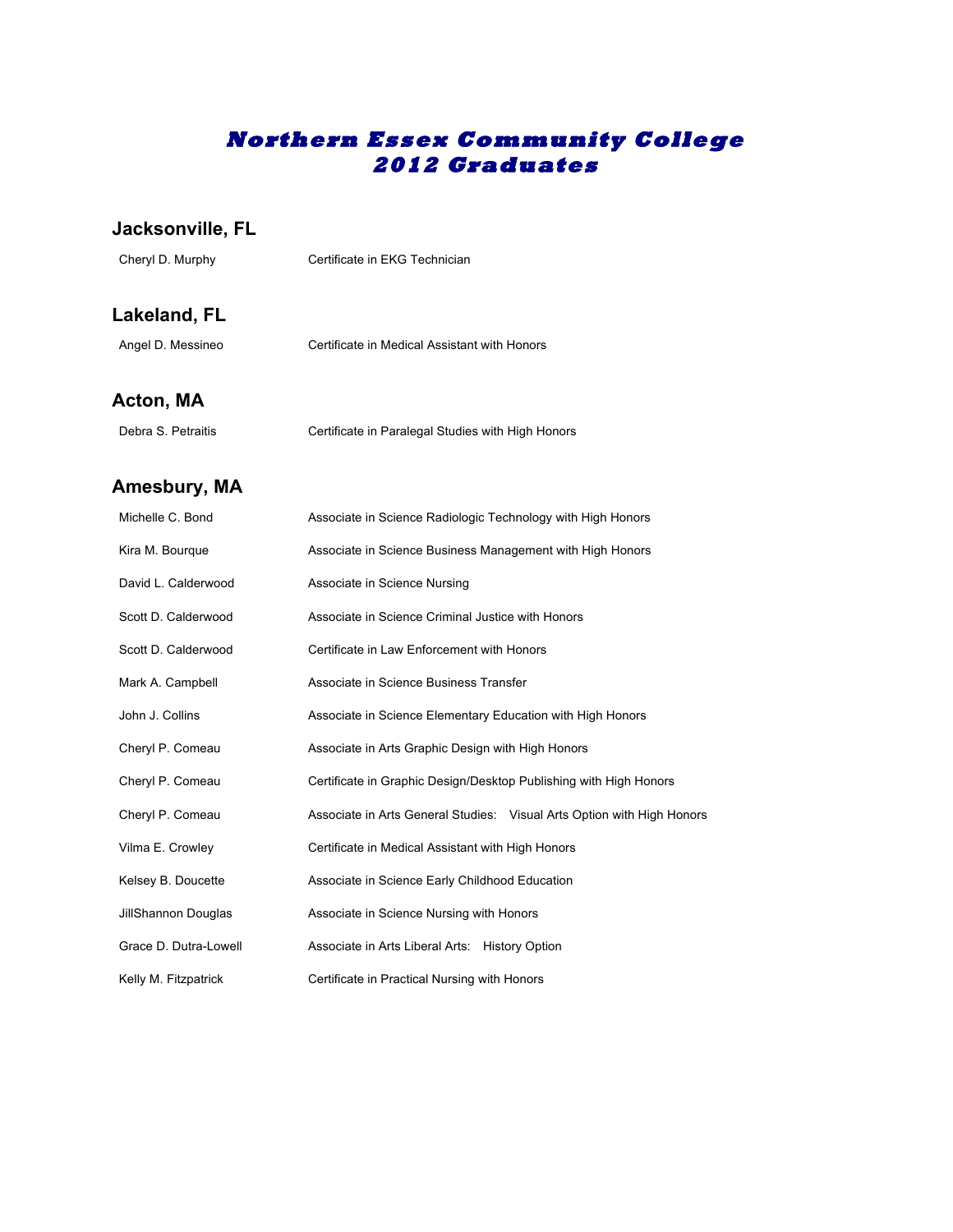| Dalia F. Grullon      | Associate in Science Paralegal Studies Transfer Option             |
|-----------------------|--------------------------------------------------------------------|
| Angela M. Halpin      | Associate in Science Nursing with High Honors                      |
| Doreen E. Hovan       | Certificate in Medical Billing                                     |
| Kristin M. Jolivet    | Associate in Arts General Studies with Honors                      |
| Evan A. Kolenda       | Associate in Arts General Studies with Honors                      |
| Shannon B. LeClerc    | Associate in Science Elementary Education with Honors              |
| Timothy James. Leslie | Certificate in Computer-Aided Drafting                             |
| Jennifer V. Logan     | Certificate in Phlebotomy Technician with High Honors              |
| Jennifer V. Logan     | Certificte in EKG Technician with High Honors                      |
| Kristine N. Malpica   | Associate in Arts Liberal Arts with High Honors                    |
| Cynthia E. Mariano    | Certificate in Medical Coding                                      |
| Rebecca D. McBrien    | Associate in Arts Liberal Arts: Writing Option with High Honors    |
| Stefanie M. McCowan   | Associate in Arts General Studies                                  |
| Zachary W. McVicker   | Associate in Arts General Studies: Music Option with Honors        |
| Jonathan P. Moriarty  | Associate in Arts Liberal Arts with Honors                         |
| Daniel G. Morrill     | Certificate in Computer Applications with High Honors              |
| Abigail W. Pare       | Associate in Arts General Studies                                  |
| Amy E. Pare           | Associate in Science Business Transfer                             |
| Emily C. Pautler      | Associate in Arts General Studies: Dance Option with Honors        |
| Emily C. Pautler      | Certificate in Dance Education with Honors                         |
| Jacquelyn A. Perry    | Associate in Science Nursing with High Honors                      |
| Susan M. Porkola      | Certificate in Practical Nursing with Honors                       |
| Branden M. Predki     | Associate in Arts Liberal Arts                                     |
| Ross P. Randall       | Associate in Arts Liberal Arts: Middle/High School Teaching Option |
| Taryn M. Roeger       | Associate in Science Early Childhood Education                     |
| Antonio L. Romasco    | Associate in Arts Liberal Arts: Middle/High School Teaching Option |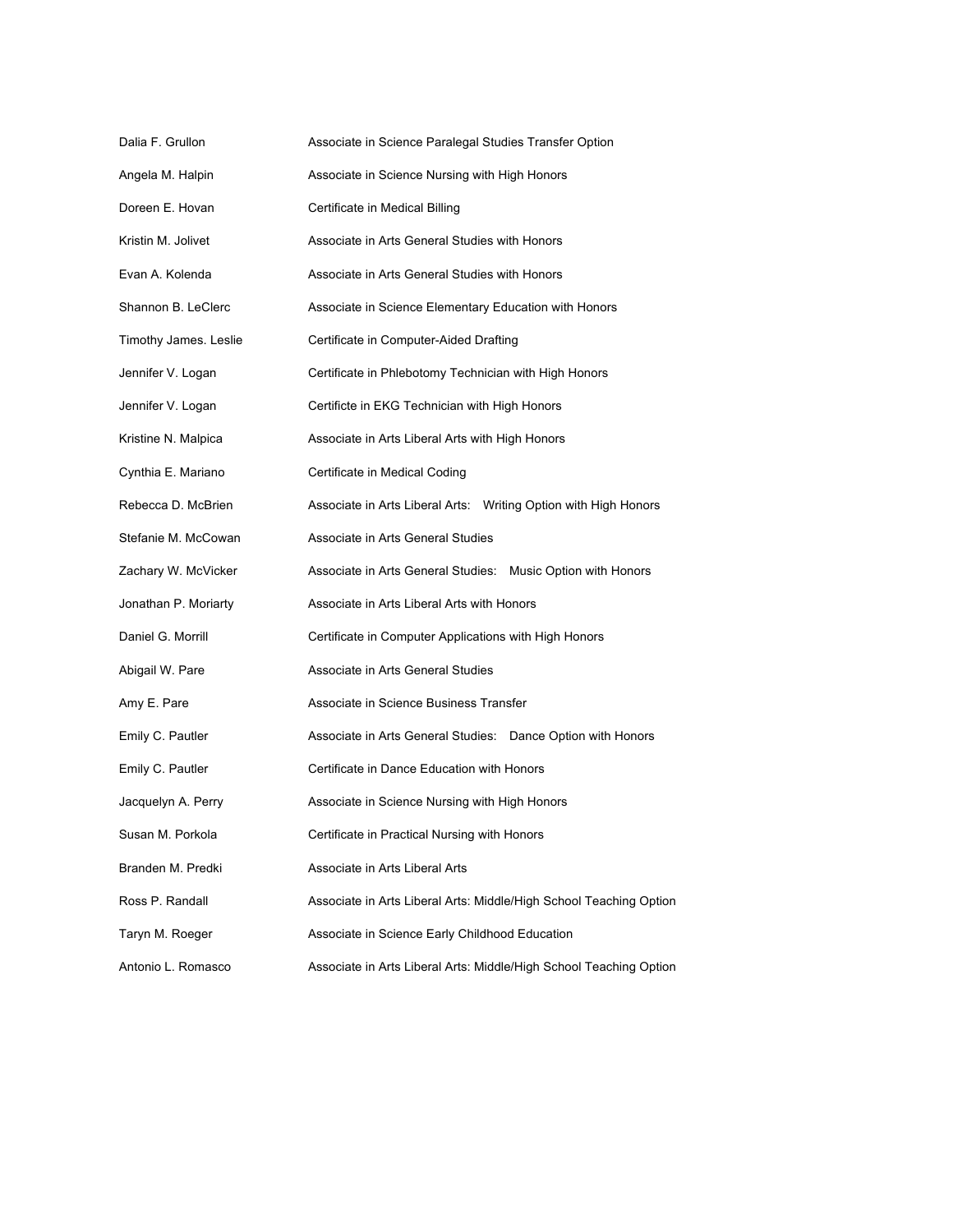| Warren J. Sanford   | Associate in Arts Liberal Arts with High Honors                                   |
|---------------------|-----------------------------------------------------------------------------------|
| Lauri I. Scally     | Associate in Science Business Transfer with High Honors                           |
| Mark Sheehan        | Associate in Science Business Management: Computer Application Option with Honors |
| Gregory M. Sheridan | Associate in Arts Liberal Arts with High Honors                                   |
| Samantha L. Steeves | Certificate in Computed Tomography with Honors                                    |
| Dawn M. Storck      | Associate in Science Early Childhood Education with Honors                        |
| Jonathan E. Temple  | Certificate in Computer Networking with Honors                                    |
| Michelle M. Tilden  | Certificate in Sleep Technologist with High Honors                                |
| Joshua D. Welch     | Associate in Arts General Studies                                                 |
| Alyssa R. Wright    | Associate in Science Criminal Justice                                             |
| Alyssa R. Wright    | Certificate in Computer Forensics Basic                                           |
| Alyssa R. Wright    | Certificate in Law Enforcement                                                    |
| Alexa M. Yagle      | Associate in Arts Liberal Arts with Honors                                        |
| Christine A. Youngs | Associate in Science Accounting with High Honors                                  |
| Virginia M. Zaccheo | Associate in Arts General Studies with High Honors                                |

# **Andover, MA**

| Christopher Abreu      | Certificate in Law Enforcement with Honors              |
|------------------------|---------------------------------------------------------|
| Christopher Abreu      | Associate in Science Criminal Justice with Honors       |
| Susan M. Aston         | Associate in Science Nursing with High Honors           |
| Christina J. Baranello | Certificate in Paralegal Studies with High Honors       |
| Ryan J. Brousseau      | Associate in Science Business Transfer with High Honors |
| Steve L. Brown         | Associate in Arts Liberal Arts with High Honors         |
| Alison K. Burns        | Associate in Science Business Transfer with High Honors |
| Nicole A. Castle       | Certificate in Practical Nursing with Honors            |
| Alexander E. Cole      | Associate in Arts Graphic Design                        |
| Bonnie C. Flynn        | Associate in Arts Liberal Arts                          |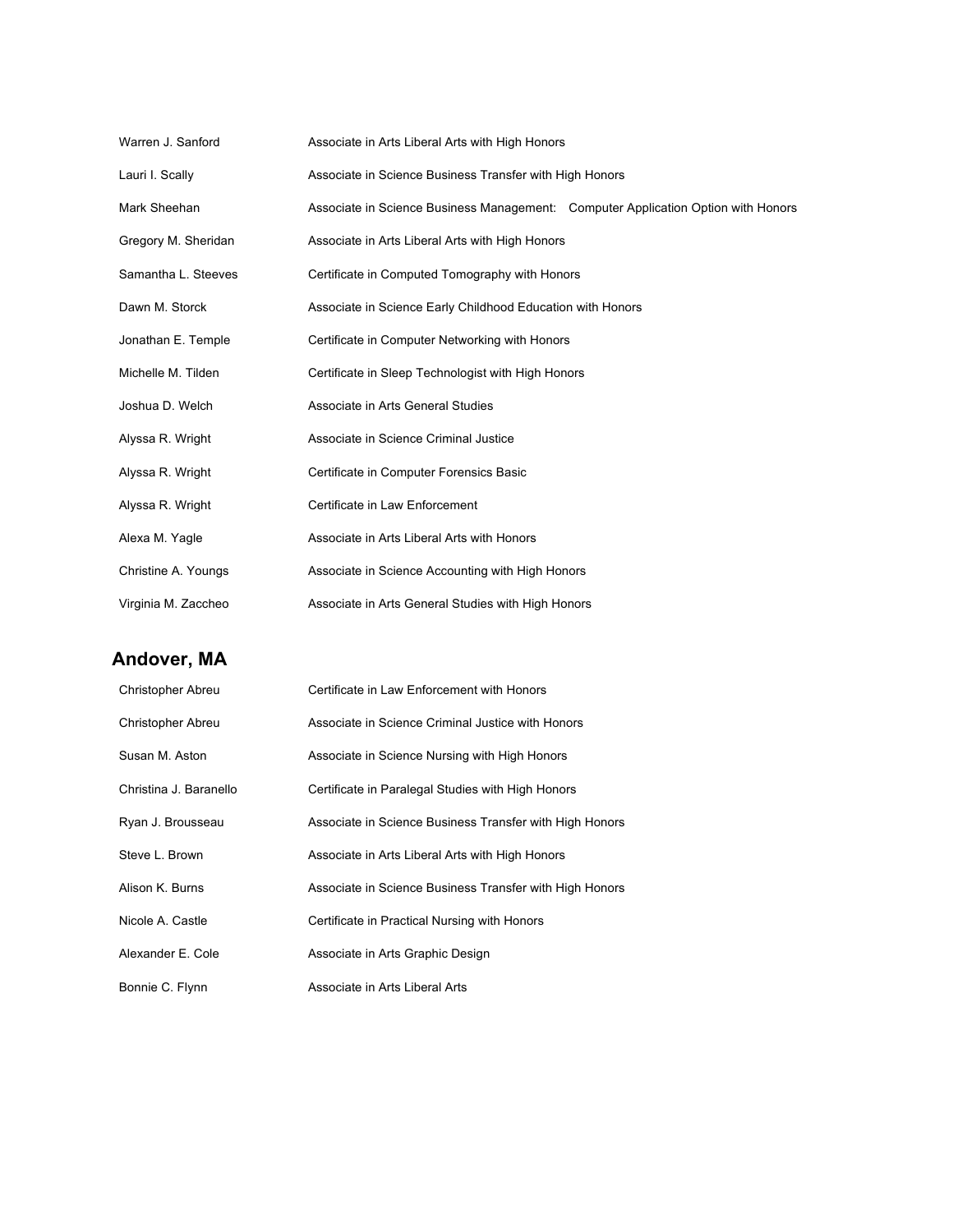| Christopher R. Garofoli | Associate in Arts General Studies                                  |
|-------------------------|--------------------------------------------------------------------|
| Jocelyn E. Gerety       | Certificate in Dental Assisting with Honors                        |
| Crystal J. Grenier      | Associate in Science Elementary Education                          |
| Michelle W. Holbrook    | Associate in Arts Liberal Arts: Psychology Option                  |
| Carlene A. Holloway     | Associate in Arts Liberal Arts                                     |
| Jose A. Jaime           | Associate in Science Electronic Technology with Honors             |
| Jason G. King           | Associate in Science Paralegal Studies Transfer Option             |
| Lulu N. Mathiowetz      | Certificate in Paralegal Studies with High Honors                  |
| Daniel P. Mullen        | Associate in Science Accounting                                    |
| Nicolay Navia           | Associate in Science Paralegal Studies Transfer Option with Honors |
| Thomas J. Pedulla       | Associate in Arts Liberal Arts: Biology Option with Honors         |
| Richard S. Pesaturo     | Certificate in Medical Assistant with High Honors                  |
| Jolanta I. Retelle      | Associate in Science Respiratory Care with High Honors             |
| Oliver N. Scarborough   | Associate in Science Business Transfer with Honors                 |
| Robert W. Strecker      | Certificate in Paralegal Studies with Honors                       |
| Samantha M. Strong      | Certificate in Medical Assistant with Honors                       |
| Matthew P. Vachon       | Associate in Arts General Studies                                  |

### **Arlington, MA**

Andrew Luff Certificate in Sleep Technologist with High Honors

#### **Attleboro, MA**

Emily D. Dadak-Henderson Associate in Arts Liberal Arts: Philosophy Option with Honors

# **Beverly, MA**

| James R. Arsenault | Certificate in Law Enforcement with Honors    |
|--------------------|-----------------------------------------------|
| James R. Arsenault | Associate in Arts General Studies with Honors |
| James R. Arsenault | Associate in Arts Liberal Arts with Honors    |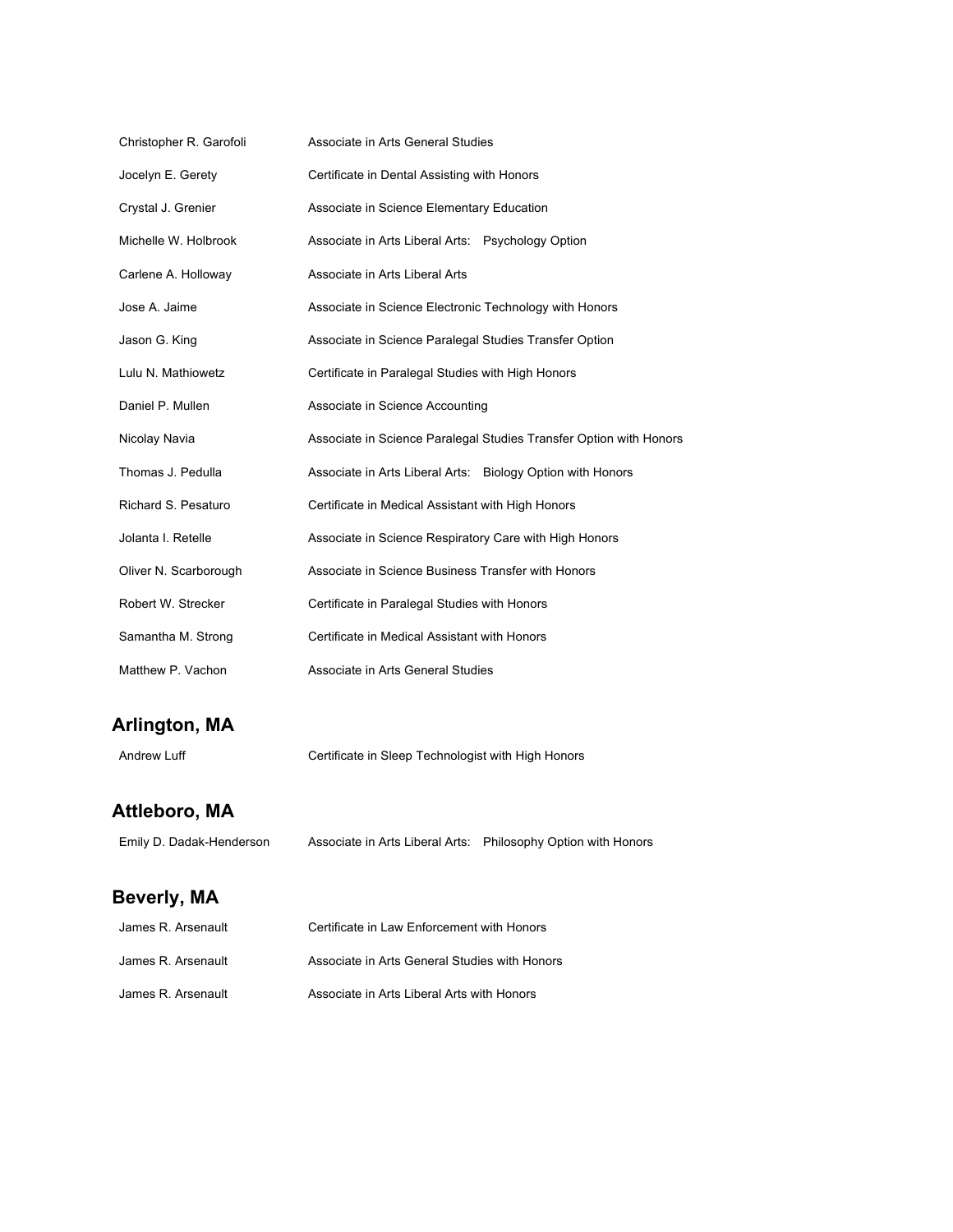| Margaret N. Hall     | Certificate in Deaf Studies: Sign Language Interpreting with High Honors |
|----------------------|--------------------------------------------------------------------------|
| Carolyn A. Karp      | Certificate in Computed Tomography with High Honors                      |
| Blake P. Lemke       | Certificate in Paramedic Technology with High Honors                     |
| Allison E. Libeskind | Associate in Arts General Studies                                        |
| Cynthia J. Mitchell  | Certificate in Sleep Technologist with Honors                            |
| David C. Tardiff     | Associate in Arts General Studies with High Honors                       |
| Julio E. Vinas       | Certificate in Electronic Equipment Technology with Honors               |

### **Billerica, MA**

| Gretchen M. Barker    | Certificate in Graphic Design/Desktop Publishing with High Honors |
|-----------------------|-------------------------------------------------------------------|
| Gretchen M. Barker    | Associate in Arts Graphic Design with High Honors                 |
| Rita J. Beckley       | Certificate in Phlebotomy Technician                              |
| Rita J. Beckley       | Certificte in EKG Technician                                      |
| Adam M. Hollingsworth | Certificate in Electronic Equipment Technology with High Honors   |
| Danielle M. Salie     | Associate in Arts General Studies                                 |
| Danielle M. Salie     | Certificate in Phlebotomy Technician                              |
| Gina K. Uglietta      | Associate in Science Business Transfer                            |

# **Boston, MA**

| Glimar Z. Rodriguez Parrilla | Certificate in Alcohol/Drug Abuse Counseling with High Honors |
|------------------------------|---------------------------------------------------------------|
| Juan J. Sigaran              | Associate in Science Business Transfer with High Honors       |

#### **Boxford, MA**

Thomas J. Fitzgerald Associate in Arts Liberal Arts

# **Bradford, MA**

| Stephen M. Beaudoin | Associate in Science Business Transfer                    |
|---------------------|-----------------------------------------------------------|
| Shenouda R. Boles   | Associate in Science Engineering Science with High Honors |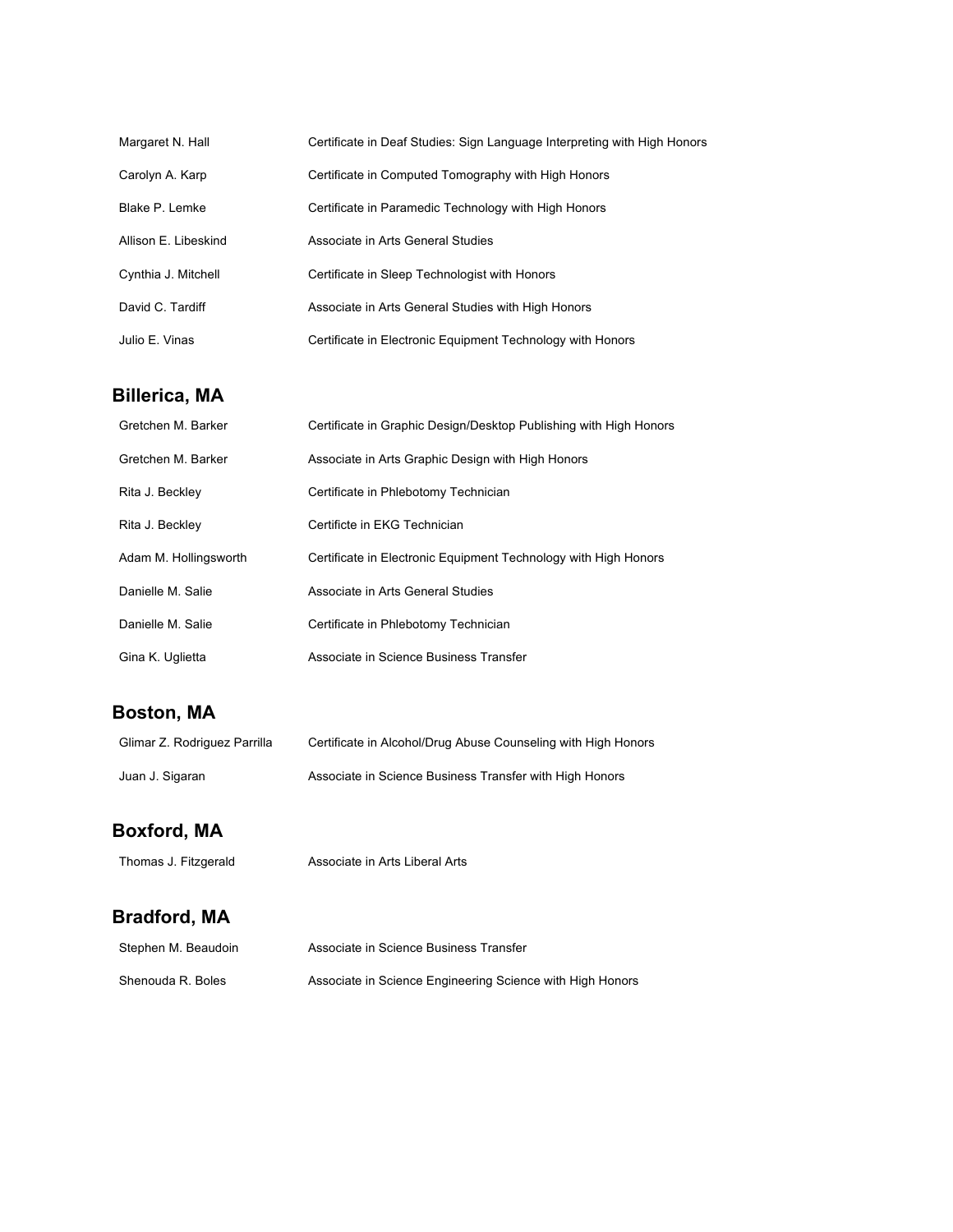| Aretha E. Bonifacio   | Associate in Arts Liberal Arts: Middle/High School Teaching Option                                 |
|-----------------------|----------------------------------------------------------------------------------------------------|
| Doris V. Brown        | Certificate in Medical Office Assistant with High Honors                                           |
| Iracema Brown         | Certificate in Phlebotomy Technician                                                               |
| Cassandra L. Callahan | Certificate in Medical Office Assistant with High Honors                                           |
| Cassandra L. Callahan | Certificte in EKG Technician with High Honors                                                      |
| Lauren A. Cenower     | Associate in Science Early Childhood Education with Honors                                         |
| Mimi Chai             | Certificate in Phlebotomy Technician with High Honors                                              |
| Florence W. Chege     | Associate in Science Nursing with Honors                                                           |
| Matthew J. Deveau     | Associate in Arts Liberal Arts                                                                     |
| John E. Dones         | Associate in Science Computer Information Sciences: Information Technology Option with High Honors |
| Michael P. Donovan    | Associate in Arts General Studies with Honors                                                      |
| Justine L. Dufresne   | Associate in Science Paralegal Studies Transfer Option with High Honors                            |
| Joel Figueroa         | Associate in Arts General Studies: Physical Education, Exercise Science, & Sport Studies           |
| Maryann L. Galante    | Associate in Science Business Management: Hospitality & Tourism Option with Honors                 |
| Madison K. Gentry     | Associate in Arts Liberal Arts with Honors                                                         |
| Catherine E. Hicks    | Associate in Arts Liberal Arts with Honors                                                         |
| Melissa L. Hodgdon    | Associate in Arts Liberal Arts                                                                     |
| Patricia A. Jackson   | Associate in Science Paralegal Studies Transfer Option with Honors                                 |
| Shannon L. Keating    | Associate in Arts Liberarl Arts: Journalism/Communication Option with High Honors                  |
| Cindy Lopera          | Associate in Science Business Transfer with Honors                                                 |
| Kara M. McDonough     | Associate in Arts General Studies                                                                  |
| Josephine T. Muchene  | Associate in Arts General Studies with High Honors                                                 |
| Jacob M. Packard      | Certificate in Electronic Equipment Technology                                                     |
| Patrick A. Packard    | Associate in Science Business Management with High Honors                                          |
| Yennisel D. Paniagua  | Certificate in Medical Office Assistant with High Honors                                           |
| Yennisel D. Paniagua  | Certificate in Phlebotomy Technician with High Honors                                              |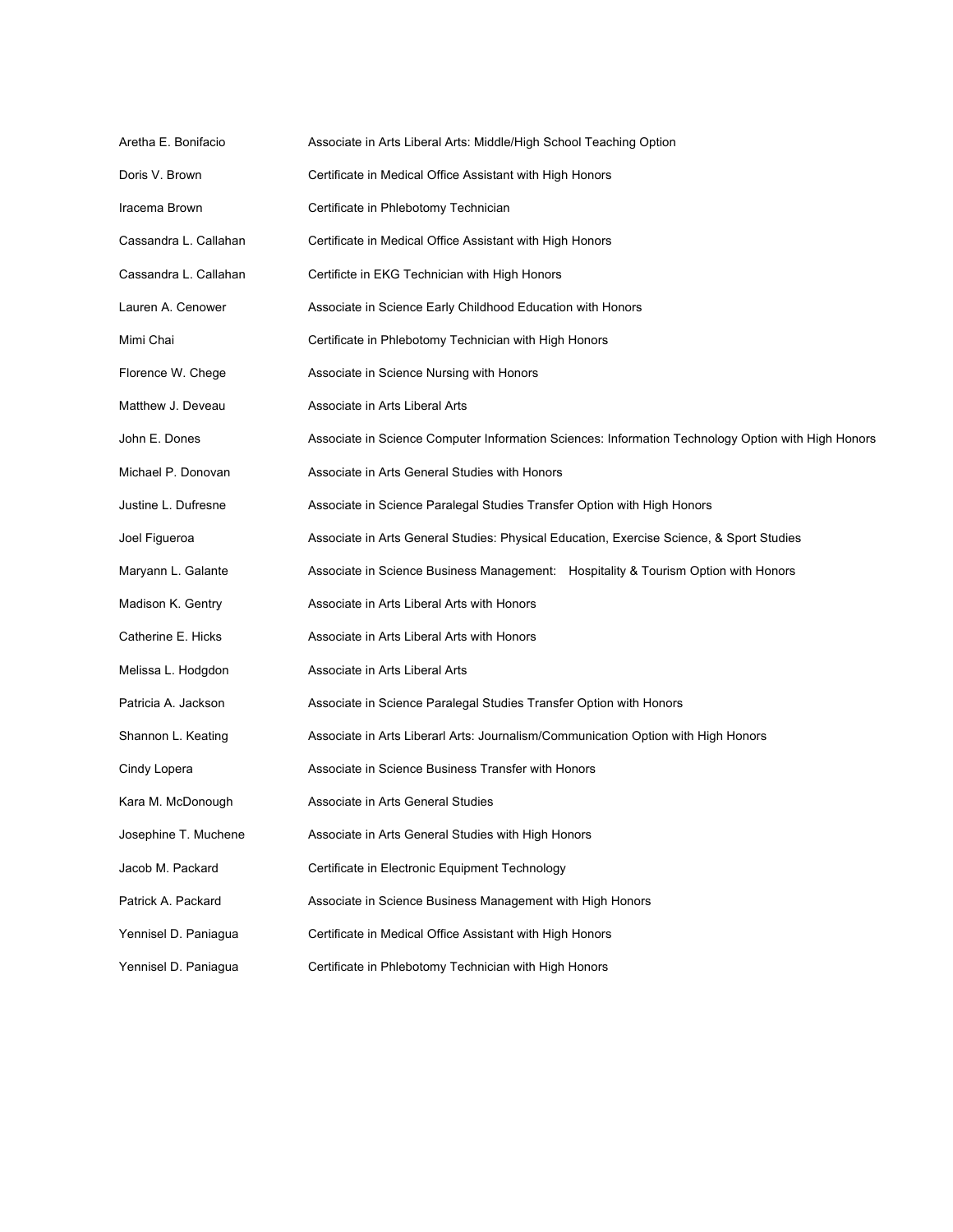| Jahaira Polanco      | Associate in Science Business Management: Hospitality & Tourism Option                        |
|----------------------|-----------------------------------------------------------------------------------------------|
| Jordany Rodriguez    | Certificate in Information Technolgy Fluency with Honors                                      |
| Jordany Rodriguez    | Certificate in Help Desk with Honors                                                          |
| Jordany Rodriguez    | Associate in Science Computer Information Sciences: Information Technology Option with Honors |
| Jordany Rodriguez    | Certificate in Computer Applications with Honors                                              |
| Jordany Rodriguez    | Certificate in Computer Networking with Honors                                                |
| Adam R. Sanborn      | Associate in Science Criminal Justice                                                         |
| Adam R. Sanborn      | Certificate in Law Enforcement                                                                |
| Michael A. Schlosser | Associate in Arts General Studies with Honors                                                 |
| Andrea S. Scopa      | Associate in Arts General Studies                                                             |
| Brittni E. Silva     | Certificate in Law Enforcement with Honors                                                    |
| Brittni E. Silva     | Associate in Science Criminal Justice with Honors                                             |
| Erich B. Simmons     | Associate in Science Criminal Justice                                                         |
| Allison M. Simon     | Associate in Science Business Management with High Honors                                     |
| Cheryl D. Sperring   | Associate in Science Nursing with High Honors                                                 |
| Raeann V. Sullivan   | Associate in Science Elementary Education                                                     |
| Katie L. Thuotte     | Associate in Arts Liberal Arts                                                                |
| Ludner Timothee      | Certificate in Phelbotomy Technician                                                          |
| Kevin J. Tracy       | Associate in Science Criminal Justice with Honors                                             |
| Marc A. Tranfaglia   | Associate in Arts Liberal Arts with Honors                                                    |
| Laura J. Valenti     | Certificate in Practical Nursing with Honors                                                  |
| Amanda L. Zocco      | Associate in Science Business Transfer                                                        |

# **Brookline, MA**

| David M. Dalrymple | Associate in Science Business Management: Healthcare Practice Option with High Honors |  |
|--------------------|---------------------------------------------------------------------------------------|--|
| Julia Mickenberg   | Certificate in Deaf Studies: Sign Language Interpreting with High Honors              |  |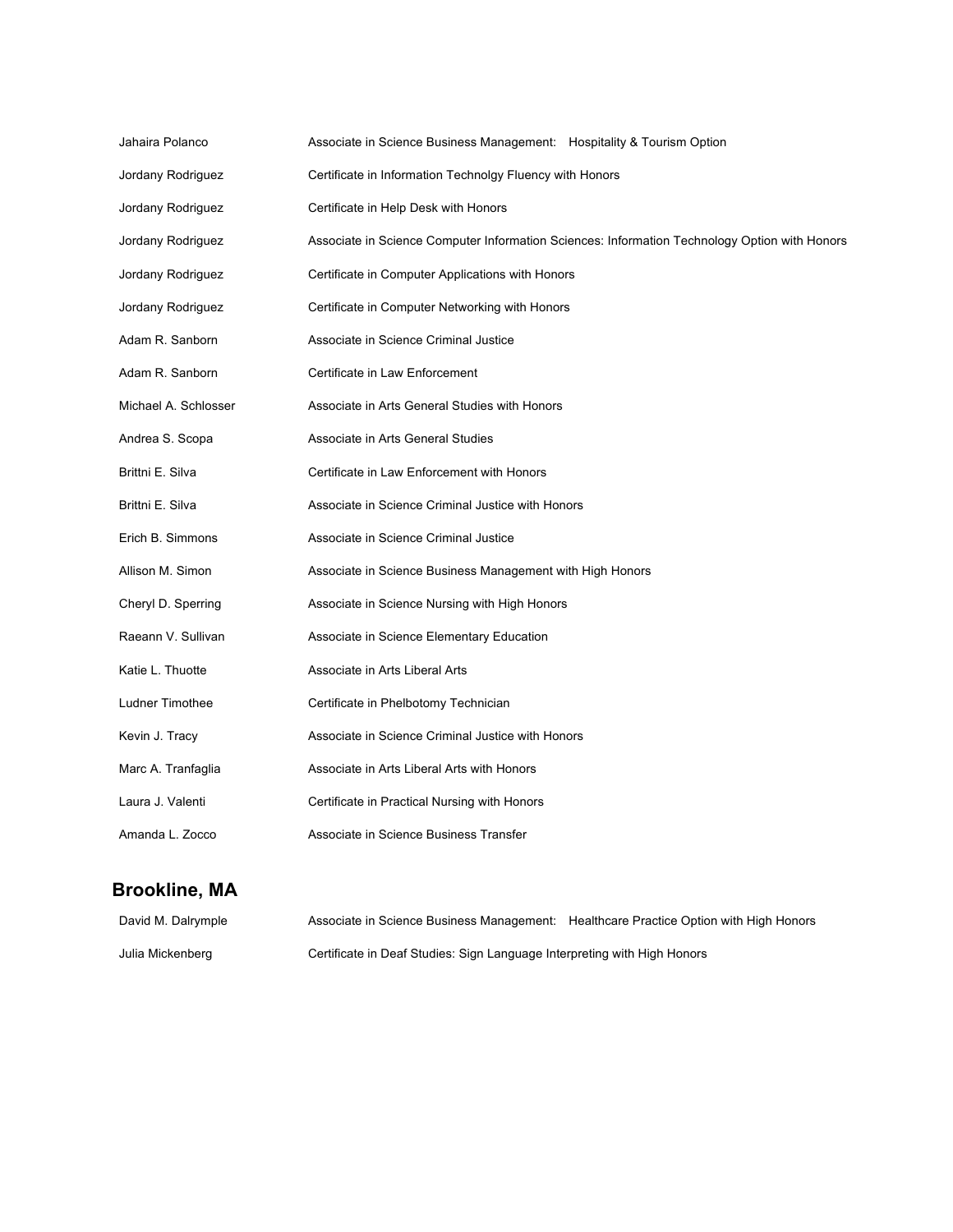### **Burlington, MA**

| Stella Amuge | Associate in Science Respiratory Care with Honors |
|--------------|---------------------------------------------------|
|--------------|---------------------------------------------------|

#### **Byfield, MA**

| Jacqueline M. Bombard | Associate in Arts General Studies with High Honors                                    |
|-----------------------|---------------------------------------------------------------------------------------|
| Emily J. Frost        | Associate in Science Deaf Studies: Sign Language Interpreting Option with High Honors |
| Jasmine S. Gillingham | Associate in Arts General Studies with High Honors                                    |
| Gabriel T. Joe        | Certificate in Law Enforcement                                                        |
| Gabriel T. Joe        | Associate in Science Criminal Justice                                                 |
| Dean M. Schade        | Associate in Arts Liberal Arts with Honors                                            |

### **Cambridge, MA**

Karyn M. Hickey **Associate in Arts Liberal Arts:** Physical Education/Recreation Option with High Honors

# **Chelmsford, MA**

| Janet L. Brunelle | Associate in Science Respiratory Care with High Honors |
|-------------------|--------------------------------------------------------|
| Maura J. Roberts  | Associate in Science Nursing with High Honors          |
| Thomas J. Walker  | Associate in Science Respiratory Care                  |

#### **Danvers, MA**

| Timothy F. Follis   | Associate in Science Electronic Technology with High Honors     |
|---------------------|-----------------------------------------------------------------|
| Timothy F. Follis   | Certificate in Electronic Equipment Technology with High Honors |
| Jennifer L. Raymond | Associate in Science Nursing                                    |
| Sarah J. Zanellis   | Certificate in Dental Assisting with High Honors                |

#### **Dorchester, MA**

Michel A. DeLaCruz Certificate in Medical Billing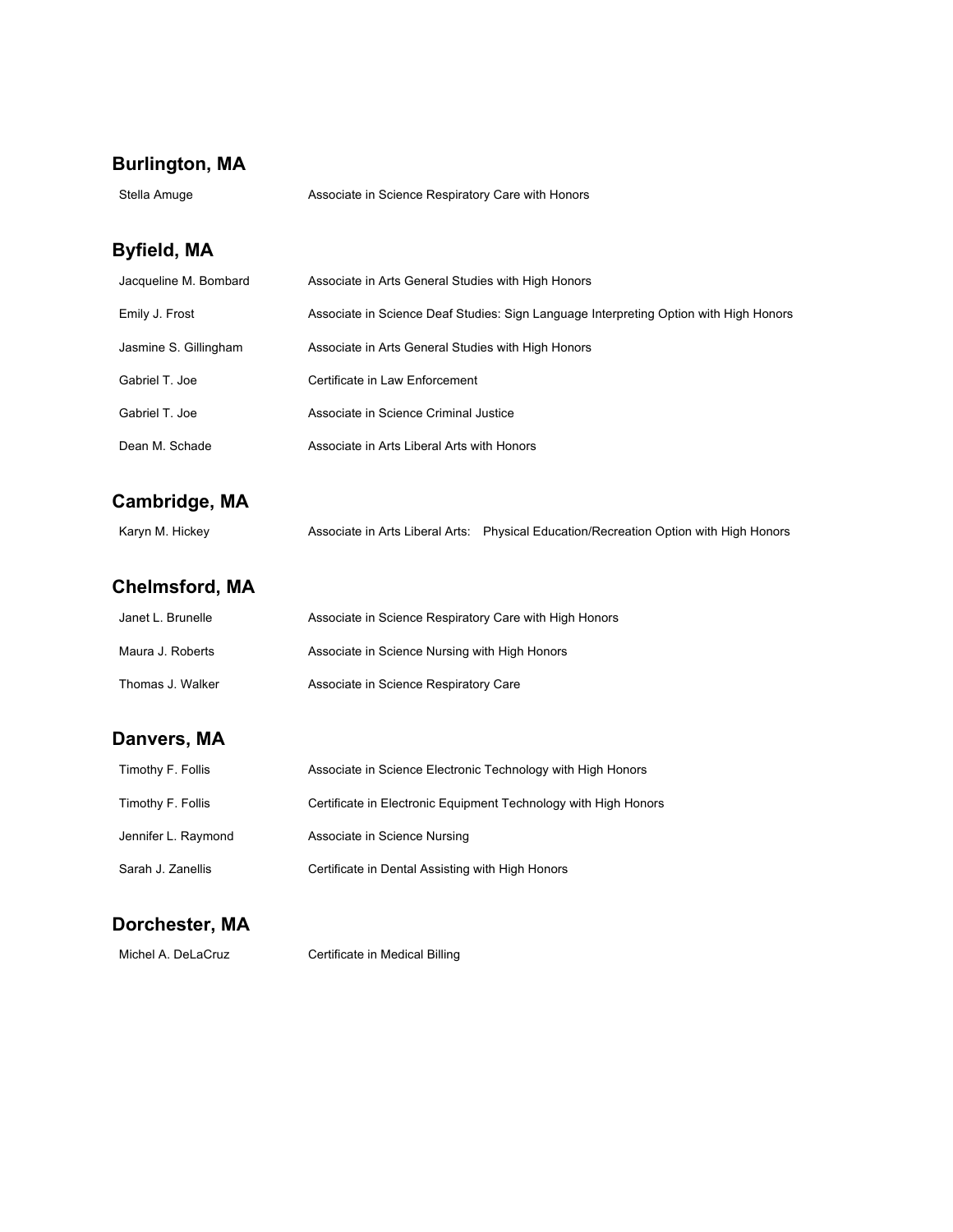### **Dracut, MA**

| Alyssa R. Bennett      | Certificate in Phlebotomy Technician                                                   |  |
|------------------------|----------------------------------------------------------------------------------------|--|
| Alyssa R. Bennett      | Certificate in Medical Office Assistant                                                |  |
| Valerie L. Bourassa    | Associate in Science Business Transfer                                                 |  |
| Ryan T. Bugler         | Certificate in Paramedic Technology                                                    |  |
| Edith A. Chin          | Associate in Science Business Management: Computer Application Option with High Honors |  |
| Michelle L. Doiron     | Certificate in Dental Assisting with High Honors                                       |  |
| Laura-Jean I. Gendreau | Associate in Arts General Studies: Dance Option with Honors                            |  |
| Laura-Jean I. Gendreau | Certificate in Dance Education with Honors                                             |  |
| Erika J. Keefe         | Associate in Science Respiratory Care with Honors                                      |  |
| Kristina D. Mulno      | Associate in Science Early Childhood Education                                         |  |
| Ashley N. Nangle       | Certificate in Medical Office Assistant with High Honors                               |  |
| Joseph Ouko            | Associate in Science Nursing with Honors                                               |  |
| Jacqueline Paris       | Associate in Science Human Services with Honors                                        |  |
| Michael T. Parrington  | Certificate in Electronic Equipment Technology with Honors                             |  |

# **Everett, MA**

Jamelia J. Martinez Certificate in Medical Assistant

# **Georgetown, MA**

| Daniel J. Blanchard   | Associate in Arts General Studies                  |
|-----------------------|----------------------------------------------------|
| Candice G. Cuddington | Associate in Arts General Studies with High Honors |
| Michele J. DiMambro   | Certificate in Practical Nursing with Honors       |
| Joseph M. Donlon      | Associate in Arts General Studies                  |
| Hannah L. Gazunis     | Associate in Science Business Management           |
| Jeffrey G. Hall       | Associate in Science Early Childhood Education     |
| Asheley J. Marzerka   | Associate in Science Criminal Justice              |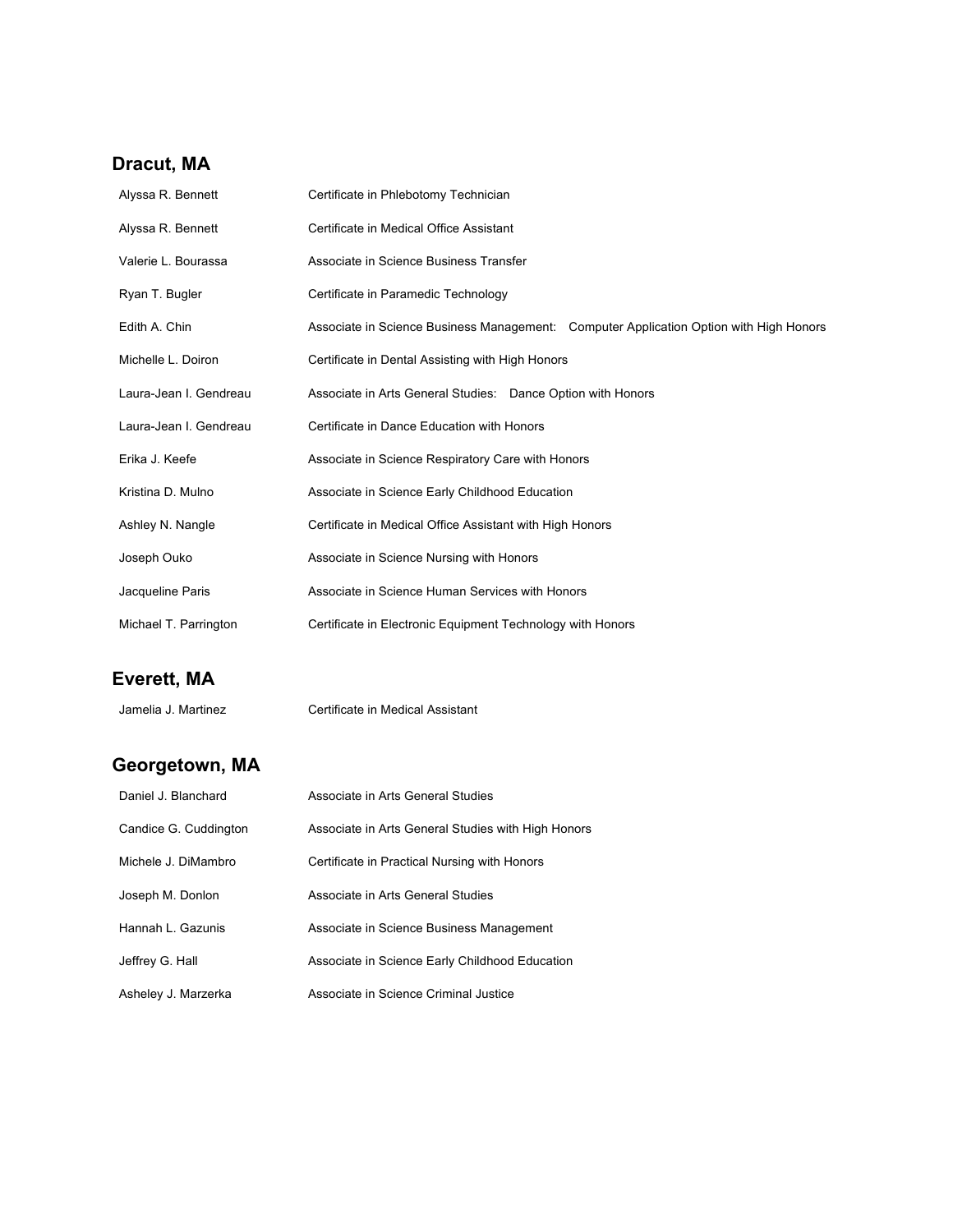| Margaret L. Michaud | Associate in Arts General Studies                  |
|---------------------|----------------------------------------------------|
| Margaret L. Michaud | Associate in Science Human Services                |
| Richard J. Mullen   | Associate in Arts General Studies with High Honors |
| Lisa Sanborn        | Associate in Arts General Studies with Honors      |

# **Gloucester, MA**

| J Forrest Crooks | Associate in Arts General Studies with High Honors |  |
|------------------|----------------------------------------------------|--|
|------------------|----------------------------------------------------|--|

# **Groton, MA**

| Laurence E. Thompson | Associate in Arts General Studies with Honors |
|----------------------|-----------------------------------------------|
|----------------------|-----------------------------------------------|

# **Groveland, MA**

| Jane S. Brown               | Associate in Arts General Studies with High Honors               |
|-----------------------------|------------------------------------------------------------------|
| Meaghan S. Brown            | Associate in Science Business Transfer with Honors               |
| Kerri J. Cahill             | Associate in Science Nursing with High Honors                    |
| Anne-Marie DiSorbo          | Associate in Science Nursing with High Honors                    |
| Deborah Kadar Hull          | Certificate in Practical Nursing with Honors                     |
| Michael Litman              | Associate in Arts Liberarl Arts: Journalism/Communication Option |
| Katie L. Murphy             | Certificate in Medical Assistant with Honors                     |
| Katie L. Murphy             | Certificte in EKG Technician with Honors                         |
| Sara M. Pagliarulo          | Associate in Science Criminal Justice                            |
| Sara M. Pagliarulo          | Certificate in Law Enforcement                                   |
| Stephanie M. Sargent        | Associate in Science Radiologic Technology with Honors           |
| Nathaniel R. Sawyer         | Associate in Science Business Management with Honors             |
| Jennifer S. Scanlon-Stearns | Certificate in Healthcare Technician with Honors                 |
| Michael J. Shinners         | Associate in Science Criminal Justice with High Honors           |
| Mallory A. Tine             | Certificate in Dental Assisting                                  |
| Amy T. Titus                | Associate in Arts Illustration with High Honors                  |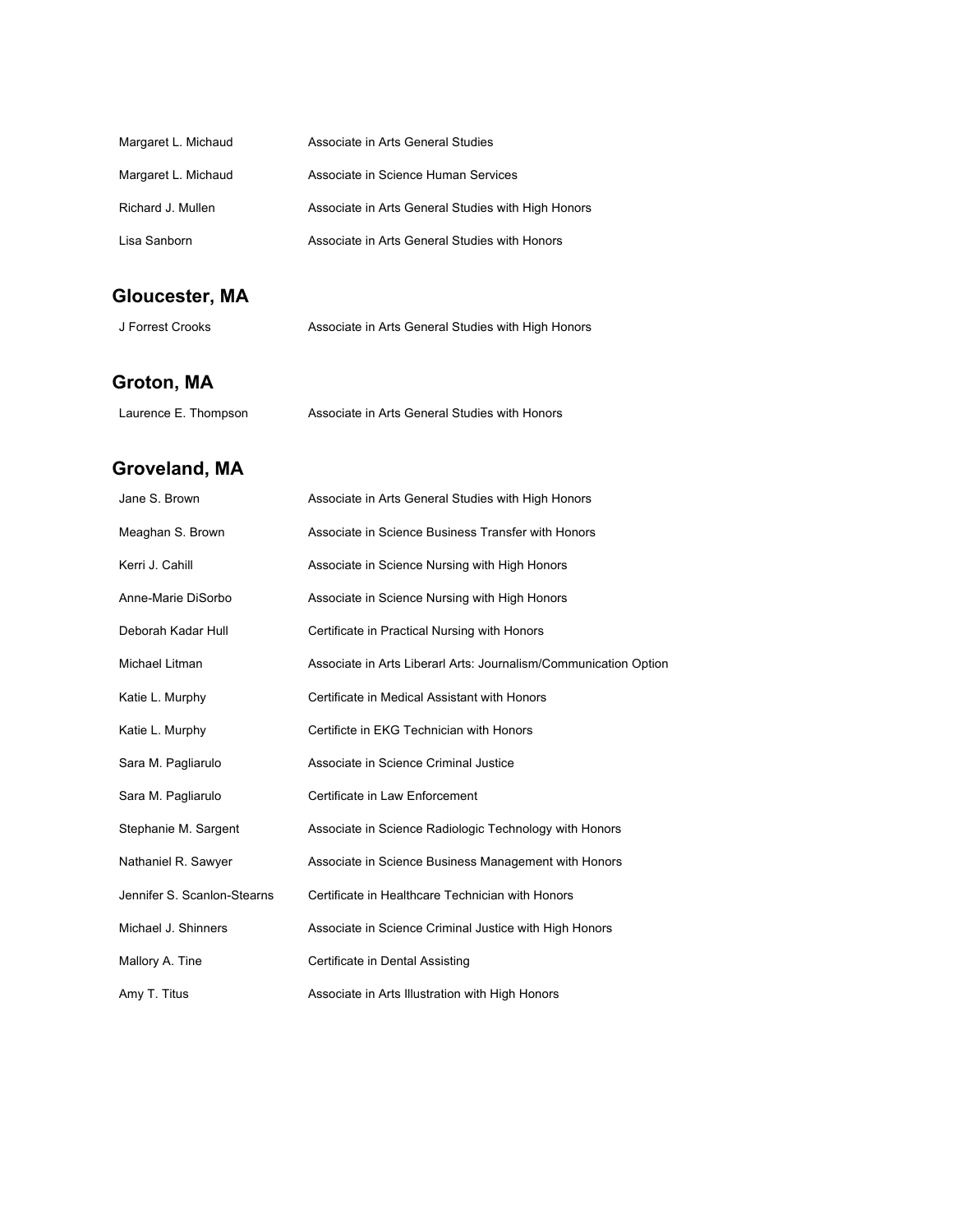#### **Harvard, MA**

Debra M. George **Certificate in Paralegal Studies with High Honors** 

### **Haverhill, MA**

| Laurys Abreu          | Certificate in Medical Assistant                                                  |
|-----------------------|-----------------------------------------------------------------------------------|
| Valerie J. Allen      | Associate in Science Business Transfer with Honors                                |
| Nicole A. Andrach     | Associate in Arts Liberal Arts with Honors                                        |
| Jennifer A. Anuszczyk | Associate in Science Nursing with High Honors                                     |
| Roger R. Arsenault    | Certificate in Alcohol/Drug Abuse Counseling with Honors                          |
| Gwendolyn S. Artis    | Associate in Arts Liberal Arts: Psychology Option with Honors                     |
| Christopher D. Baril  | Associate in Science Computer Information Sciences: Information Technology Option |
| Christopher D. Baril  | Certificate in Computer Applications                                              |
| Christopher D. Baril  | Certificate in Information Technolgy Fluency                                      |
| Kaitlin P. Baril      | Associate in Arts General Studies                                                 |
| Andrew D. Barson      | Associate in Arts Graphic Design                                                  |
| Holly E. Belanger     | Associate in Science Paralegal Studies Career Option                              |
| Ronald C. Bergenheim  | Associate in Science Deaf Studies: American Sign Language Option with High Honors |
| Sandra J. Berry       | Certificate in Phlebotomy Technician with High Honors                             |
| Jason A. Bohanan      | Associate in Science Business Transfer with Honors                                |
| Courtney L. Boisselle | Associate in Science Early Childhood Education with Honors                        |
| Ferliannie Y. Bonilla | Associate in Arts General Studies with Honors                                     |
| Christina A. Brewster | Certificate in Medical Office Assistant                                           |
| Christina A. Brewster | Certificate in Phlebotomy Technician                                              |
| Christina A. Brewster | Certificte in EKG Technician                                                      |
| Nathan C. Buck        | Associate in Arts General Studies                                                 |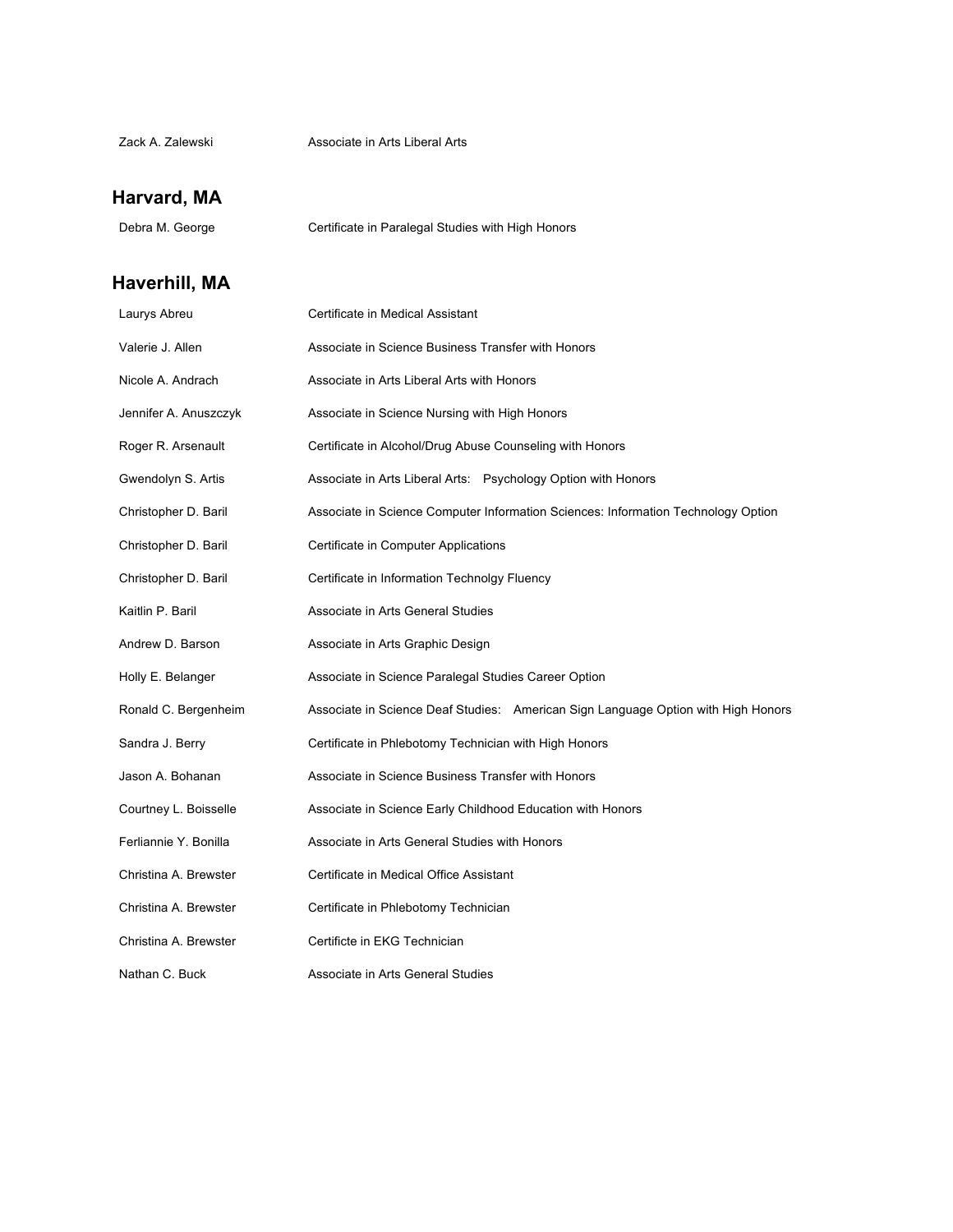| llise S. Bunker      | Associate in Science Early Childhood Education                                                       |
|----------------------|------------------------------------------------------------------------------------------------------|
| Patrick J. Buzzell   | Associate in Science Criminal Justice with Honors                                                    |
| Brian J. Camasso     | Associate in Science Business Transfer with High Honors                                              |
| Allen Casado         | Associate in Science Business Transfer                                                               |
| Michael C. Castano   | Associate in Arts Liberal Arts: Middle/High School Teaching Option with High Honors                  |
| Jose L. Catano       | Associate in Arts General Studies: Physical Education, Exercise Science, & Sport Studies with Honors |
| Katrina A. Chapman   | Certificate in Healthcare Technician                                                                 |
| Megan A. Cheney      | Associate in Arts Illustration with Honors                                                           |
| Carmen A. Clark      | Associate in Science Paralegal Studies Transfer Option with Honors                                   |
| Rachel L. Coco       | Associate in Science Nursing with High Honors                                                        |
| Jaysen A. Coffil     | Associate in Science Business Transfer with High Honors                                              |
| Eric J. Collins      | Certificate in Electronic Equipment Technology                                                       |
| Eric J. Collins      | Associate in Science Electronic Technology                                                           |
| Kristin N. Collins   | Associate in Science Elementary Education                                                            |
| Juan Colon           | Associate in Science Business Management: Computer Application Option with High Honors               |
| Albert C. Comeau     | Certificate in Community Support Human Service Practitioner with Honors                              |
| Andrea J. Comeau     | Associate in Arts General Studies                                                                    |
| Kristina E. Coperine | Associate in Arts Liberal Arts with High Honors                                                      |
| Grace B. Cordeiro    | Associate in Science Criminal Justice                                                                |
| Jamie E. Costarides  | Associate in Arts General Studies with Honors                                                        |
| Gerald A. Costello   | Associate in Science Nursing with High Honors                                                        |
| Ashley M. Cronin     | Associate in Science Business Management with Honors                                                 |
| Joseph L. Crow       | Associate in Arts Illustration                                                                       |
| Jeannine N. Cutroni  | Associate in Science Business Transfer                                                               |
| Noura G. Daher       | Associate in Science Business Transfer                                                               |
| Deidra A. Dalesio    | Certificate in Medical Office Assistant with High Honors                                             |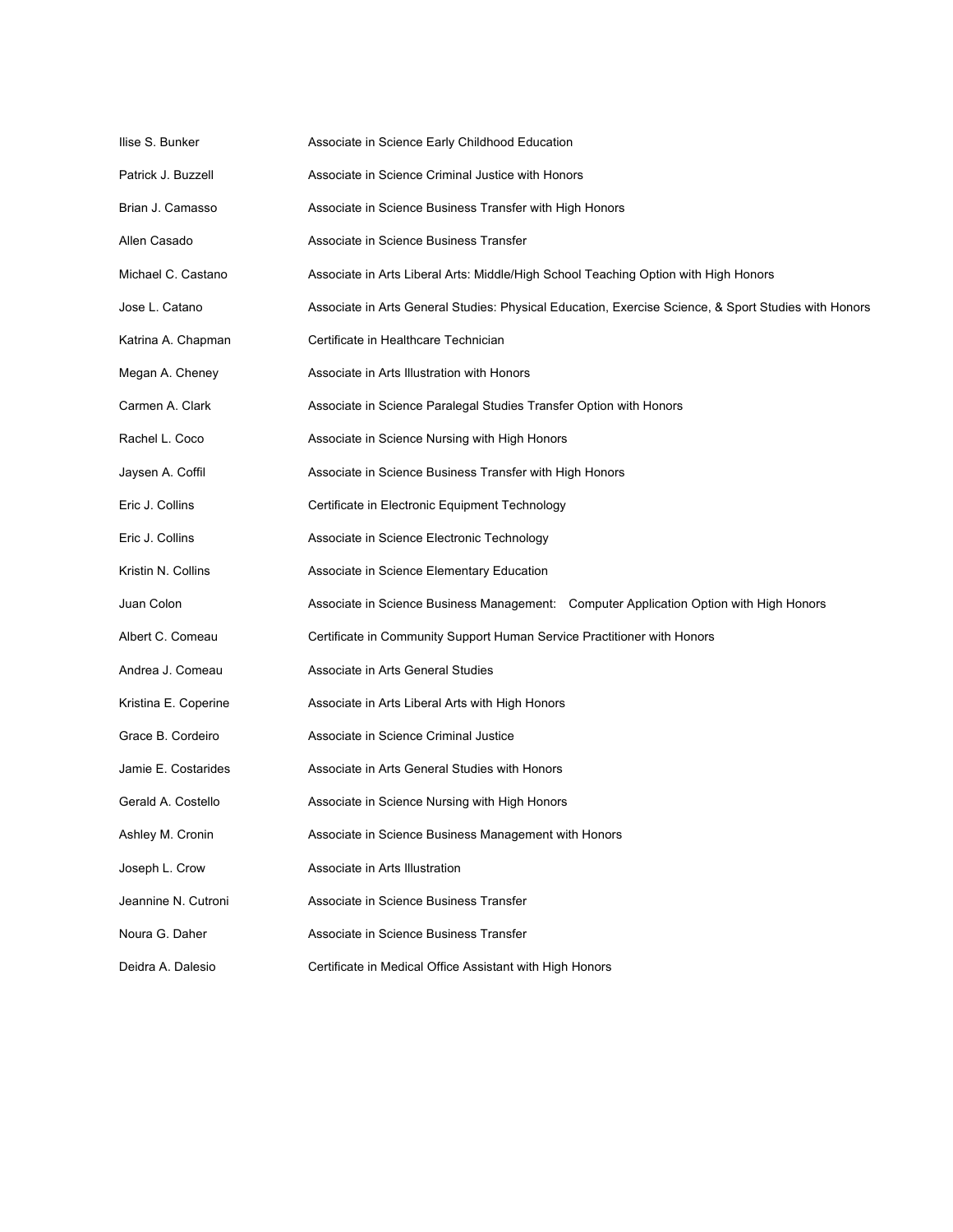| Deidra A. Dalesio     | Certificate in Phlebotomy Technician with High Honors                                    |
|-----------------------|------------------------------------------------------------------------------------------|
| Amy J. Daly           | Associate in Arts Liberal Arts with High Honors                                          |
| Amy J. Daly           | Associate in Science Elementary Education with High Honors                               |
| Gail F. D'Arrigo      | Associate in Arts General Studies with Honors                                            |
| Randy D. Davis        | Associate in Science Business Management: Healthcare Practice Option with High Honors    |
| Laura M. DeMeo        | Associate in Applied Science Laboratory Science                                          |
| Fabrice B. Desdunes   | Associate in Science Engineering Science with High Honors                                |
| Fabrice B. Desdunes   | Certificate in Computer-Aided Drafting with High Honors                                  |
| Marta Devault         | Associate in Science Accounting with High Honors                                         |
| Gianna R. DeVincent   | Certificate in Dental Assisting                                                          |
| Ashley N. Devine      | Associate in Science Criminal Justice                                                    |
| Tiffany A. DiBurro    | Associate in Science Early Childhood Education                                           |
| Andrew W. Dion        | Associate in Arts General Studies: Physical Education, Exercise Science, & Sport Studies |
| Nicholas D. DiTomaso  | Associate in Arts Liberal Arts: Political Science Option                                 |
| Daniel J. Dix         | Associate in Science Nursing                                                             |
| Edelth M. Dorestant   | Certificate in Phlebotomy Technician with Honors                                         |
| <b>Mabel Doucette</b> | Associate in Science Paralegal Studies Transfer Option with High Honors                  |
| Wassana Driftmeyer    | Certificate in Medical Office Assistant with Honors                                      |
| Alexandra S. Driscoll | Certificate in Law Enforcement with Honors                                               |
| Alexandra S. Driscoll | Associate in Science Criminal Justice with Honors                                        |
| Christa A. Duhaime    | Associate in Arts Liberal Arts                                                           |
| Robert J. Dunlavey    | Associate in Science Accounting with High Honors                                         |
| Kenneth B. Dussault   | Associate in Science Radiologic Technology with High Honors                              |
| Janean M. Elis        | Certificate in Medical Billing with Honors                                               |
| Marie E. Enkosky      | Certificate in Computed Tomography with High Honors                                      |
| Cassandra L. Evans    | Associate in Science Criminal Justice                                                    |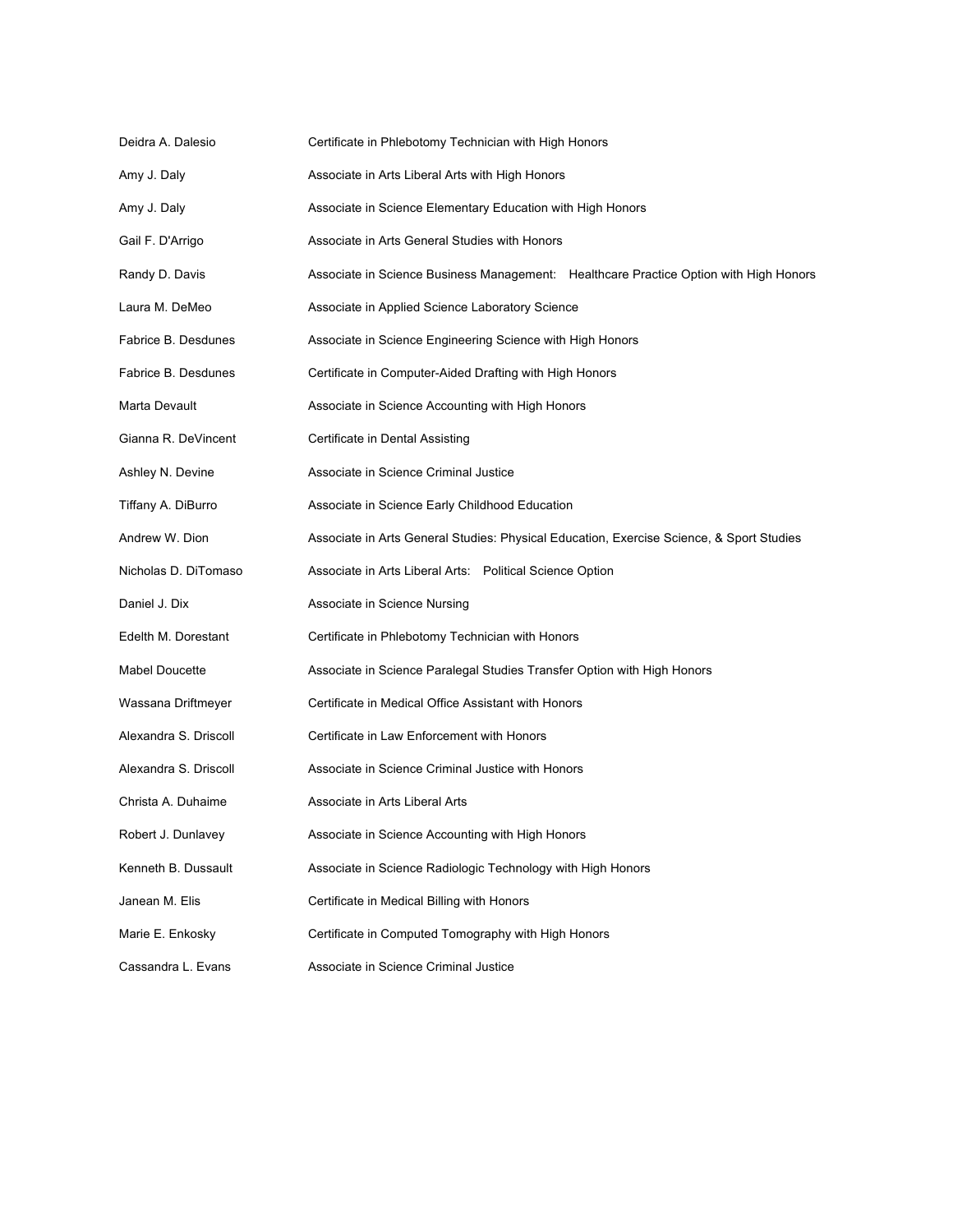| Brianna L. Faucon         | Associate in Arts Graphic Design with Honors                                                       |
|---------------------------|----------------------------------------------------------------------------------------------------|
| Milady Figueroa           | Associate in Science Criminal Justice with Honors                                                  |
| Milady Figueroa           | Certificate in Law Enforcement with Honors                                                         |
| Ellen H. Fitzmeyer        | Associate in Arts Liberal Arts: Philosophy Option with Honors                                      |
| Deborah J. Fraser         | Associate in Science Human Services with High Honors                                               |
| Deborah J. Fraser         | Certificate in Alcohol/Drug Abuse Counseling with High Honors                                      |
| Donna M. Fraza            | Associate in Arts General Studies with Honors                                                      |
| Katelyn O. Gadd           | Associate in Arts General Studies                                                                  |
| Angela M. Garrison        | Certificate in Phlebotomy Technician with High Honors                                              |
| Keri L. Gauthier-Indeglia | Associate in Science Business Transfer                                                             |
| Angela I. Gonzalez        | Associate in Science Computer Information Sciences: Information Technology Option with High Honors |
| Jamel A. Hamani           | Certificate in Information Technolgy Fluency with High Honors                                      |
| Jamel A. Hamani           | Associate in Science Computer Information Sciences: Information Technology Option with High Honors |
| Jamel A. Hamani           | Certificate in Computer Applications with High Honors                                              |
| Janice M. Hannan          | Certificate in Medical Assistant with High Honors                                                  |
| Samantha L. Hastings      | Associate in Arts Graphic Design                                                                   |
| Emily R. Havey            | Associate in Arts Liberal Arts: Writing Option with Honors                                         |
| Jennifer L. Henderson     | Associate in Arts Liberal Arts: Psychology Option                                                  |
| Eleanor P. Hills          | Certificate in Help Desk                                                                           |
| Lindsay E. Hirschfeld     | Associate in Arts General Studies: Physical Education, Exercise Science, & Sport Studies           |
| Andres Hurtado            | Associate in Science Engineering Science with Honors                                               |
| Megan R. Janvrin          | Associate in Arts General Studies with Honors                                                      |
| Tamara A. Jardine         | Associate in Applied Science Laboratory Science                                                    |
| Euckie E. Jembere         | Certificate in Practical Nursing with Honors                                                       |
| Ruben A. Jimenez          | Associate in Science Criminal Justice with Honors                                                  |
| Winfred W. Kamau          | Certificate in Practical Nursing with Honors                                                       |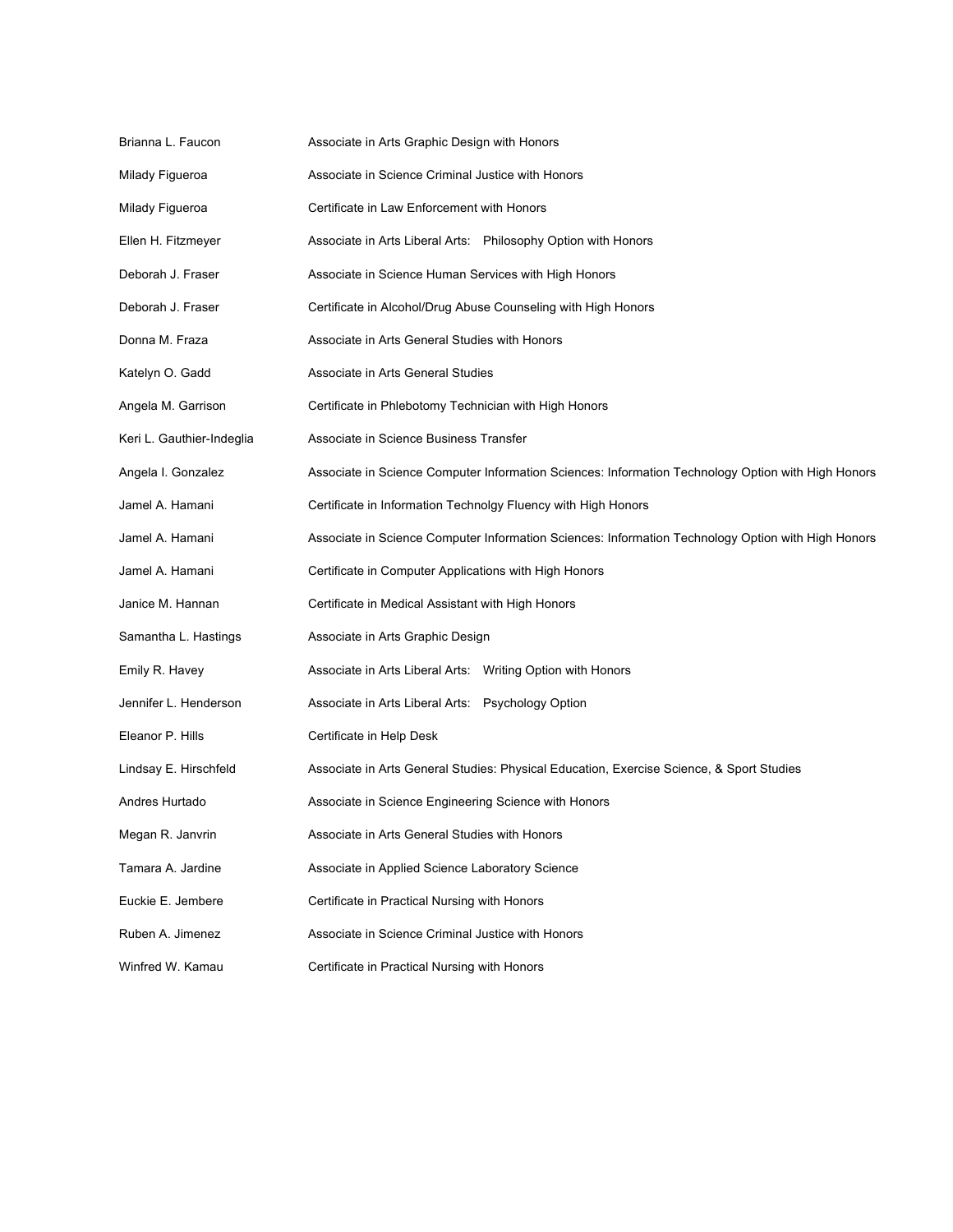| Michelle A. Kamper      | Certificate in Computer Applications with Honors                                  |
|-------------------------|-----------------------------------------------------------------------------------|
| Michelle A. Kamper      | Certificate in Computer Forensics Basic with Honors                               |
| Alkmene Kataxinos       | Associate in Science Accounting with High Honors                                  |
| Taylor P. King          | Associate in Arts Liberarl Arts: Journalism/Communication Option                  |
| Eleftheria Koutzakiozis | Associate in Science Business Management                                          |
| Shayne A. Krebs         | Certificate in Computer Applications                                              |
| Shayne A. Krebs         | Certificate in Information Technolgy Fluency                                      |
| Shayne A. Krebs         | Associate in Science Computer Information Sciences: Information Technology Option |
| Entela Kumaraku         | Certificate in Phlebotomy Technician with Honors                                  |
| Entela Kumaraku         | Certificte in EKG Technician with Honors                                          |
| Alexa J. LaBonte        | Certificate in Medical Assistant with Honors                                      |
| Michelle L. Labrecque   | Associate in Science Elementary Education with High Honors                        |
| Margaret J. Lambert     | Associate in Science Human Services with High Honors                              |
| Costas Lambropoulos     | Associate in Applied Science Laboratory Science with High Honors                  |
| Dennis M. Laubner       | Associate in Science Business Transfer with Honors                                |
| Hillary R. LeBlanc      | Associate in Arts Liberal Arts: Psychology Option with High Honors                |
| Angela Leung            | Associate in Science Accounting with High Honors                                  |
| Angela Leung            | Associate in Science Business Management with High Honors                         |
| Kristina M. Lizotte     | Associate in Science Nursing with High Honors                                     |
| Alexander F. Logan      | Associate in Science Elementary Education with Honors                             |
| Robert F. Long          | Associate in Arts General Studies                                                 |
| Kristen L. Lubeski      | Associate in Science Business Management                                          |
| Molly E. Maguire        | Associate in Arts Liberal Arts                                                    |
| Ezechiel K. Makengo     | Associate in Science Computer Information Sciences: Information Technology Option |
| Gabriel Maldonado       | Certificate in Information Technolgy Fluency                                      |
| Gabriel Maldonado       | Certificate in Computer Applications                                              |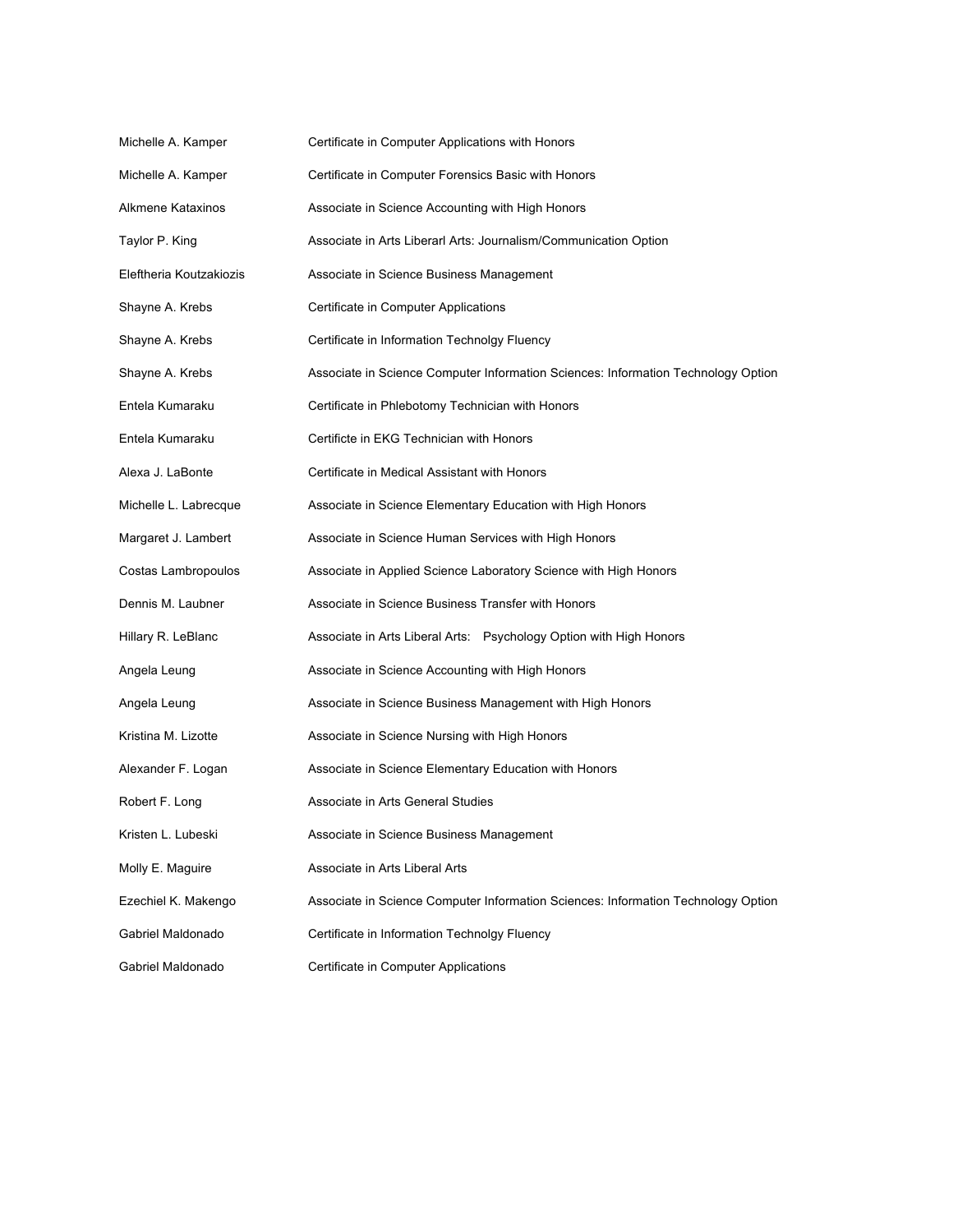| Gabriel Maldonado    | Associate in Science Computer Information Sciences: Applications Option                            |
|----------------------|----------------------------------------------------------------------------------------------------|
| Gabriel Maldonado    | Associate in Science Computer Information Sciences: Information Technology Option                  |
| Melonny Maldonado    | Certificate in Medical Billing                                                                     |
| Kelly A. Marshall    | Associate in Science Radiologic Technology with High Honors                                        |
| Hillary A. Mazzaglia | Associate in Arts Liberal Arts: Psychology Option with High Honors                                 |
| Lauren A. McColgan   | Certificate in Phlebotomy Technician with High Honors                                              |
| Andrea J. McElroy    | Certificate in Medical Assistant with Honors                                                       |
| Chantal L. McGovern  | Associate in Arts Liberal Arts: Psychology Option with High Honors                                 |
| Chantal L. McGovern  | Associate in Arts Liberal Arts: Middle/High School Teaching Option with High Honors                |
| Chantal L. McGovern  | Associate in Arts Liberal Arts: Writing Option with High Honors                                    |
| Tammi J. McGrath     | Associate in Science Early Childhood Education with Honors                                         |
| Tara E. McGrath      | Certificate in Sleep Technologist with Honors                                                      |
| Ryan W. McHale       | Associate in Arts General Studies                                                                  |
| Sarah M. Melanson    | Associate in Science Computer Information Sciences: Information Technology Option with High Honors |
| Sarah M. Melanson    | Certificate in Computer Applications with High Honors                                              |
| Sarah M. Melanson    | Certificate in Computer Networking with High Honors                                                |
| Sarah M. Melanson    | Certificate in Information Technolgy Fluency with High Honors                                      |
| Jennie F. Mell       | Associate in Arts General Studies                                                                  |
| Alexandra G. Mera    | Associate in Science Business Transfer                                                             |
| Stephen P. Michitson | Associate in Science Business Management                                                           |
| Kim S. Miller        | Certificate in Paralegal Studies with High Honors                                                  |
| Kesnel Moise         | Associate in Science Computer Information Sciences: Information Technology Option with High Honors |
| Kesnel Moise         | Certificate in Computer Networking with High Honors                                                |
| Alison M. Moles      | Associate in Science Elementary Education with Honors                                              |
| Andrea P. Morais     | Associate in Science Business Transfer                                                             |
| Karina Munoz         | Associate in Science Business Management: Healthcare Practice Option                               |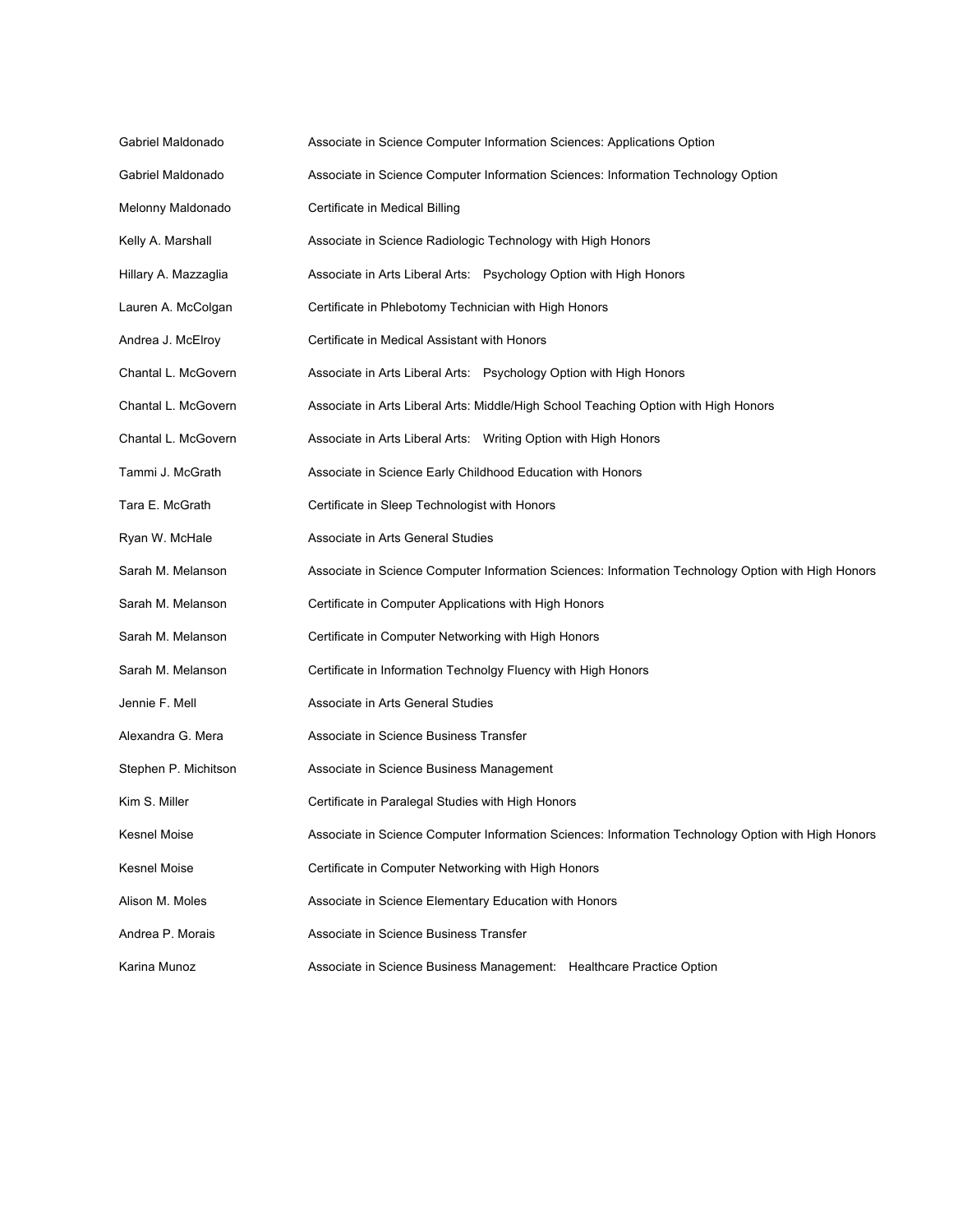| Mihaela M. Muntean  | Associate in Science Respiratory Care with High Honors                            |
|---------------------|-----------------------------------------------------------------------------------|
| Megan A. Nackley    | Certificate in Medical Assistant                                                  |
| <b>Isely Naveo</b>  | Certificate in Practical Nursing with Honors                                      |
| Shannon M. Nicolosi | Associate in Science Respiratory Care                                             |
| Steven R. Norris    | Associate in Science Criminal Justice with Honors                                 |
| Brenda L. Noyes     | Certificate in Medical Assistant with Honors                                      |
| Michael R. Nutter   | Associate in Arts Liberal Arts                                                    |
| Devon B. O'Brien    | Associate in Science Business Transfer with Honors                                |
| Kelly M. O'Brien    | Associate in Arts Liberal Arts with Honors                                        |
| Kevin C. O'Brien    | Associate in Arts General Studies with Honors                                     |
| Dolores J. Olivo    | Associate in Arts General Studies with Honors                                     |
| Stephanie M. Ortins | Associate in Arts Graphic Design with Honors                                      |
| lan Q. Otamias      | Associate in Science Criminal Justice                                             |
| lan Q. Otamias      | Certificate in Law Enforcement                                                    |
| Kate A. Otting      | Certificate in Computer-Aided Drafting with Honors                                |
| Lori L. Page        | Associate in Science Paralegal Studies Career Option with High Honors             |
| Daniel R. Palmer    | Certificate in Computer Applications with Honors                                  |
| Daniel R. Palmer    | Certificate in Information Technolgy Fluency with Honors                          |
| Ashley N. Paquette  | Associate in Science Elementary Education                                         |
| Alex D. Paulino     | Associate in Arts Liberal Arts: Psychology Option with Honors                     |
| Adam J. Perino      | Associate in Science Accounting with Honors                                       |
| Deborah J. Potter   | Certificate in Sleep Technologist with High Honors                                |
| Elyse N. Proctor    | Certificate in Deaf Studies: Sign Language Interpreting with High Honors          |
| Anusuya E. Quinn    | Associate in Arts General Studies with High Honors                                |
| Richard A. Ramos    | Associate in Science Business Management with High Honors                         |
| Matthew K. Rand     | Associate in Arts Liberarl Arts: Journalism/Communication Option with High Honors |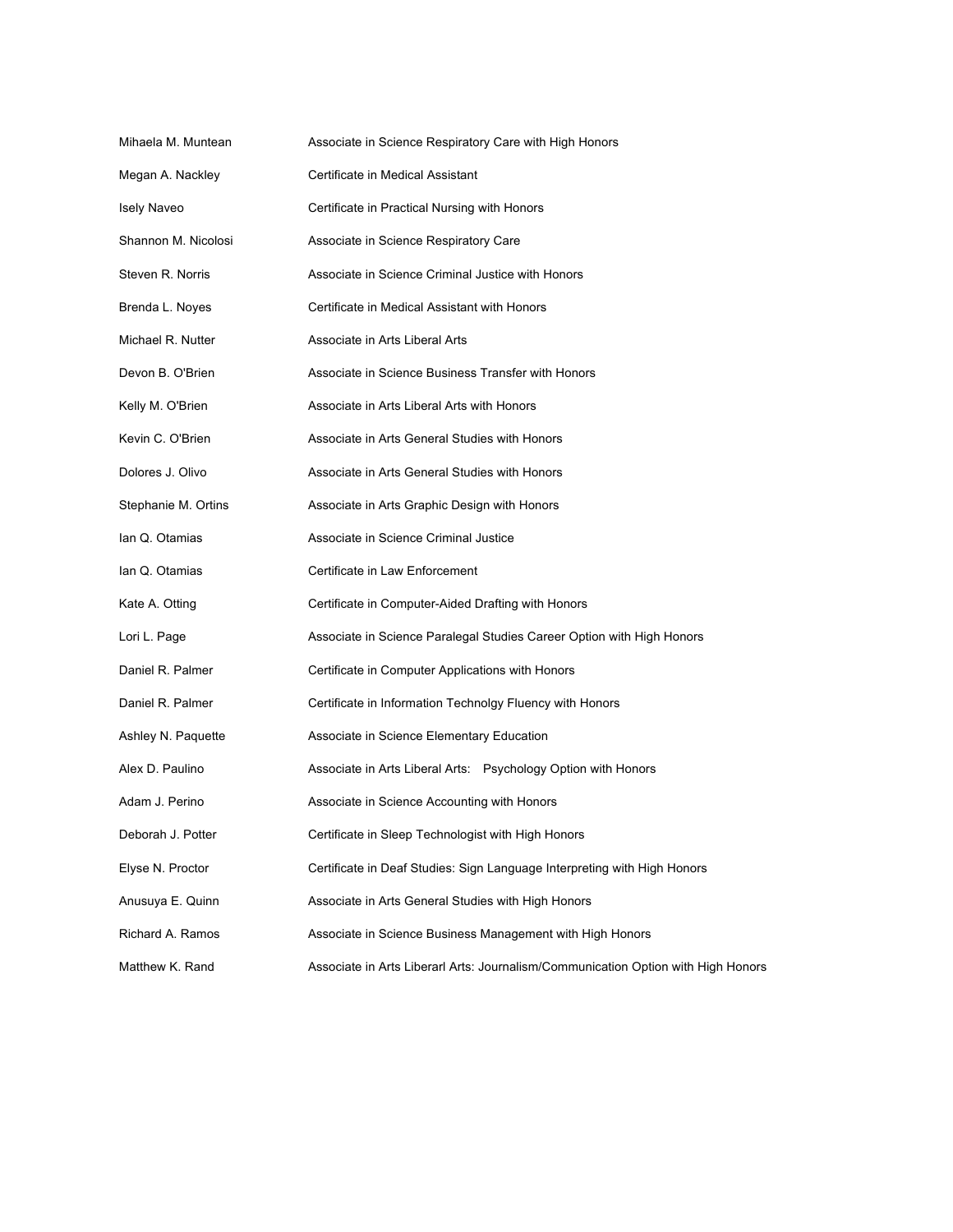| Juan P. Reyes         | Associate in Science Computer Information Sciences: Applications Option with Honors           |
|-----------------------|-----------------------------------------------------------------------------------------------|
| Juan P. Reyes         | Associate in Science Computer Information Sciences: Information Technology Option with Honors |
| Maria G. Reynoso      | Associate in Arts Liberal Arts: Psychology Option with Honors                                 |
| Erin M. Riley         | Associate in Science Business Management                                                      |
| Dicksania A. Rivas    | Associate in Science Business Transfer                                                        |
| Dicksania A. Rivas    | Associate in Science Business Management: Healthcare Practice Option                          |
| Samuel Rivera         | Associate in Arts Graphic Design with Honors                                                  |
| Allen C. Rogers       | Associate in Science Business Management                                                      |
| Keith G. Rogers       | Certificate in Sleep Technologist                                                             |
| Susan M. Rostosky     | Associate in Arts General Studies                                                             |
| Luis A. Rozon         | Associate in Science Business Transfer with High Honors                                       |
| <b>Candace Salois</b> | Certificate in Medical Assistant                                                              |
| Sulay D. Sanchez      | Associate in Arts Liberal Arts                                                                |
| Crystal M. Santiago   | Associate in Science Early Childhood Education                                                |
| Karen J. Sawyer       | Certificate in Medical Assistant with Honors                                                  |
| Becky J. Schiller     | Associate in Arts General Studies with High Honors                                            |
| Darcianne M. Sears    | Certificate in Medical Office Assistant with Honors                                           |
| Yi S. Shao            | Associate in Science Electronic Technology with High Honors                                   |
| Yi S. Shao            | Certificate in Electronic Equipment Technology with High Honors                               |
| Daniel C. Sheppard    | Associate in Arts Liberal Arts                                                                |
| Amy R. Sindoni        | Associate in Science Nursing with Honors                                                      |
| Andrea L. Smart       | Certificate in Dental Assisting with Honors                                                   |
| Katie L. Smith        | Associate in Arts Liberal Arts with High Honors                                               |
| Oswald Soko           | Certificate in Sleep Technologist with Honors                                                 |
| Trevor J. Speck       | Certificate in Law Enforcement                                                                |
| Trevor J. Speck       | Associate in Science Criminal Justice                                                         |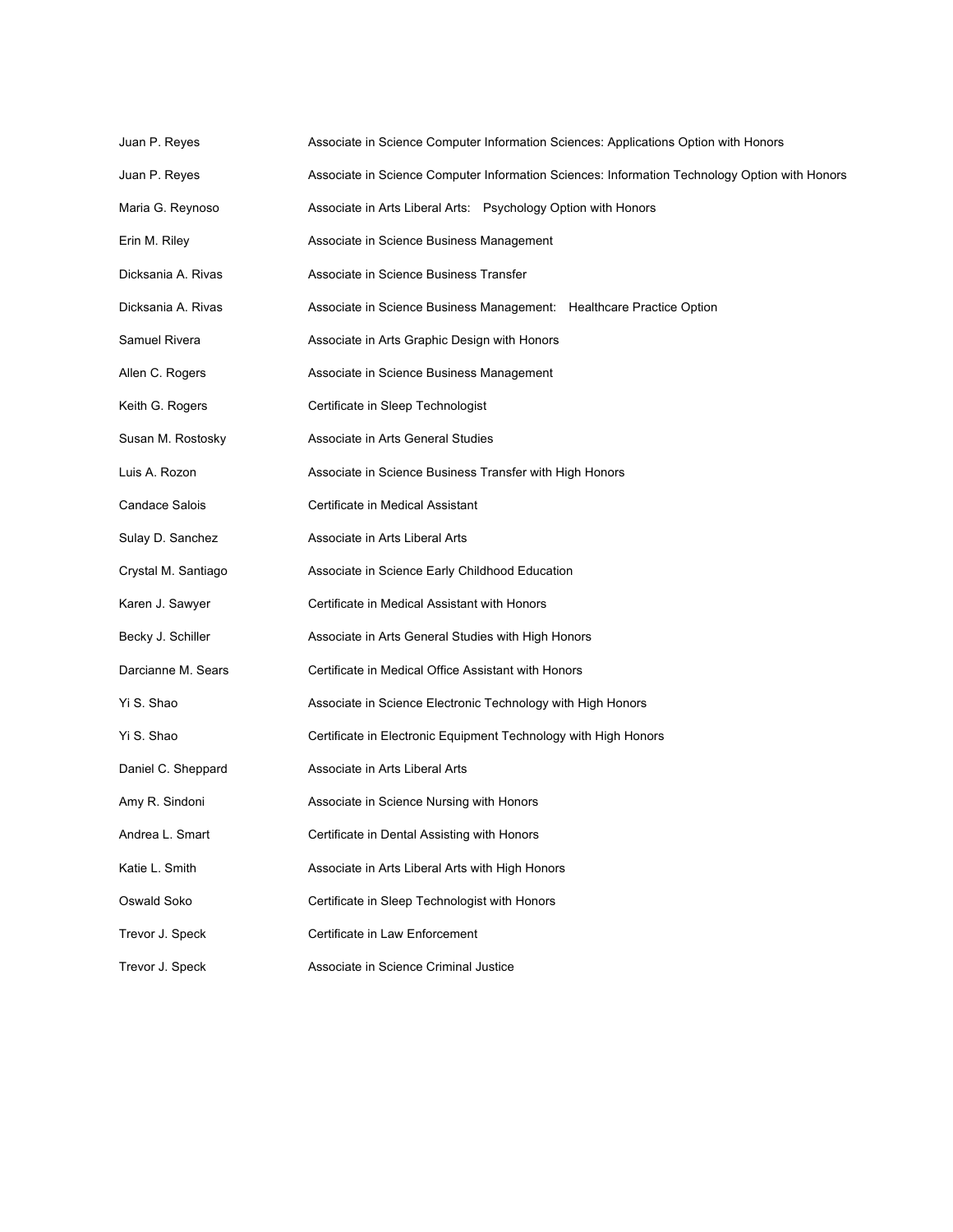| DonnaMarie Stack        | Associate in Science Respiratory Care with High Honors          |
|-------------------------|-----------------------------------------------------------------|
| Marcia J. Stanley       | Certificate in Paralegal Studies                                |
| Amber L. Sullivan       | Associate in Science Radiologic Technology with High Honors     |
| Michael E. Surette      | Associate in Arts General Studies with Honors                   |
| Joshua Taveras          | Associate in Arts General Studies                               |
| Cassandra D. Tetreault  | Associate in Arts Graphic Design with Honors                    |
| Andrison Vargas         | Associate in Arts Liberal Arts: Biology Option with High Honors |
| Melissa J. Vater        | Certificate in Medical Assistant                                |
| Samantha E. Vettergreen | Associate in Arts Liberal Arts: Psychology Option               |
| Adam J. Warren          | Associate in Science Criminal Justice with Honors               |
| Adam J. Warren          | Certificate in Law Enforcement with Honors                      |
| Ashley L. Welch         | Associate in Science Business Management with Honors            |
| Ashley L. Welch         | Associate in Science Business Transfer with Honors              |
| Kevin M. Whittier       | Associate in Science Business Transfer                          |
| Courtney Y. Williams    | Associate in Arts General Studies                               |
| Dana N. Willis          | Certificate in Paralegal Studies with High Honors               |
| Andrew P. Wilson        | Associate in Arts General Studies                               |
| Trisha H. Wishart       | Associate in Science Nursing with High Honors                   |

### **Hopedale, MA**

Cassandra Lee. Sullivan Certificate in Deaf Studies: Sign Language Interpreting with High Honors

#### **Ipswich, MA**

Meredith C. Becotte **Associate in Arts General Studies with High Honors** 

### **Lawrence, MA**

| Ercilia A. Abreu | Certificate in Phlebotomy Technician with High Honors |
|------------------|-------------------------------------------------------|
| Ana V. Amadiz    | Certificte in EKG Technician with Honors              |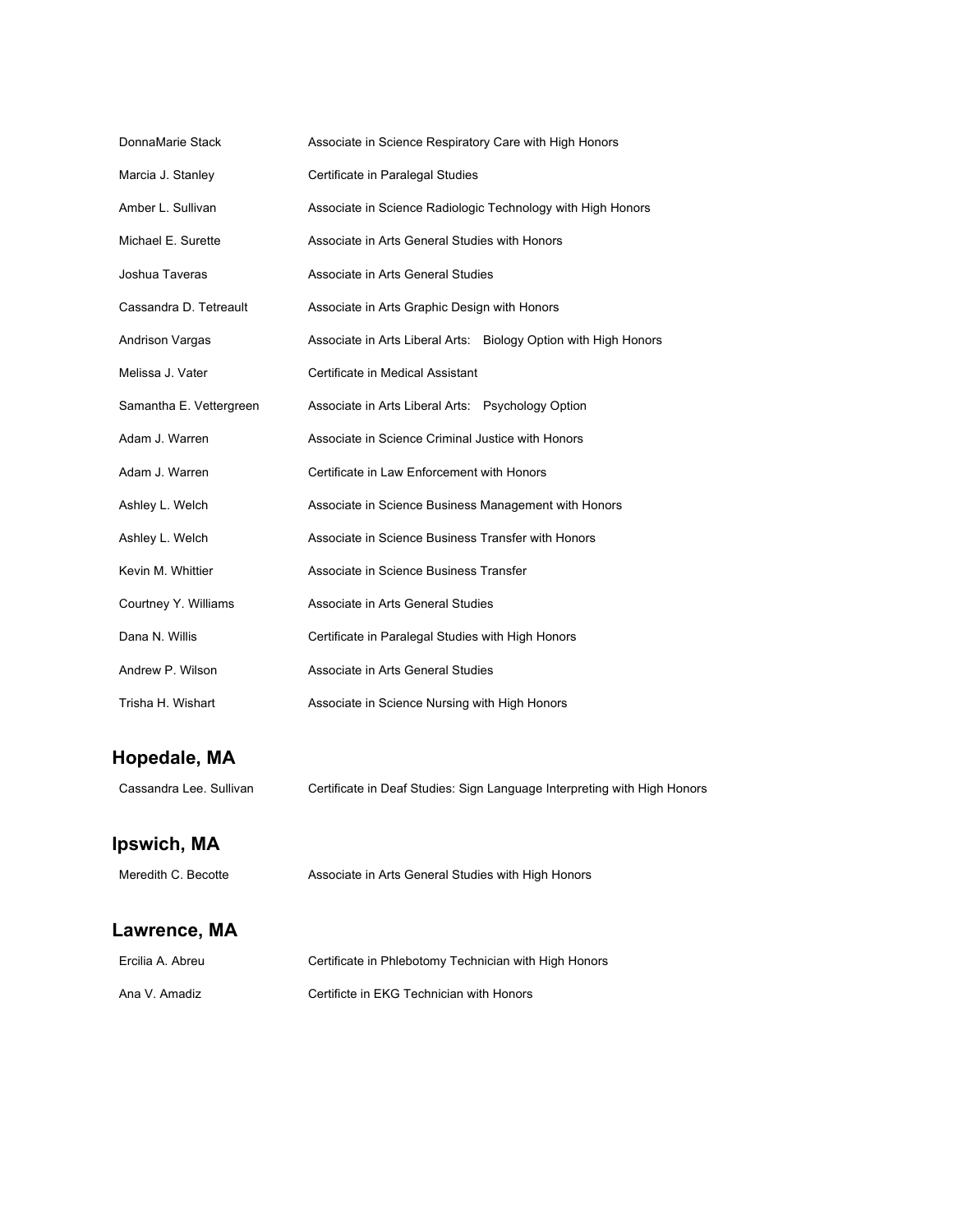| Ana V. Amadiz            | Certificate in Phlebotomy Technician with Honors                                   |
|--------------------------|------------------------------------------------------------------------------------|
| Nathaniel R. Amaro       | Associate in Arts Graphic Design                                                   |
| Nathaniel R. Amaro       | Certificate in Graphic Design/Desktop Publishing                                   |
| Hector J. Andujar        | Associate in Science Accounting with Honors                                        |
| Neylin E. Anziani        | Certificate in Medical Billing                                                     |
| Neylin E. Anziani        | Certificate in Medical Office Assistant                                            |
| Candy M. Aponte          | Certificate in Business Management: Hospitality with Honors                        |
| Candy M. Aponte          | Associate in Science Business Management: Hospitality & Tourism Option with Honors |
| Jorge L. Aracena         | Associate in Science Business Transfer                                             |
| <b>Ynesbely Asuncion</b> | Associate in Science Accounting with High Honors                                   |
| <b>Ynesbely Asuncion</b> | Associate in Science Business Transfer with High Honors                            |
| Claudia E. Aviles        | Associate in Science Early Childhood Education with Honors                         |
| Julio C. Bernabel        | Associate in Science Business Transfer with Honors                                 |
| Josdimarie Berrios       | Associate in Science Early Childhood Education with Honors                         |
| Lydia Bonilla            | Certificte in EKG Technician                                                       |
| Jennifer M. Brann        | Associate in Science Respiratory Care with Honors                                  |
| Paula A. Briones         | Certificate in Phlebotomy Technician                                               |
| Patrick M. Byron         | Certificate in Electronic Equipment Technology                                     |
| Manuela I. Caba          | Associate in Science Nursing with Honors                                           |
| Mariuxi A. Cabrera       | Certificate in Sleep Technologist with Honors                                      |
| Priscilla Cabrera        | Certificate in Alcohol/Drug Abuse Counseling                                       |
| Ana D. Cabrera Gil       | Associate in Arts General Studies with Honors                                      |
| Ana D. Cabrera Gil       | Associate in Science Respiratory Care with Honors                                  |
| Jennifer M. Caceres      | Associate in Science Nursing with Honors                                           |
| Jazmin Canela            | Certificate in Phlebotomy Technician                                               |
| Eva J. Caraballo         | Certificate in Medical Office Assistant with High Honors                           |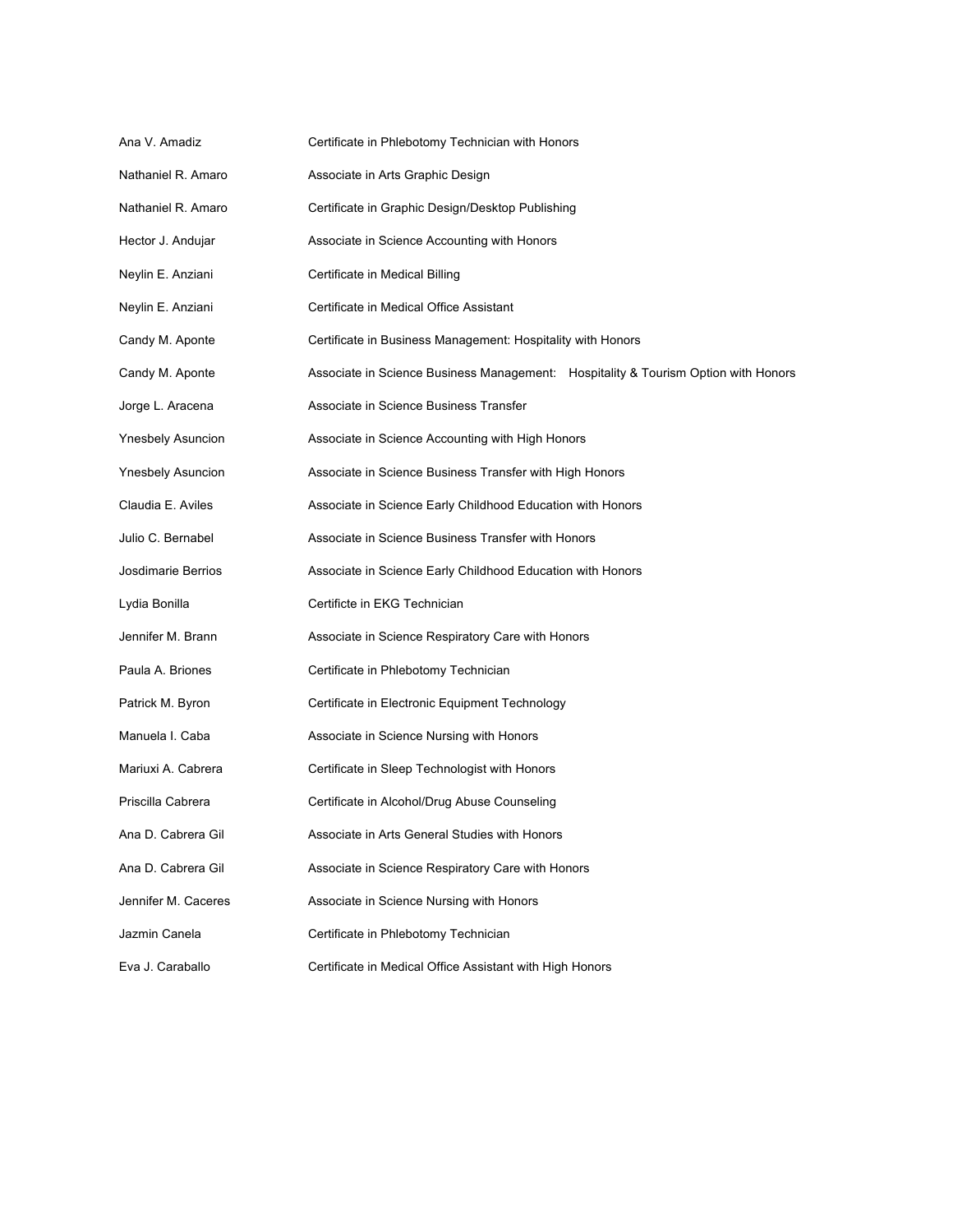| Eva J. Caraballo       | Associate in Science Business Management with High Honors          |
|------------------------|--------------------------------------------------------------------|
| Eva J. Caraballo       | Associate in Science Business Transfer with High Honors            |
| Islean I. Carrillo     | Associate in Science Human Services                                |
| Yissel O. Castillo     | Certificate in Phlebotomy Technician                               |
| Hidai A. Chaves        | Associate in Science Human Services                                |
| Hidai A. Chaves        | Certificate in Community Support Human Service Practitioner        |
| Jesus A. Chico         | Certificate in Sleep Technologist                                  |
| Jocelyn A. Christopher | Associate in Science Criminal Justice                              |
| Jocelyn A. Christopher | Certificate in Law Enforcement                                     |
| Jermy Ciriaco          | Certificate in Medical Office Assistant with High Honors           |
| Ranluis A. Collado     | Certificate in Medical Assistant with High Honors                  |
| Angie D. Colon         | Certificate in Phlebotomy Technician with Honors                   |
| Jonathan L. Colon      | Certificate in Practical Nursing                                   |
| Ketzy W. Colon         | Associate in Arts Liberal Arts: Psychology Option with High Honors |
| Gineyda Cornelio       | Associate in Arts General Studies                                  |
| Marjorie Cruz          | Associate in Science Business Management                           |
| Ronald X. Cruz         | Associate in Science Criminal Justice                              |
| Ronald X. Cruz         | Certificate in Law Enforcement                                     |
| Luz E. DeJesus         | Associate in Science Criminal Justice with Honors                  |
| Luz E. DeJesus         | Certificate in Law Enforcement with Honors                         |
| Michel A. DeLaCruz     | Certificate in Medical Billing                                     |
| Rosmery Deleon         | Certificate in Alcohol/Drug Abuse Counseling                       |
| Yomerys C. DeLeon      | Associate in Science Business Management                           |
| Denise M. DeLosSantos  | Associate in Science Human Services                                |
| Niobys C. Diaz         | Associate in Science Business Management with High Honors          |
| Miguel A. DiMarca      | Associate in Arts General Studies                                  |
|                        |                                                                    |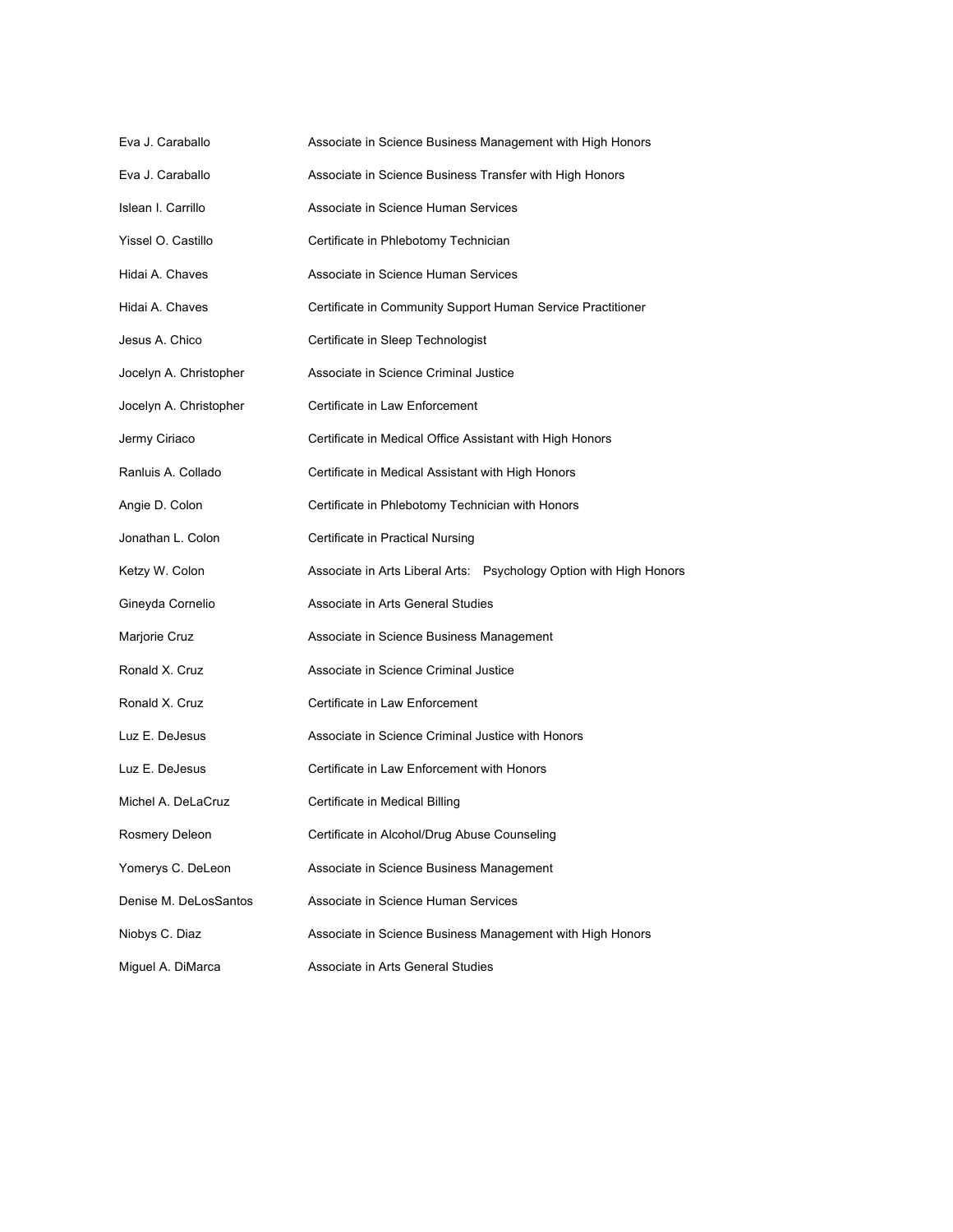| Mirnalis Dinero     | Associate in Arts Liberal Arts with Honors                                                         |
|---------------------|----------------------------------------------------------------------------------------------------|
| Gina M. Dion        | Associate in Science Accounting                                                                    |
| Vu D. Do            | Certificate in Information Technolgy Fluency with High Honors                                      |
| Vu D. Do            | Associate in Science Computer Information Sciences: Information Technology Option with High Honors |
| Vu D. Do            | Certificate in Computer Applications with High Honors                                              |
| Anthony M. Eugenio  | Associate in Arts Liberal Arts: Psychology Option                                                  |
| Stella M. Evans     | Associate in Arts Liberal Arts: Middle/High School Teaching Option with High Honors                |
| Jessie Fabian       | Associate in Science Criminal Justice                                                              |
| Sebastien P. Fabre  | Associate in Arts Liberal Arts with Honors                                                         |
| Arisleidy A. Feliz  | Certificate in Medical Office Assistant with High Honors                                           |
| Daphne M. Fernandez | Associate in Arts Graphic Design                                                                   |
| Raziel Fernandez    | Certificate in Phlebotomy Technician with Honors                                                   |
| Jessica C. Fonseca  | Associate in Science Early Childhood Education with Honors                                         |
| Vianely Francisco   | Certificate in Phlebotomy Technician with Honors                                                   |
| Vianely Francisco   | Certificate in Medical Office Assistant with Honors                                                |
| Danllery R. Franco  | Certificate in Medical Office Assistant with High Honors                                           |
| Zachary F. Gamache  | Associate in Arts General Studies: Music Option with Honors                                        |
| Zachary F. Gamache  | Certificate in Music Technology with Honors                                                        |
| Michael Garcia      | Certificate in Computer Networking                                                                 |
| Yevette V. Garcia   | Associate in Science Elementary Education with Honors                                              |
| Caitlyn M. Godin    | Certificate in Medical Office Assistant with Honors                                                |
| Bardalis M. Gomez   | Associate in Arts Liberarl Arts: Journalism/Communication Option with Honors                       |
| Andres K. Gonzalez  | Associate in Science Electronic Technology: Computer Systems Option                                |
| Felix L. Gonzalez   | Associate in Science Criminal Justice with Honors                                                  |
| Leslie A. Gonzalez  | Certificate in Medical Assistant with Honors                                                       |
| Lydzy Gonzalez      | Certificate in Practical Nursing with Honors                                                       |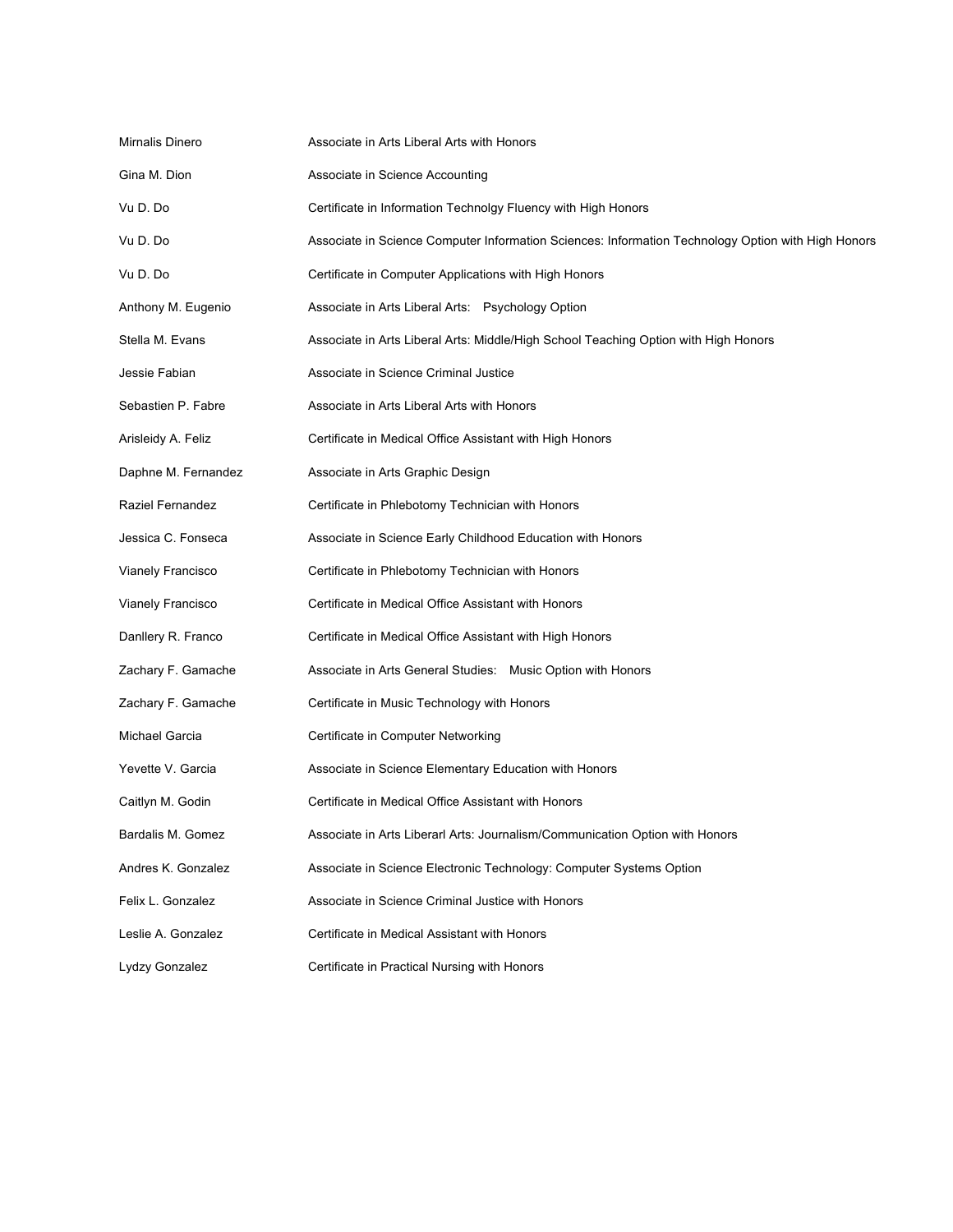| Certificate in Community Support Human Service Practitioner with Honors               |
|---------------------------------------------------------------------------------------|
| Associate in Science Human Services with Honors                                       |
| Associate in Science Business Transfer with Honors                                    |
| Associate in Science Business Transfer with Honors                                    |
| Associate in Science Criminal Justice with Honors                                     |
| Certificate in Computer Forensics Basic with Honors                                   |
| Certificate in Medical Assistant with Honors                                          |
| Associate in Science Business Transfer                                                |
| Associate in Science Business Management: Healthcare Practice Option with High Honors |
| Certificate in Phlebotomy Technician with Honors                                      |
| Associate in Science Electronic Technology with Honors                                |
| Associate in Science Criminal Justice                                                 |
| Certificate in Phelbotomy Technician with High Honors                                 |
| Associate in Science Deaf Studies: American Sign Language Option                      |
| Associate in Science Electronic Technology with Honors                                |
| Associate in Arts Liberal Arts                                                        |
| Associate in Science Engineering Science with Honors                                  |
| Certificate in Law Enforcement                                                        |
| Associate in Science Criminal Justice                                                 |
| Associate in Science Business Transfer with Honors                                    |
| Certificate in Healthcare Technician with Honors                                      |
| Certificate in Law Enforcement                                                        |
| Certificate in Medical Assistant with Honors                                          |
| Certificate in Dental Assisting with Honors                                           |
| Associate in Science Criminal Justice                                                 |
| Associate in Science Engineering Science with Honors                                  |
|                                                                                       |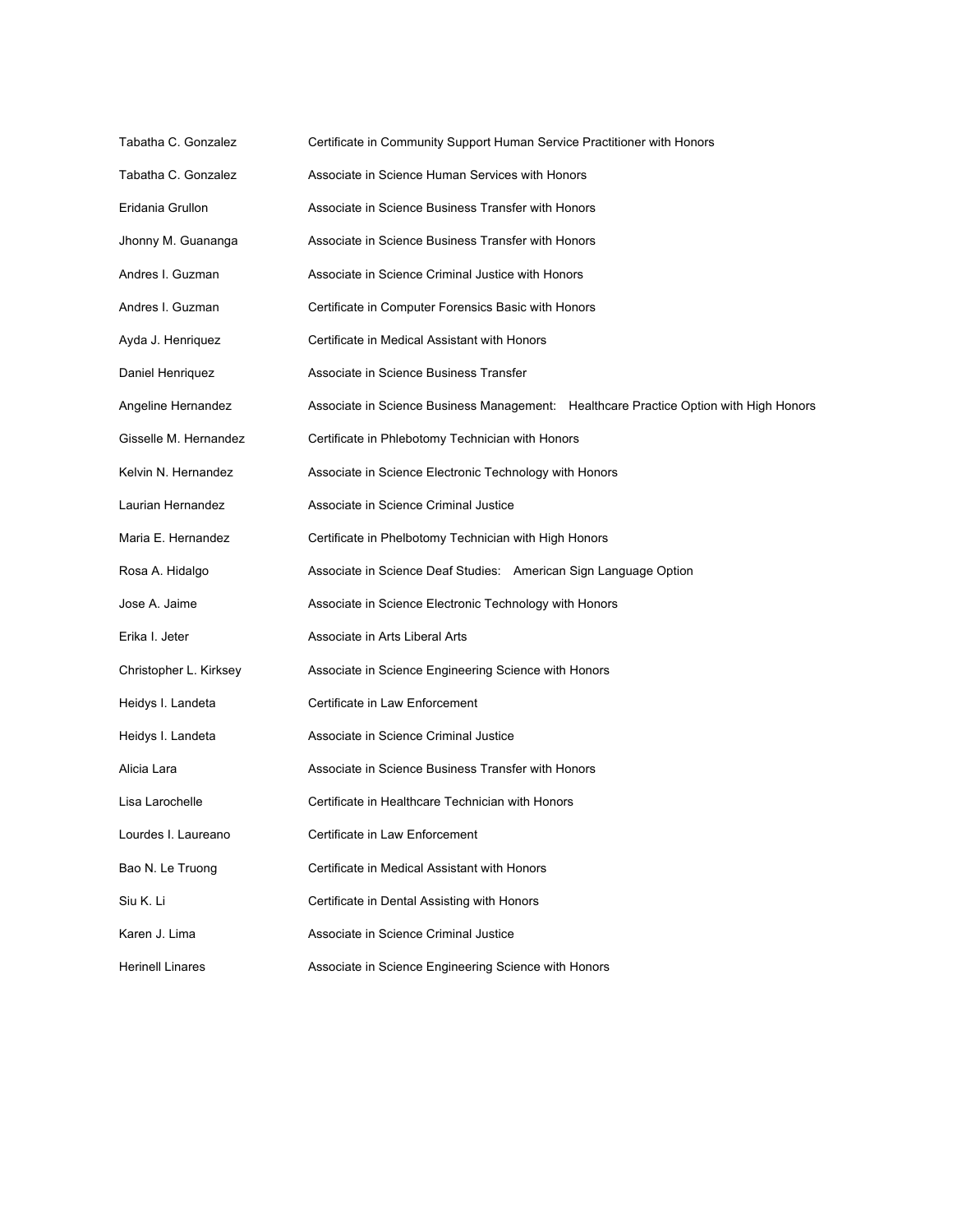| Jefri J. Liriano         | Associate in Science Business Management with Honors                             |
|--------------------------|----------------------------------------------------------------------------------|
| Luisana M. Lizardo       | Associate in Science Business Transfer                                           |
| Danny J. Lopez           | Associate in Arts Liberal Arts                                                   |
| Stacey O. Luis           | Certificate in Medical Office Assistant with Honors                              |
| Sean D. Lyons            | Associate in Science Criminal Justice                                            |
| Sean D. Lyons            | Certificate in Law Enforcement                                                   |
| Ana O. Marcano Roach     | Certificate in Medical Office Assistant with Honors                              |
| Ana O. Marcano Roach     | Certificate in Phlebotomy Technician with Honors                                 |
| Dorymar Marquez          | Associate in Arts Liberal Arts: Psychology Option with Honors                    |
| Kristal D. Marquez       | Certificate in Phlebotomy Technician with Honors                                 |
| Bienvenido Marte         | Associate in Arts General Studies: Multi-Media Option with Honors                |
| Narline C. Marte         | Associate in Arts Liberal Arts                                                   |
| Michelle A. Martinez     | Certificate in Medical Coding with Honors                                        |
| Elsie J. Medina          | Certificate in Medical Office Assistant                                          |
| Noemi E. Mejia           | Associate in Arts Liberal Arts: Psychology Option                                |
| Phillip Melendez         | Associate in Science Criminal Justice with Honors                                |
| Carolyn Merced           | Certificate in Phlebotomy Technician with High Honors                            |
| Wascar A. Mieses         | Associate in Science Electronic Technology with High Honors                      |
| Wascar A. Mieses         | Certificate in Electronic Equipment Technology with High Honors                  |
| Irene D. Monroy          | Associate in Science Business Transfer                                           |
| Brenda S. Morrobel       | Certificate in Medical Office Assistant with Honors                              |
| Roxanna Mota             | Certificate in Medical Billing with Honors                                       |
| Roxanna Mota             | Associate in Science Business Management: Healthcare Practice Option with Honors |
| Bernard Chick. Muna      | Certificate in Practical Nursing                                                 |
| Maria V. Munoz-Benavides | Certificate in Medical Billing with Honors                                       |
| Frica N. Nidia           | Associate in Arts Liberal Arts                                                   |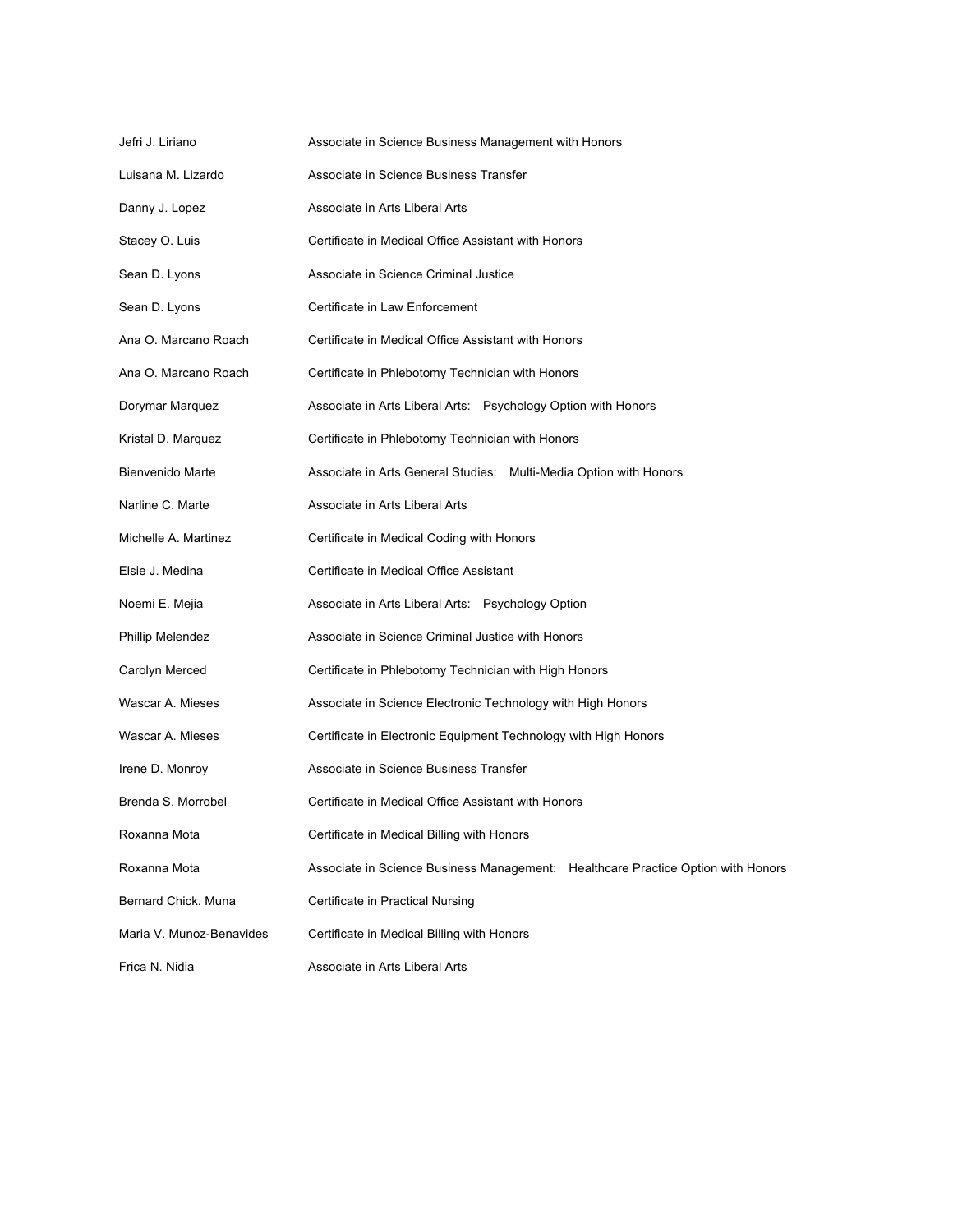| Alba N. Ortega        | Certificate in Medical Assistant with Honors                                                  |
|-----------------------|-----------------------------------------------------------------------------------------------|
| Michael L. Ortiz      | Associate in Arts General Studies                                                             |
| Arielys D. Perez      | Associate in Science Criminal Justice with Honors                                             |
| Ivan Perez            | Associate in Arts Illustration with Honors                                                    |
| Jaime L. Perez        | Certificate in Help Desk with Honors                                                          |
| Jaime L. Perez        | Certificate in Information Technolgy Fluency with Honors                                      |
| Jaime L. Perez        | Certificate in Computer Applications with Honors                                              |
| Jaime L. Perez        | Associate in Science Computer Information Sciences: Information Technology Option with Honors |
| Wendy M. Perez        | Certificate in Medical Office Assistant                                                       |
| Wendy M. Perez        | Certificate in Medical Billing                                                                |
| Jennifer J. Pichardo  | Certificate in Medical Office Assistant                                                       |
| Roy E. Pichardo       | Associate in Science Criminal Justice with Honors                                             |
| Diomaris Pimentel     | Associate in Science Business Transfer                                                        |
| Luis J. Pimentel      | Certificate in Information Technolgy Fluency with Honors                                      |
| Cruz M. Polanco       | Certificate in Dental Assisting with Honors                                                   |
| Alexander Quezada     | Certificate in Electronic Equipment Technology                                                |
| Alejandro Quinones    | Associate in Science Criminal Justice with Honors                                             |
| Yasmin C. Ramos       | Associate in Science Human Services                                                           |
| Santa D. Reyes-Romero | Certificate in Dental Assisting with Honors                                                   |
| Janetsy Rivera        | Associate in Arts Liberal Arts with Honors                                                    |
| Cynthia Robles        | Certificate in Phlebotomy Technician with Honors                                              |
| Rosalie Rodriguez     | Associate in Science Business Management: Healthcare Practice Option with Honors              |
| Roxanne Rodriquez     | Associate in Arts General Studies with Honors                                                 |
| Lucia C. Rondon       | Certificate in Phlebotomy Technician                                                          |
| Ramon L. Rosado       | Associate in Arts General Studies: Multi-Media Option                                         |
| Darlene Rosario       | Certificate in Medical Assistant                                                              |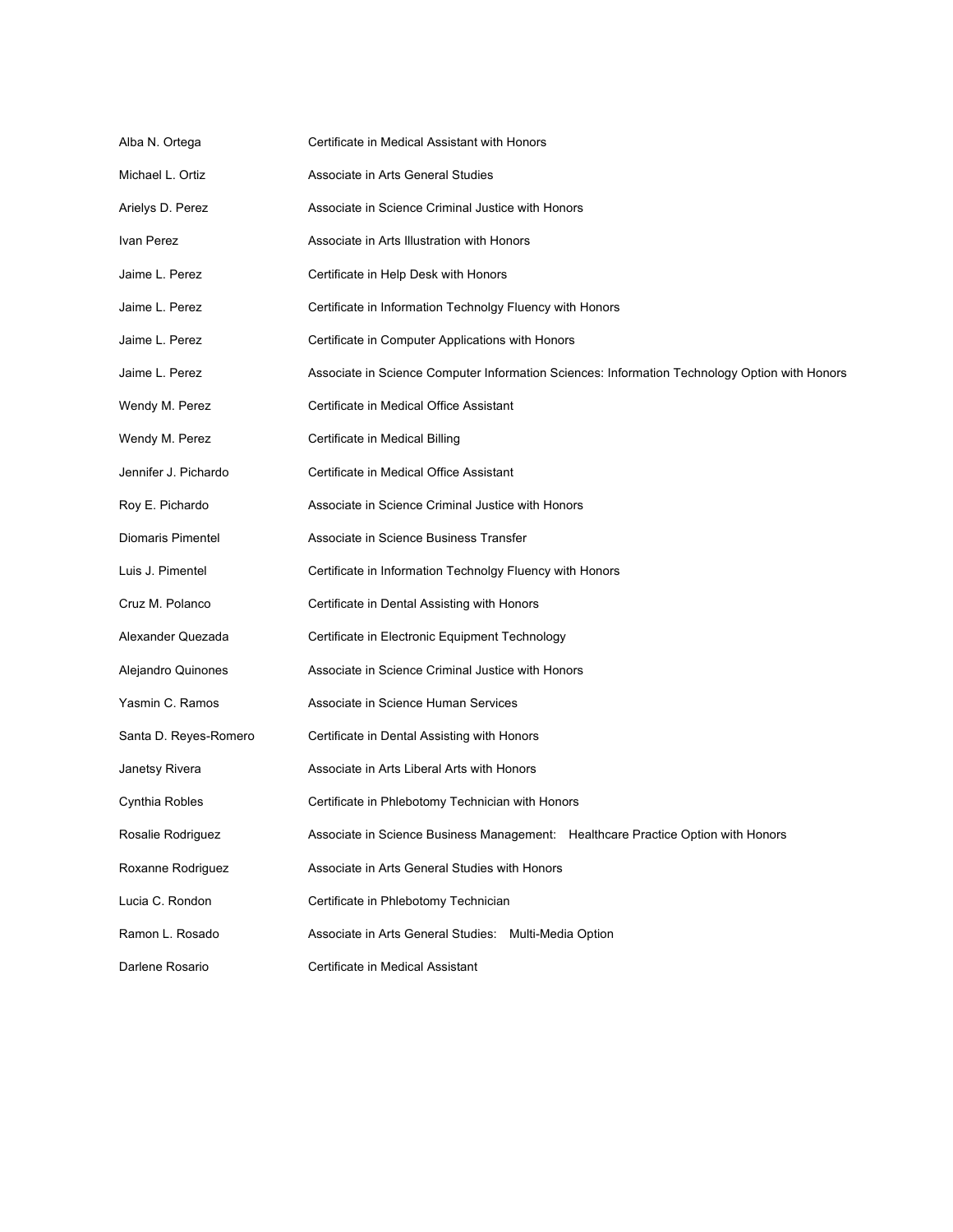| Ryan K. Runge         | Associate in Science Criminal Justice                                                         |
|-----------------------|-----------------------------------------------------------------------------------------------|
| Ryan K. Runge         | Certificate in Law Enforcement                                                                |
| Melissa Sanchez       | Certificate in Healthcare Technician with Honors                                              |
| David L. Santana      | Certificate in Direct Support with High Honors                                                |
| Jeanelle Santiago     | Associate in Science Criminal Justice                                                         |
| Marilyn Santiago      | Certificte in EKG Technician with Honors                                                      |
| Julissa Santos        | Certificate in Phlebotomy Technician with Honors                                              |
| Linda I. Santos       | Associate in Arts Liberal Arts with Honors                                                    |
| Juana M. Soto         | Associate in Science Elementary Education                                                     |
| Glennys I. Suero      | Associate in Science Elementary Education with Honors                                         |
| Glennys I. Suero      | Associate in Arts General Studies with Honors                                                 |
| Rhiannon V. Sumner    | Associate in Arts Liberal Arts                                                                |
| Arlene M. Suriel      | Associate in Arts Liberal Arts: Psychology Option                                             |
| Dustin G. Sweeney     | Certificate in Information Technolgy Fluency with Honors                                      |
| Melita L. Sweeney     | Certificate in Phlebotomy Technician                                                          |
| Elissa Tejada         | Certificate in Dental Assisting                                                               |
| Luz M. Tineo          | Associate in Science Engineering Science                                                      |
| Katherine G. Torres   | Associate in Science Business Management: Healthcare Practice Option                          |
| <b>Maritza Torres</b> | Certificate in Practical Nursing with Honors                                                  |
| Sandra I. Torres      | Certificate in Medical Office Assistant with High Honors                                      |
| Patxi A. Valdez       | Certificate in Phlebotomy Technician with Honors                                              |
| Roger A. Valdez       | Associate in Science Engineering Science                                                      |
| Natisha G. Valentin   | Certificate in Dental Assisting with Honors                                                   |
| Carolin G. Valerio    | Associate in Science Business Management with Honors                                          |
| Elias P. Vargas       | Associate in Science Computer Information Sciences: Information Technology Option with Honors |
| Elias P. Vargas       | Certificate in Computer Applications with Honors                                              |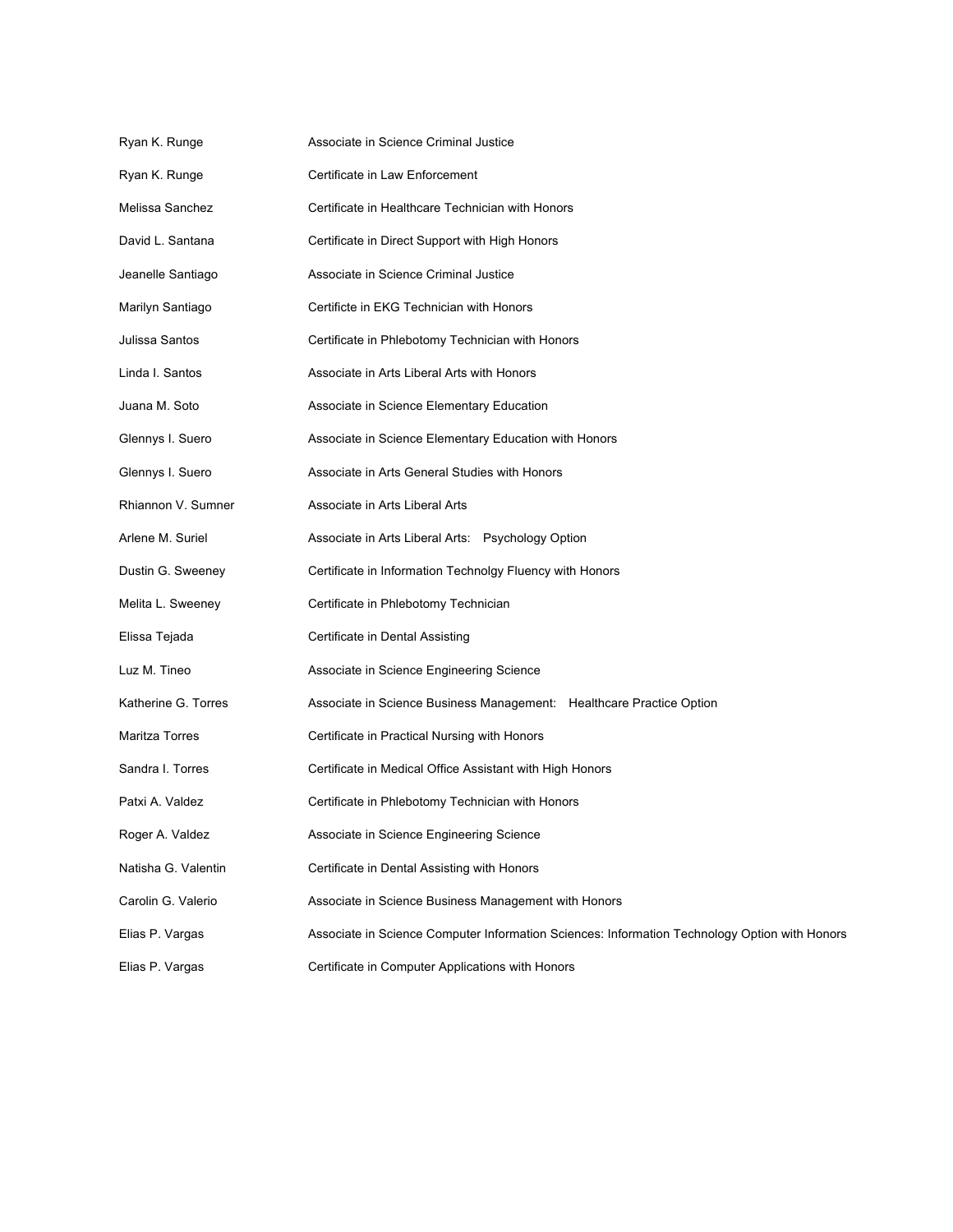| Elias P. Vargas          | Certificate in Information Technolgy Fluency with Honors            |
|--------------------------|---------------------------------------------------------------------|
| <b>Aldelly Vasquez</b>   | Certificate in Phelbotomy Technician with Honors                    |
| Gabriella Z. Veguilla    | Associate in Science Business Management                            |
| John A. Vellardita       | Associate in Arts General Studies                                   |
| Paula A. Ventura         | Certificate in Law Enforcement                                      |
| Nancy Veras              | Associate in Science Radiologic Technology with Honors              |
| <b>Enmanuel Villegas</b> | Associate in Science Electronic Technology: Computer Systems Option |
| Mayreni Villegas         | Associate in Arts Liberal Arts: Psychology Option                   |
| Jonathan T. Wright       | Associate in Science Accounting with Honors                         |
| Bonnielee Yanez          | Associate in Arts General Studies                                   |
| <b>Bonnielee Yanez</b>   | Certificate in Medical Assistant                                    |
| Kim Zysk                 | Associate in Science Accounting with High Honors                    |

# **Leominster, MA**

| Nicole Villafane | Certificate in Medical Billing with Honors    |
|------------------|-----------------------------------------------|
| Nicole Villafane | Associate in Arts General Studies with Honors |

# **Lowell, MA**

| Jordan A. Bernier       | Certificate in Phlebotomy Technician with Honors           |
|-------------------------|------------------------------------------------------------|
| Jacky Chung             | Certificate in Electronic Equipment Technology             |
| Jennifer M. Crowley     | Certificate in Phlebotomy Technician with High Honors      |
| Jennifer M. Crowley     | Certificte in EKG Technician with High Honors              |
| Christine E. Desharnais | Associate in Science Elementary Education with High Honors |
| Ana V. Diaz             | Associate in Arts General Studies                          |
| Kevin P. Dillon         | Associate in Arts General Studies with High Honors         |
| Franca O. Edomwonyi     | Certificate in Phlebotomy Technician with Honors           |
| Andrew R. Fortier       | Certificate in Electronic Equipment Technology with Honors |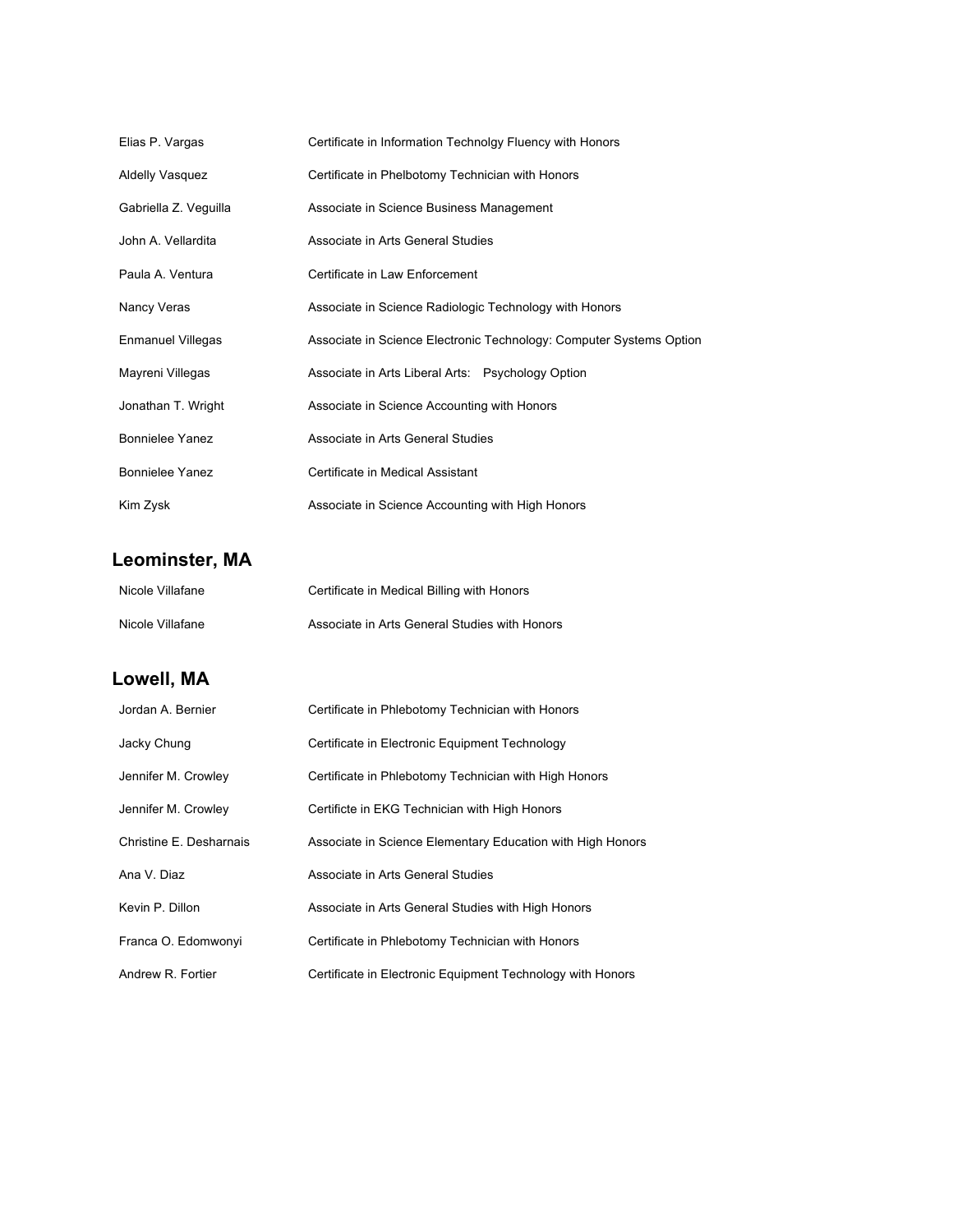| Stacie J. Geoffroy    | Certificate in Paralegal Studies with High Honors                            |
|-----------------------|------------------------------------------------------------------------------|
| Elizabeth M. Gil      | Certificate in Practical Nursing                                             |
| Sopharin Kem          | Certificate in Electronic Equipment Technology                               |
| Desiree L. Letourneau | Associate in Science Respiratory Care with Honors                            |
| Tanya L. Loukx        | Certificate in Electronic Equipment Technology with High Honors              |
| Courtney G. Miller    | Associate in Science Nursing with High Honors                                |
| Stephen G. Ndungu     | Associate in Arts Liberarl Arts: Journalism/Communication Option with Honors |
| Jennifer Picard       | Associate in Science Nursing with Honors                                     |

# **Lynn, MA**

| Jennifer L. Mason | Certificate in Computed Tomography with High Honors |
|-------------------|-----------------------------------------------------|
| Anne E. Shivachi  | Certificate in Phlebotomy Technician                |

# **Lynnfield, MA**

| Richard E. Ripley | Certificate in Paramedic Technology with Honors |
|-------------------|-------------------------------------------------|

# **Medford, MA**

| Katherine E. Kivell | Associate in Science Business Management: Hospitality & Tourism Option |  |
|---------------------|------------------------------------------------------------------------|--|
| Jane A. Pladziewicz | Certificate in Computed Tomography with High Honors                    |  |

### **Melrose, MA**

| Angela G. Perks | Certificate in Deaf Studies: Sign Language Interpreting with High Honors |
|-----------------|--------------------------------------------------------------------------|
| Kim P. Sampson  | Certificate in Deaf Studies: Sign Language Interpreting with High Honors |

# **Merrimac, MA**

| Wendy J. Adams  | Certificate in Medical Assistant with High Honors    |
|-----------------|------------------------------------------------------|
| Eric C. Bistany | Associate in Science Human Services with High Honors |
| Devin H. Brodie | Associate in Arts Liberal Arts with Honors           |
| D Marisa Caputo | Associate in Science Business Management with Honors |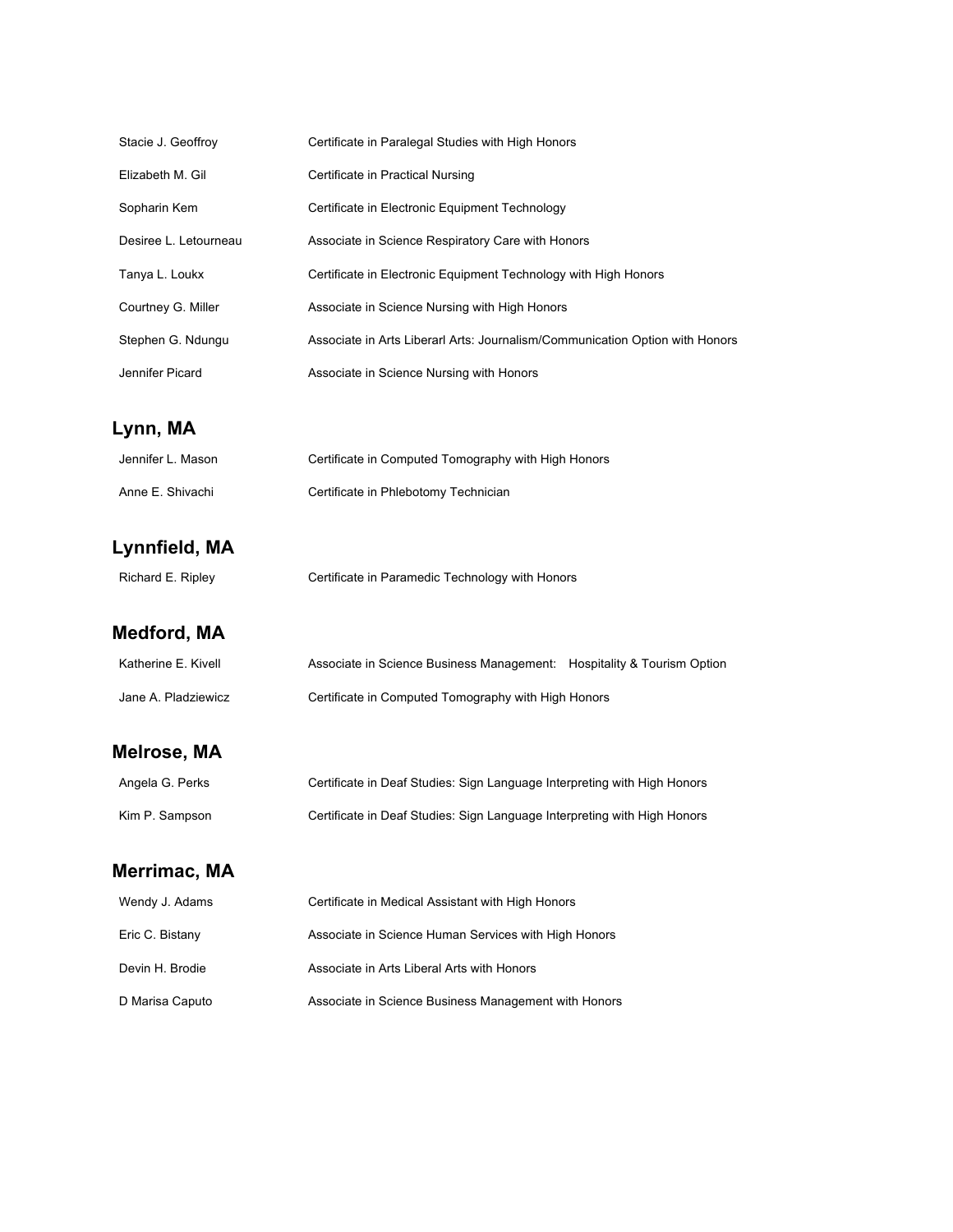| Tara M. Carnes       | Associate in Science Business Management                                          |
|----------------------|-----------------------------------------------------------------------------------|
| Jennifer A. Chelmo   | Associate in Science Criminal Justice with High Honors                            |
| Lindsey A. Curole    | Associate in Applied Science Laboratory Science with High Honors                  |
| Cecilly J. Deorocki  | Associate in Arts Liberal Arts: Psychology Option with High Honors                |
| KI Beatrice Fernando | Certificate in Medical Assistant with High Honors                                 |
| Amanda E. Francis    | Associate in Science Accounting with Honors                                       |
| Melissa A. Gagnon    | Associate in Arts Liberal Arts: Psychology Option                                 |
| Shawn A. Huff        | Associate in Arts Liberal Arts: History Option with Honors                        |
| Molly E. Krugh       | Associate in Arts Liberal Arts: Biology Option                                    |
| Jennifer M. Laine    | Certificate in Medical Billing with High Honors                                   |
| Samantha E. Ledwich  | Associate in Arts General Studies: Multi-Media Option with Honors                 |
| Mary P. Lundin       | Associate in Arts General Studies with High Honors                                |
| Sean B. Milley       | Associate in Science Criminal Justice                                             |
| Sean B. Milley       | Certificate in Law Enforcement                                                    |
| Erica L. Moscone     | Associate in Science Business Transfer with Honors                                |
| Sallie A. Moynihan   | Certificate in Medical Coding                                                     |
| Patrick T. Nett      | Associate in Arts Liberal Arts: Physical Education/Recreation Option              |
| Heather A. Norcross  | Associate in Science Elementary Education with Honors                             |
| Andrew W. Robinson   | Associate in Arts Liberarl Arts: Journalism/Communication Option with High Honors |
| Meghan J. Summerton  | Associate in Arts Liberal Arts with Honors                                        |
| Ivory A. Unitt       | Associate in Arts Liberal Arts: Psychology Option with High Honors                |
| Keaton R. Van Thof   | Associate in Arts Liberal Arts: Biology Option with High Honors                   |
| Amber N. Wiley       | Associate in Arts Liberal Arts: Middle/High School Teaching Option with Honors    |

### **Methuen, MA**

| Megan M. Abate  | Certificate in Healthcare Technician with Honors |
|-----------------|--------------------------------------------------|
| Philip E. Abdoo | Associate in Arts General Studies with Honors    |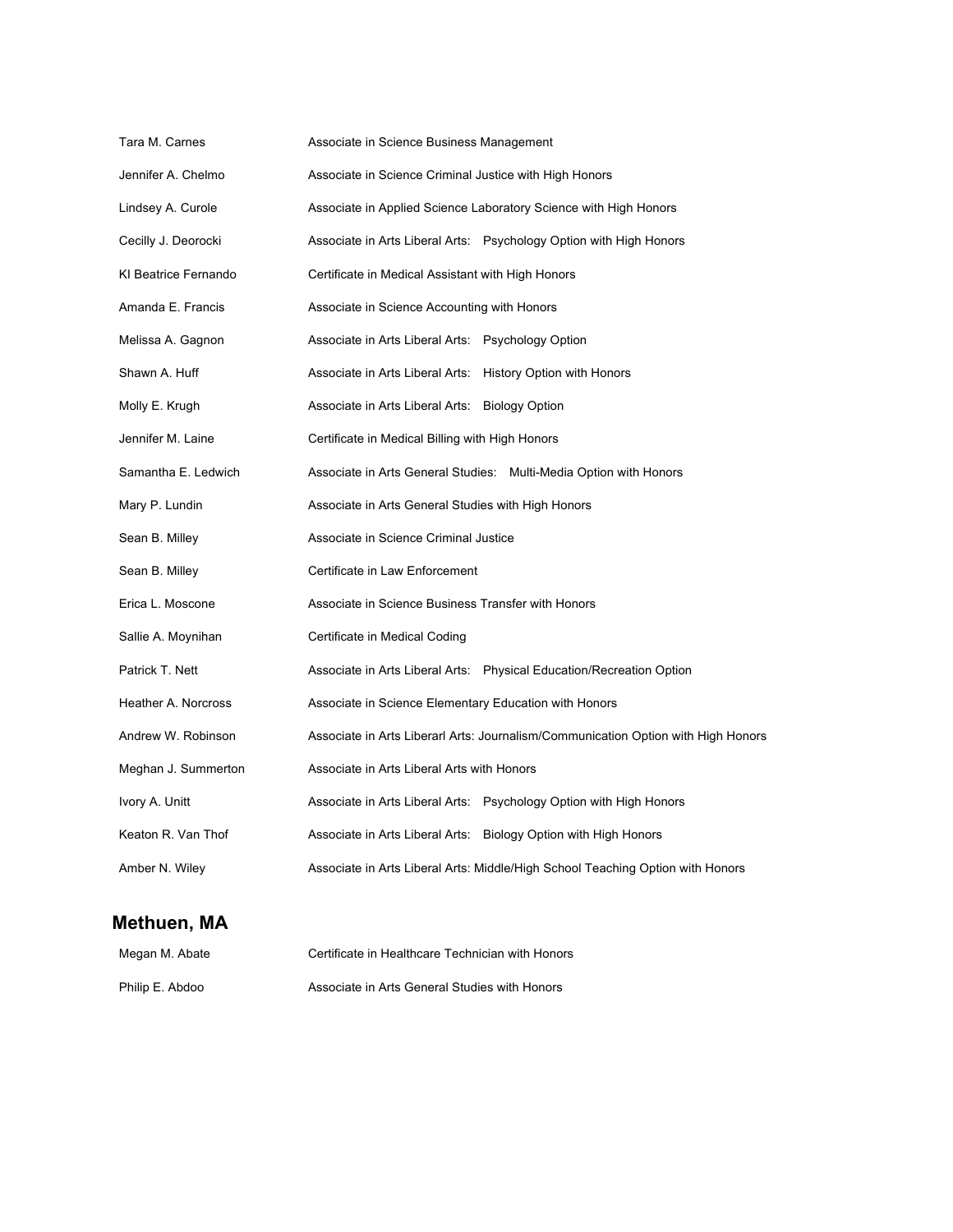| Anthony J. Aboukhalil | Associate in Science Criminal Justice with High Honors                    |
|-----------------------|---------------------------------------------------------------------------|
| Anthony J. Aboukhalil | Certificate in Law Enforcement with High Honors                           |
| Luis Adames           | Associate in Science Engineering Science with Honors                      |
| Julia M. Aguasvivas   | Certificate in Phlebotomy Technician                                      |
| Julia M. Aguasvivas   | Certificte in EKG Technician                                              |
| Justin M. Antoon      | Certificate in Law Enforcement with Honors                                |
| Justin M. Antoon      | Associate in Science Criminal Justice with Honors                         |
| Alex R. Arsenault     | Associate in Arts Liberal Arts                                            |
| Martha A. Aversa      | Certificate in Practical Nursing with High Honors                         |
| Kaitlyn E. Barrett    | Certificate in Medical Assistant                                          |
| Kaitlyn E. Barrett    | Certificate in Phlebotomy Technician                                      |
| Marley D. Beohner     | Associate in Science Nursing with High Honors                             |
| Jack L. Bergeron      | Associate in Science Fire Protection & Safety Technology with High Honors |
| Deborah A. Blouin     | Certificate in Medical Assistant with High Honors                         |
| Christian S. Bolton   | Associate in Arts Liberal Arts with High Honors                           |
| Robin M. Boyle        | Associate in Arts General Studies                                         |
| John J. Bruno         | Certificate in Electronic Equipment Technology with Honors                |
| Richard G. Carter     | Certificate in Computer Forensics Basic                                   |
| Angela J. Cassanelli  | Associate in Arts General Studies: Visual Arts Option with High Honors    |
| Brandon J. Chagnon    | Associate in Science Criminal Justice with Honors                         |
| Brandon J. Chagnon    | Certificate in Law Enforcement with Honors                                |
| Susan L. Clancy       | Certificate in Alcohol/Drug Abuse Counseling with Honors                  |
| Corey J. Coonradt     | Associate in Science Business Transfer                                    |
| Brittany D. Cormier   | Associate in Science Human Services                                       |
| Gineyda Cornelio      | Associate in Arts General Studies                                         |
| Anthony J. Corsetti   | Certificate in Electronic Equipment Technology with High Honors           |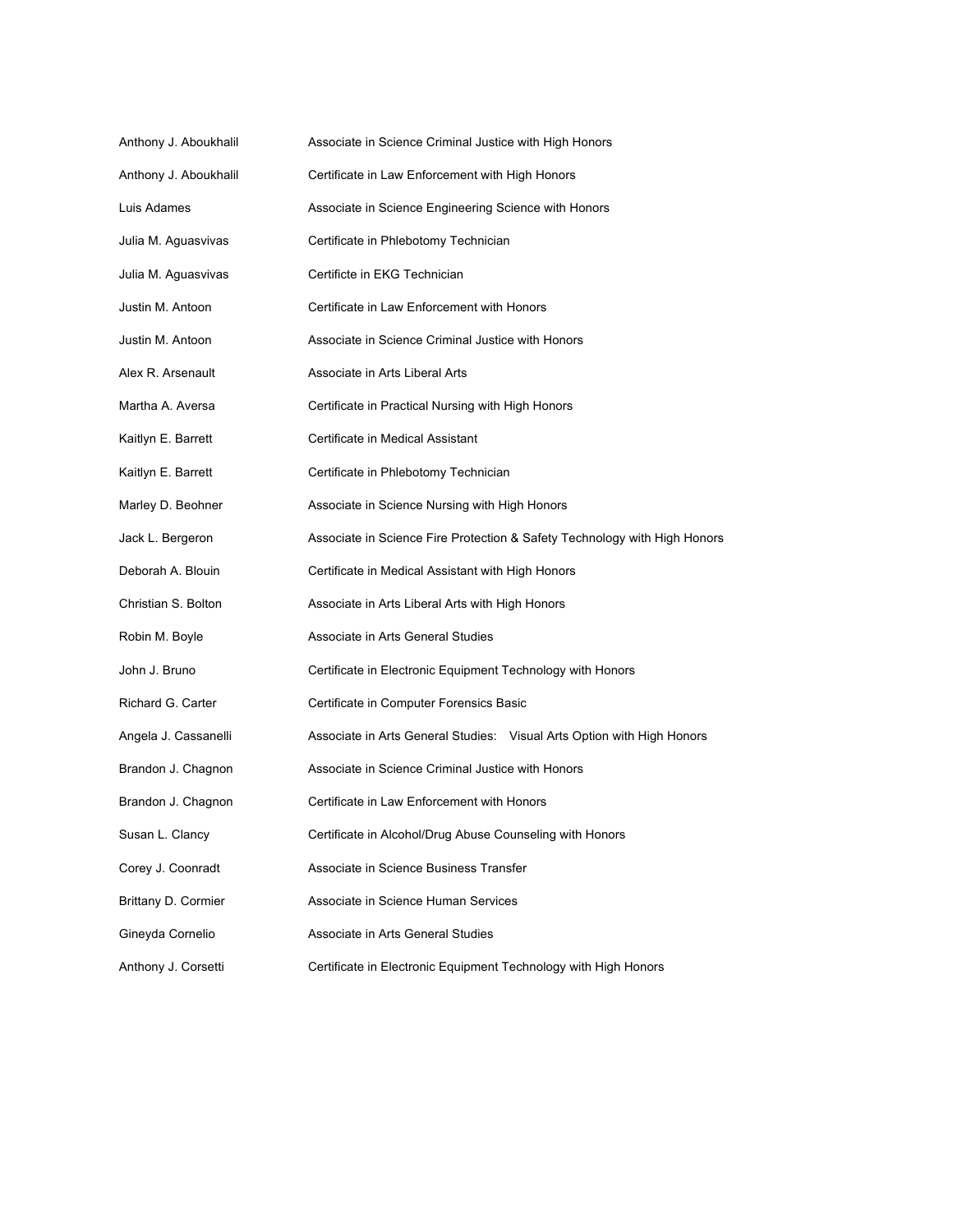| Kaitlyn B. Couture     | Associate in Science Business Transfer                                                             |
|------------------------|----------------------------------------------------------------------------------------------------|
| Laticha Davis          | Associate in Science Computer Information Sciences: Information Technology Option with High Honors |
| Laticha Davis          | Certificate in Web Page Design & Development with High Honors                                      |
| Julie A. DeGregorio    | Associate in Arts Liberal Arts: Middle/High School Teaching Option with Honors                     |
| Andrew J. Deschene     | Certificate in Electronic Equipment Technology with Honors                                         |
| Sandy Desiral          | Associate in Science Respiratory Care                                                              |
| Maureen P. DeSisto     | Certificate in Paralegal Studies with Honors                                                       |
| Kayla Mary. DiBella    | Associate in Arts General Studies                                                                  |
| Michael R. DiBiasio    | Associate in Science Computer Information Sciences: Information Technology Option                  |
| Steven DiLeo           | Certificate in Help Desk with High Honors                                                          |
| Steven DiLeo           | Certificate in Computer Applications with High Honors                                              |
| Gianna M. Domek        | Associate in Science Early Childhood Education with Honors                                         |
| Angela G. Dominguez    | Associate in Science Business Management: Healthcare Practice Option                               |
| Clinton N. Downs       | Associate in Arts General Studies with Honors                                                      |
| Clinton N. Downs       | Certificate in Phlebotomy Technician with Honors                                                   |
| Jennifer C. Dragon     | Associate in Science Accounting with Honors                                                        |
| Kelsey E. Edwards      | Associate in Science Nursing with High Honors                                                      |
| Rebecca Enos           | Associate in Science Early Childhood Education with Honors                                         |
| Camila C. Espaillat    | Associate in Arts General Studies                                                                  |
| Jennifer Fernandez     | Associate in Science Early Childhood Education with Honors                                         |
| Heather M. Finocchiaro | Associate in Science Early Childhood Education                                                     |
| Kathleen F. Flemings   | Certificate in Medical Assistant with High Honors                                                  |
| Shane R. Foley         | Associate in Arts Liberarl Arts: Journalism/Communication Option with Honors                       |
| Daritza A. Francisco   | Associate in Arts Liberal Arts: Psychology Option with Honors                                      |
| Jacob W. Fredette      | Associate in Science Business Transfer                                                             |
| Jennifer J. Freeman    | Certificate in Practical Nursing with Honors                                                       |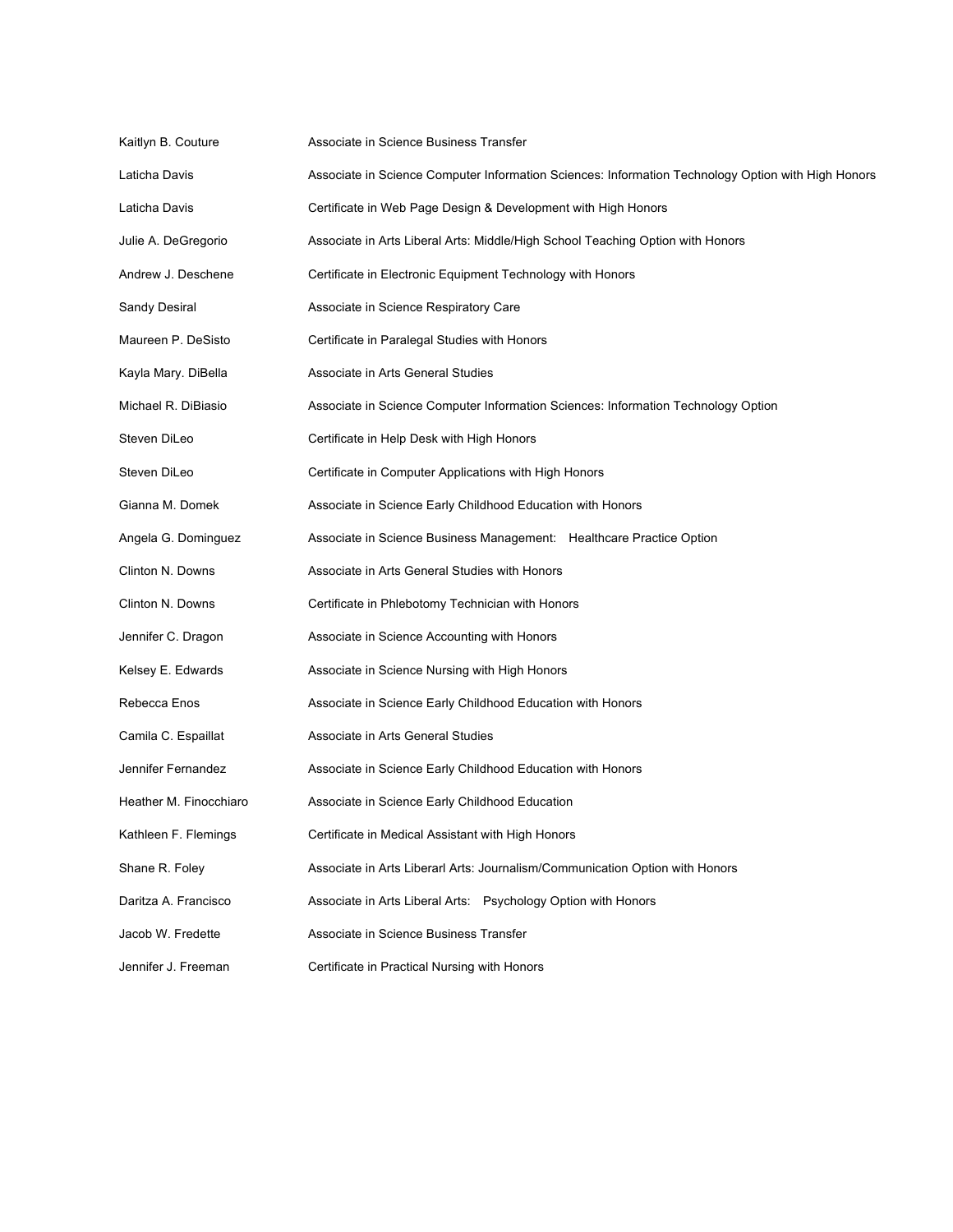| Jessica F. Gardner    | Associate in Science Radiologic Technology with High Honors                                        |
|-----------------------|----------------------------------------------------------------------------------------------------|
| Brittany N. Haddad    | Associate in Arts Liberarl Arts: Journalism/Communication Option with High Honors                  |
| Laura A. Hidish       | Certificate in Medical Assistant                                                                   |
| Stephanie M. Jaskot   | Associate in Science Paralegal Studies Transfer Option                                             |
| Renee Joseph          | Associate in Science Nursing with Honors                                                           |
| Thomas J. Kennedy     | Associate in Arts Liberal Arts: Creative Arts Option with Honors                                   |
| Paola L. King         | Associate in Science Elementary Education with Honors                                              |
| Gerald M. Kinyua      | Associate in Applied Science Laboratory Science with High Honors                                   |
| Jenna M. Kish         | Associate in Science Deaf Studies: Sign Language Interpreting Option with High Honors              |
| Ashleigh R. Koinange  | Certificate in Practical Nursing with Honors                                                       |
| Peter Kovacs          | Associate in Arts General Studies with Honors                                                      |
| Kayla A. Kurkjian     | Certificate in Practical Nursing                                                                   |
| Steven A. Kuzlotsky   | Certificate in Medical Office Assistant with High Honors                                           |
| Kevin M. LaBelle      | Certificate in Computer-Aided Drafting with Honors                                                 |
| Danielle M. Labrecque | Associate in Arts General Studies with Honors                                                      |
| Erin M. Lamirande     | Associate in Science Paralegal Studies Transfer Option                                             |
| Jay S. Landry         | Associate in Science Human Services with High Honors                                               |
| Ashley D. Lang        | Associate in Science Business Transfer                                                             |
| Michele M. Lannan     | Associate in Science Nursing with High Honors                                                      |
| James D. LaPierre     | Associate in Science Criminal Justice                                                              |
| David A. LaPlume      | Associate in Science Human Services                                                                |
| Brooke E. Lavoie      | Associate in Arts General Studies                                                                  |
| Sara D. LeMieux       | Associate in Science Human Services with High Honors                                               |
| Sara D. LeMieux       | Certificate in Alcohol/Drug Abuse Counseling with High Honors                                      |
| Eric M. Levesque      | Associate in Science Computer Information Sciences: Information Technology Option with High Honors |
| Eric M. Levesque      | Certificate in Information Technolgy Fluency with High Honors                                      |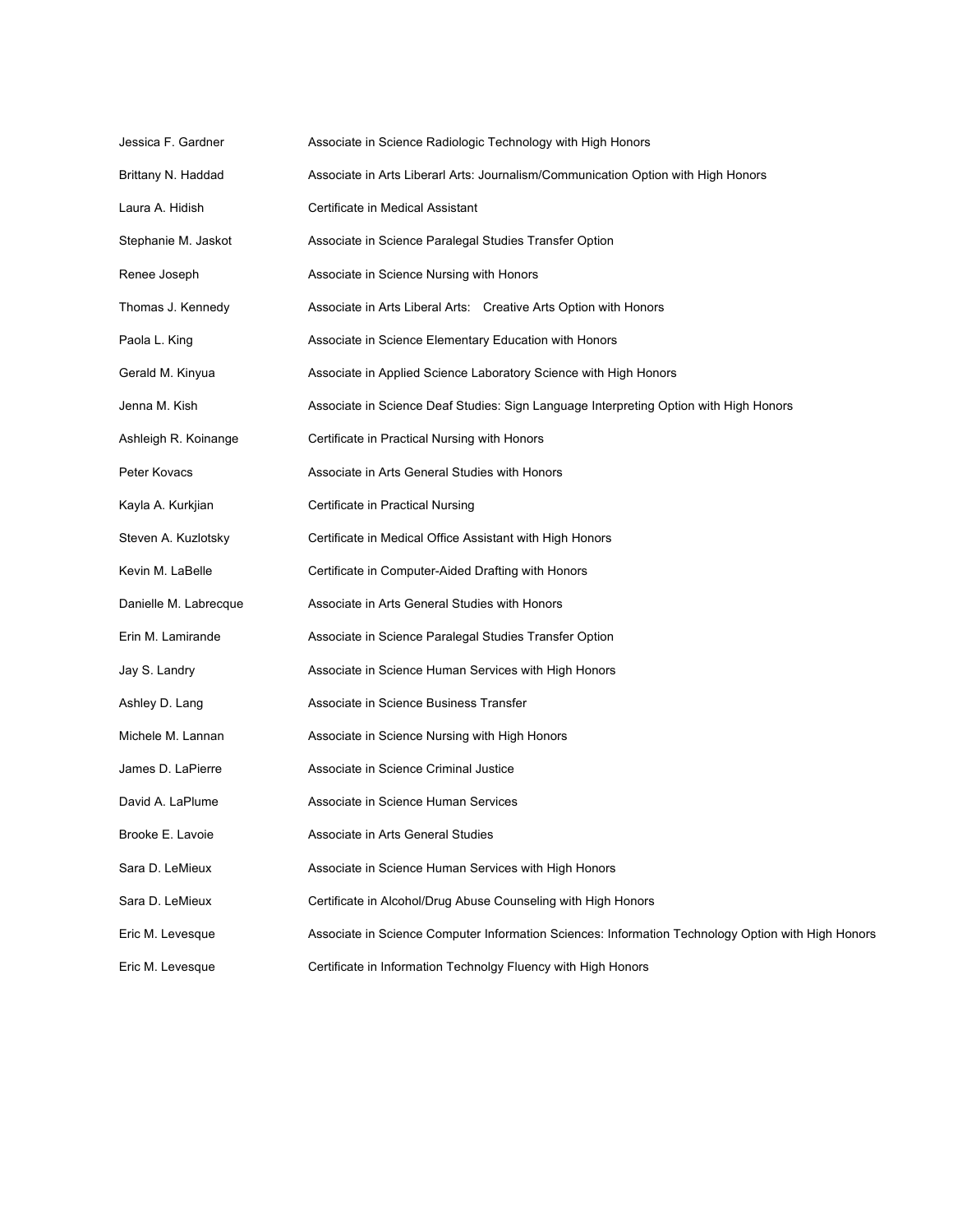| Eric M. Levesque        | Certificate in Computer Networking with High Honors                              |
|-------------------------|----------------------------------------------------------------------------------|
| Eric M. Levesque        | Certificate in Computer Applications with High Honors                            |
| Renee M. Levesque       | Associate in Science Criminal Justice                                            |
| Ryan M. Lobberecht      | Associate in Science Criminal Justice                                            |
| Ryan M. Lobberecht      | Certificate in Law Enforcement                                                   |
| Michael J. LoPizzo      | Associate in Science Business Transfer with High Honors                          |
| Ashley J. Luft          | Associate in Science Elementary Education with Honors                            |
| Chi Luu                 | Associate in Science Business Transfer with High Honors                          |
| Kylee M. MacInnis       | Associate in Science Engineering Science                                         |
| Steve R. Marques        | Certificate in Law Enforcement                                                   |
| Naomi Martinez          | Associate in Arts General Studies                                                |
| Michael J. Martino      | Associate in Arts Liberal Arts: Middle/High School Teaching Option with Honors   |
| Shamniz Mauthoor        | Associate in Science Business Management: Healthcare Practice Option with Honors |
| Bonnie J. McConnachie   | Associate in Science Business Transfer with Honors                               |
| Kristina A. Meli        | Associate in Science Early Childhood Education with Honors                       |
| Ashley L. Moon          | Associate in Science Early Childhood Education                                   |
| Alba Y. Morales         | Certificate in Phlebotomy Technician with Honors                                 |
| Lizmary Mota            | Certificate in Phelbotomy Technician                                             |
| Kellie N. Murray        | Associate in Science Early Childhood Education with Honors                       |
| Angelica Negron         | Associate in Arts Liberal Arts: Psychology Option with Honors                    |
| Charelle N. Nightingale | Associate in Science Nursing with Honors                                         |
| Adela M. Nunez          | Certificate in Practical Nursing with High Honors                                |
| Heather L. O'Donnell    | Certificate in Practical Nursing                                                 |
| Ivelisse Oyola          | Associate in Science Radiologic Technology with High Honors                      |
| MaryGina Parisi         | Certificate in Medical Office Assistant                                          |
| Robert Pena             | Associate in Science Accounting                                                  |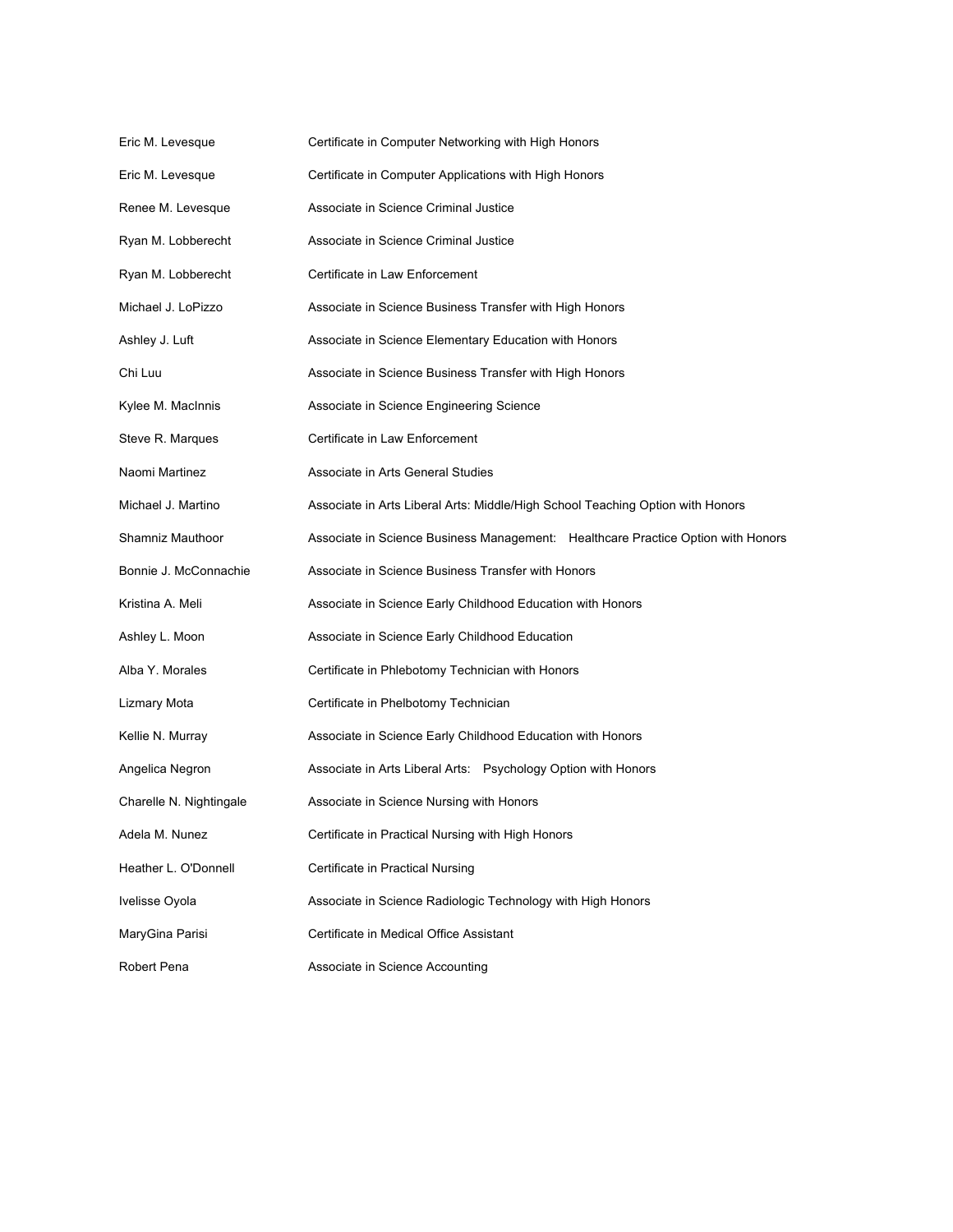| Jasmin Pereyra          | Certificate in Phelbotomy Technician                               |
|-------------------------|--------------------------------------------------------------------|
| Danielle A. Perrotta    | Associate in Arts General Studies                                  |
| Kerlande Pharo-Louis    | Associate in Science Human Services with Honors                    |
| Danielle E. Pinheiro    | Associate in Arts Graphic Design with Honors                       |
| Tasha Pride             | Associate in Arts General Studies                                  |
| Tasha Pride             | Associate in Science Criminal Justice                              |
| <b>Tasha Pride</b>      | Certificate in Computer Forensics Basic                            |
| Tasha Pride             | Certificate in Law Enforcement                                     |
| Isabel E. Ramos         | Associate in Science Criminal Justice with Honors                  |
| Isabel E. Ramos         | Certificate in Information Technolgy Fluency with Honors           |
| Isabel E. Ramos         | Certificate in Law Enforcement with Honors                         |
| Olivia P. Retelle       | Associate in Science Business Transfer with Honors                 |
| Georgie Rosario         | Associate in Arts General Studies                                  |
| Joseph M. Saade         | Associate in Arts Graphic Design with Honors                       |
| Micheline Saghbiny-Ramy | Associate in Science Business Transfer with High Honors            |
| Hasna Sanane            | Certificate in Medical Billing with High Honors                    |
| Damaris L. Santana      | Associate in Science Criminal Justice                              |
| Candice A. Seplow       | Associate in Arts General Studies                                  |
| Teresa M. Smith         | Associate in Science Business Transfer with Honors                 |
| Jason A. Stanzione      | Associate in Arts General Studies with High Honors                 |
| Thai V. Thu             | Certificate in Electronic Equipment Technology with Honors         |
| Jacquelyn M. Tomeo      | Certificate in Medical Assistant                                   |
| Jacquelyn M. Tomeo      | Certificate in Medical Office Assistant                            |
| Andrea A. Tontodonato   | Certificate in Healthcare Technician with Honors                   |
| William E. Toomey       | Associate in Arts Liberal Arts: Psychology Option with High Honors |
| Thuytrang T. Tran       | Associate in Applied Science Laboratory Science with High Honors   |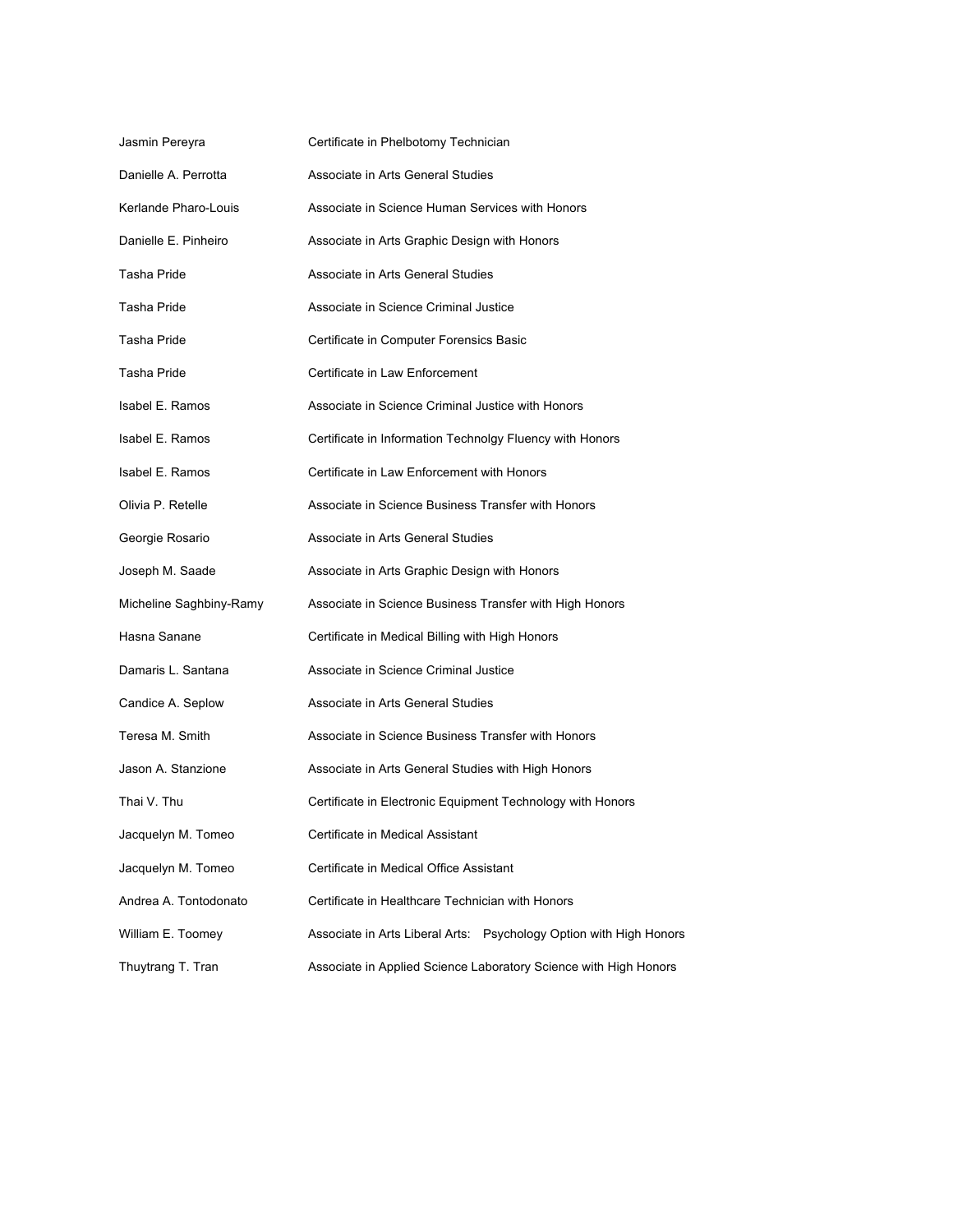| Kerri A. Valentine      | Associate in Arts General Studies                                                   |
|-------------------------|-------------------------------------------------------------------------------------|
| Emily J. Valliere       | Associate in Science Nursing with High Honors                                       |
| Isabel K. Vargas        | Associate in Arts Liberal Arts: Political Science Option with Honors                |
| Rodrigo J. Velez        | Associate in Science Business Transfer with High Honors                             |
| Christine J. Wallace    | Associate in Science Business Management: Hospitality & Tourism Option              |
| Roderick Mario. Wiggins | Associate in Science Criminal Justice                                               |
| Michael G. Zangri       | Associate in Science Business Transfer with High Honors                             |
| <b>Middleton, MA</b>    |                                                                                     |
| Alex B. Pelletier       | Associate in Science Criminal Justice                                               |
| Alex B. Pelletier       | Certificate in Law Enforcement                                                      |
| Milford, MA             |                                                                                     |
| Caitlin N. Stewart      | Certificate in Computed Tomography with High Honors                                 |
| Needham, MA             |                                                                                     |
| Anne R. Drury           | Associate in Science Deaf Studies: Sign Language Interpreting Option with Honors    |
| Newbury, MA             |                                                                                     |
| Tanya R. Carter         | Associate in Science Nursing with Honors                                            |
| Daniel G. Gurlitz       | Certificate in Medical Coding with High Honors                                      |
| <b>Newburyport, MA</b>  |                                                                                     |
| Dazha A. Allen          | Associate in Arts Liberal Arts                                                      |
| Joanne S. Brazenos      | Associate in Science Computer Information Sciences: Applications Option with Honors |
| Joanne S. Brazenos      | Certificate in Information Technology Fluency with Honors                           |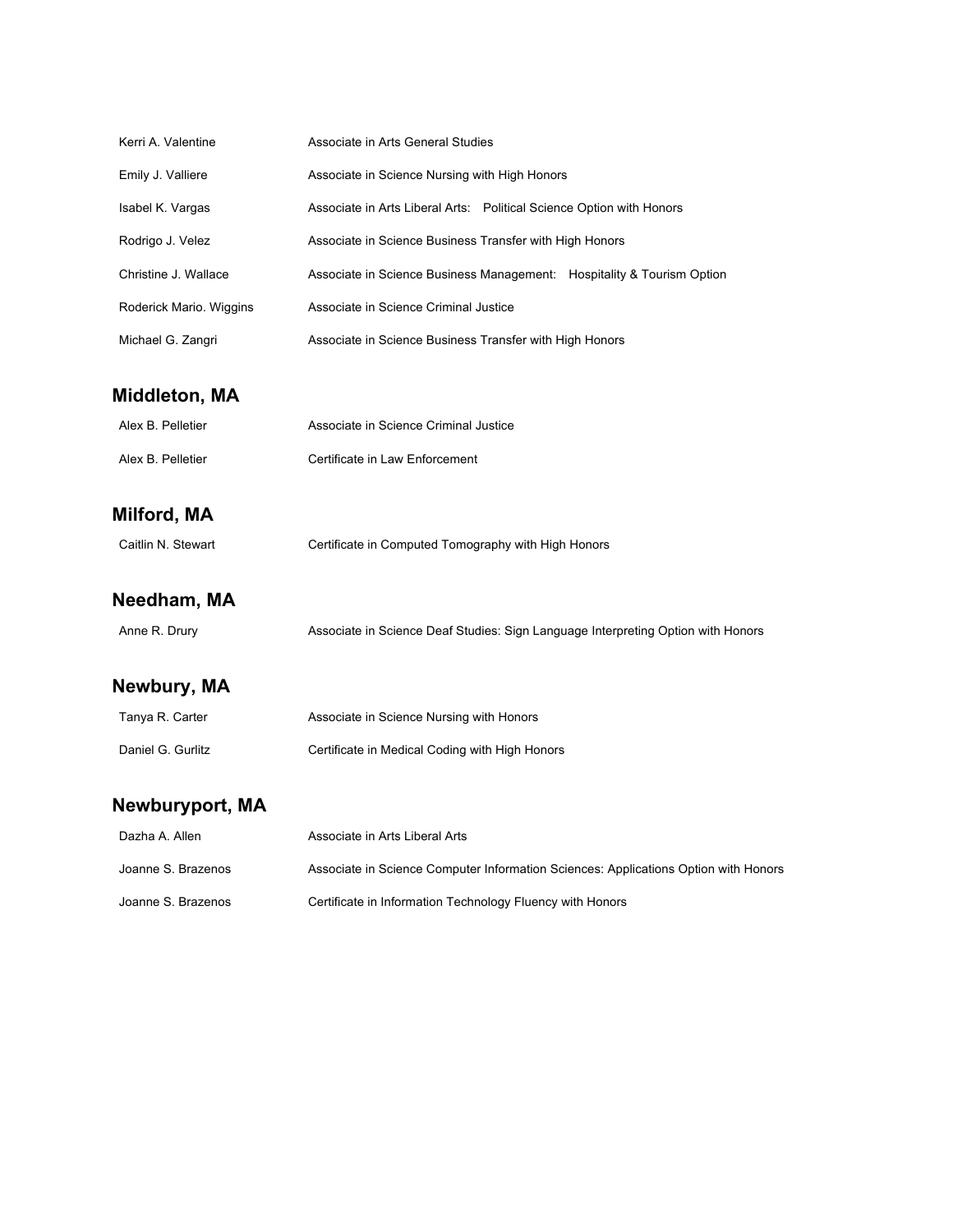| Allison K. Burridge        | Associate in Arts Liberal Arts: Journalism/Communication Option |  |
|----------------------------|-----------------------------------------------------------------|--|
| Michael A. Costello        | Associate in Arts Liberal Arts                                  |  |
| Shayna A. Douby            | Certificate in Paralegal Studies with High Honors               |  |
| Sergei I. Draleau          | Associate in Arts General Studies                               |  |
| Kendra Maria. Ferro        | Associate in Arts General Studies: Dance Option                 |  |
| Kendra Maria. Ferro        | Certificate in Dance Education                                  |  |
| Chelsey L. French          | Associate in Science Respiratory Care                           |  |
| David A. Grant             | Associate in Science Business Transfer with Honors              |  |
| Erica L. Jancewicz         | Associate in Arts General Studies with High Honors              |  |
| Sandra E. Johnson          | Certificate in Help Desk with High Honors                       |  |
| Tracy Jones                | Certificate in Paralegal Studies with High Honors               |  |
| Jason A. Lacroix           | Associate in Science Business Management                        |  |
| Leslie A. Lindquist        | Certificate in Paramedic Technology with High Honors            |  |
| Meghan E. Monahan          | Certificate in Medical Billing with Honors                      |  |
| Josephine M. O'Brien       | Certificate in Alcohol/Drug Abuse Counseling with High Honors   |  |
| Kevin R. Pike              | Associate in Science Criminal Justice with High Honors          |  |
| Kevin R. Pike              | Certificate in Law Enforcement with High Honors                 |  |
| Vanessa L. Racki           | Certificate in Practical Nursing with Honors                    |  |
| Kenneth M. Roland          | Associate in Arts General Studies with Honors                   |  |
| Sheryl A. Sterner-Caldwell | Associate in Arts General Studies with High Honors              |  |
| Jane M. Sullivan           | Certificate in Paralegal Studies with High Honors               |  |
| Maggie E. Tobin            | Associate in Arts Liberal Arts: Writing Option                  |  |
| Brooke P. Todd             | Associate in Arts Liberal Arts: Psychology Option               |  |
| Kelly E. Warwick           | Associate in Arts General Studies with Honors                   |  |

### **North Andover, MA**

| Vanessa T. Allen | Associate in Arts Liberal Arts: Biology Option |  |
|------------------|------------------------------------------------|--|
|                  |                                                |  |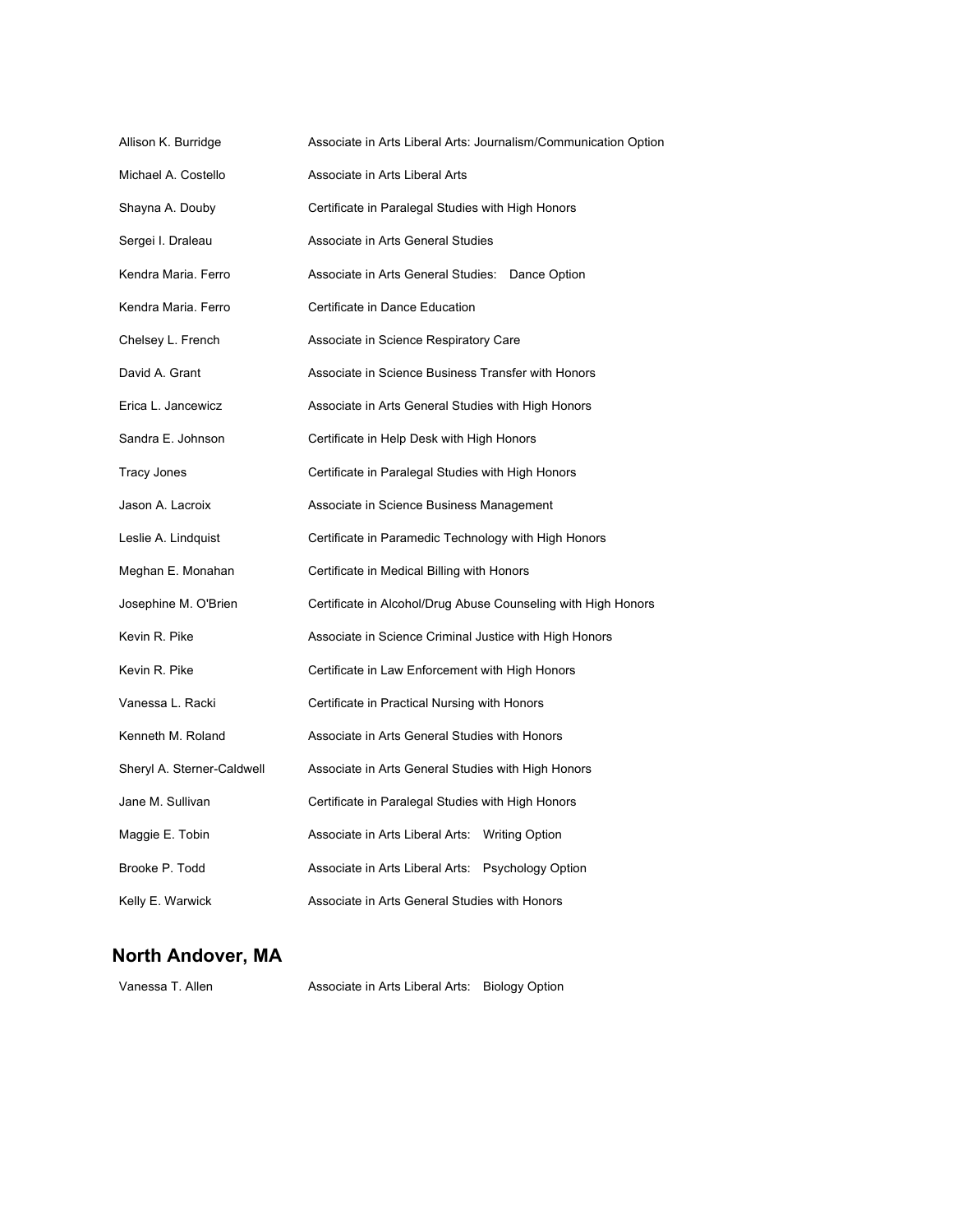| Tushar Banerji         | Associate in Science Business Transfer with Honors                                  |
|------------------------|-------------------------------------------------------------------------------------|
| Rashira Y. Batista     | Associate in Arts Liberarl Arts: Journalism/Communication Option                    |
| Jessica L. Berry       | Associate in Science Business Transfer with Honors                                  |
| Melanee D. Bornemann   | Associate in Science Nursing with High Honors                                       |
| Alexander E. Cloonan   | Associate in Arts Liberal Arts: Middle/High School Teaching Option                  |
| Rodney Conley          | Associate in Arts Liberal Arts: Political Science Option with Honors                |
| Kevin R. Cote          | Associate in Science Criminal Justice                                               |
| Cheryl A. Davis        | Certificate in Phelbotomy Technician with High Honors                               |
| Rose E. DiNuccio       | Associate in Science Criminal Justice with Honors                                   |
| Joshua D. Edwards      | Associate in Science Criminal Justice                                               |
| Joshua D. Edwards      | Certificate in Law Enforcement                                                      |
| Adam B. Flanz          | Associate in Arts General Studies with High Honors                                  |
| Valerie J. Fryer-Gyang | Certificate in Community Support Human Service Practitioner with Honors             |
| Valerie J. Fryer-Gyang | Associate in Science Human Services with Honors                                     |
| Kerrie A. Gillen       | Certificate in Practical Nursing                                                    |
| Maria V. Gonzales      | Certificate in Computer-Aided Drafting with Honors                                  |
| Meagan Grant           | Certificate in Medical Office Assistant                                             |
| Nadeen E. Hernandez    | Certificate in Dental Assisting with Honors                                         |
| Khalil A. Kabli        | Associate in Science Business Transfer with Honors                                  |
| Robert A. Keen         | Associate in Science Business Management with High Honors                           |
| Laura J. Lachapelle    | Certificate in Medical Assistant with High Honors                                   |
| Alexandra J. Lynch     | Associate in Arts Liberal Arts: Middle/High School Teaching Option with High Honors |
| Ingrid Marstaller      | Associate in Arts General Studies: Music Option with High Honors                    |
| Daniel P. Martini      | Associate in Science Criminal Justice with Honors                                   |
| Shannon P. Mullaly     | Associate in Arts Liberal Arts with Honors                                          |
| Tracy L. Nigrelli      | Associate in Science Early Childhood Education with High Honors                     |
| Jill M. Norwood        | Certificate in Computer Applications                                                |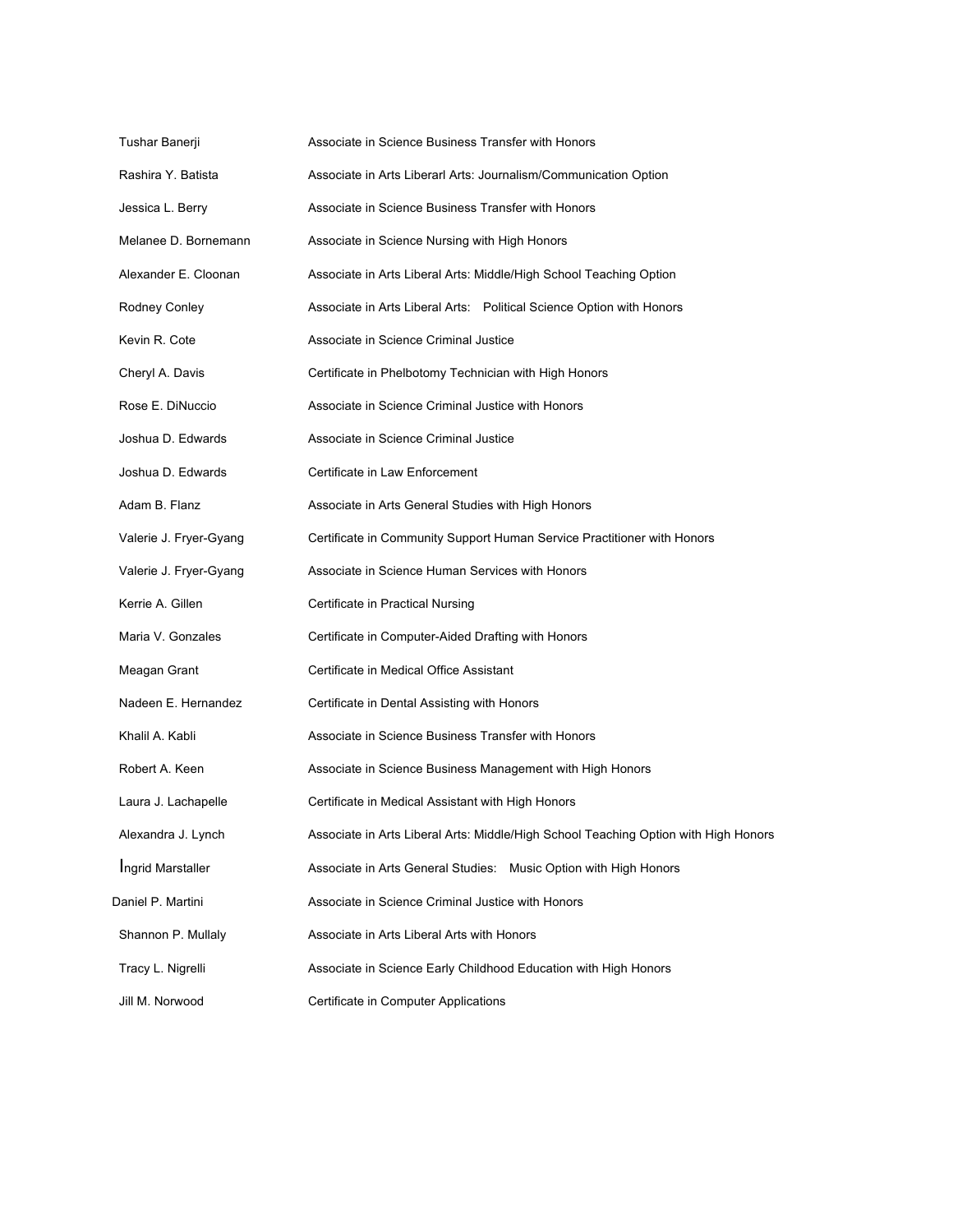| Jill M. Norwood            | Certificate in Help Desk                                                                           |
|----------------------------|----------------------------------------------------------------------------------------------------|
| Jorge M. Nunez             | Associate in Science Business Transfer                                                             |
| Ambrosina P. Pancorbo      | Associate in Arts Liberal Arts with High Honors                                                    |
| Daniel Paul. Perry         | Associate in Arts General Studies                                                                  |
| Nicole B. Perry            | Associate in Science Business Transfer with Honors                                                 |
| Vanessa E. Posner          | Associate in Arts Liberal Arts                                                                     |
| Nancie B. Quintal-Williams | Certificate in Phlebotomy Technician with High Honors                                              |
| Nancie B. Quintal-Williams | Associate in Arts General Studies with High Honors                                                 |
| James Rivera               | Associate in Science Elementary Education                                                          |
| Lauren A. Sacco            | Associate in Science Paralegal Studies Transfer Option                                             |
| Sandra Salinas             | Certificate in Sleep Technologist                                                                  |
| Michelle M. Sharp          | Associate in Arts Graphic Design with Honors                                                       |
| Michelle M. Sharp          | Associate in Arts Liberal Arts with Honors                                                         |
| Cara A. Silva              | Associate in Science Deaf Studies: American Sign Language Option with Honors                       |
| Danae S. Silver            | Associate in Science Accounting with High Honors                                                   |
| Sarah A. Smith             | Associate in Science Paralegal Studies Transfer Option                                             |
| Richard J. Toomey          | Associate in Science Computer Information Sciences: Information Technology Option with High Honors |
| Linda A. Torrisi           | Associate in Science Criminal Justice                                                              |
| Courtney P. Viglione       | Associate in Science Early Childhood Education                                                     |
| Michael L. Wolfenden       | Associate in Arts General Studies                                                                  |
| Srinidhi Yerramaneni       | Associate in Science Computer Information Sciences: Applications Option                            |
| Srinidhi Yerramaneni       | Associate in Science Computer Information Sciences: Information Technology Option                  |
| Srinidhi Yerramaneni       | Certificate in Computer Applications                                                               |
| Srinidhi Yerramaneni       | Certificate in Information Technolgy Fluency                                                       |

### **North Reading, MA**

Robert D. DeAngelis Certificate in Computer-Aided Drafting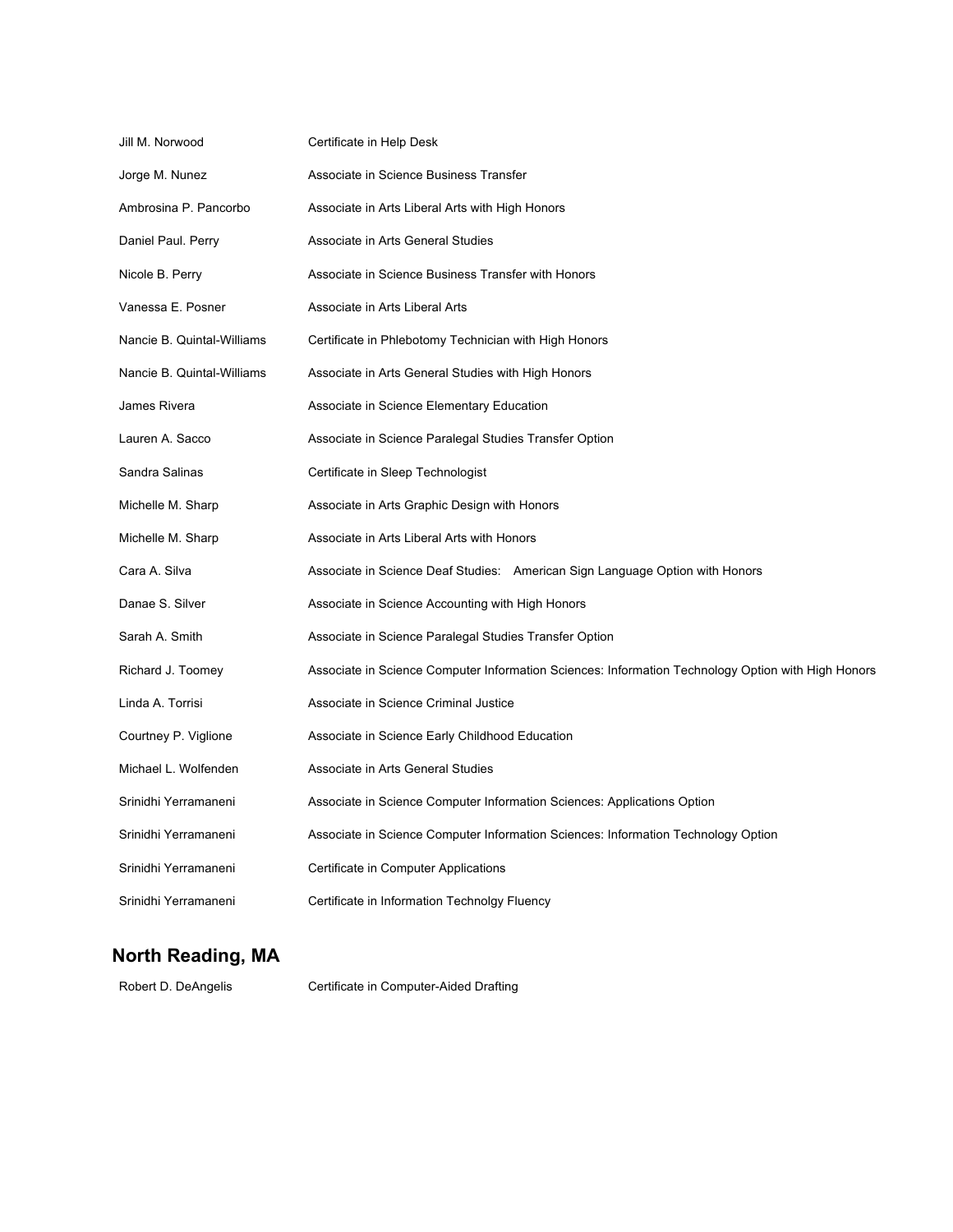| Jill M. Leary          | Associate in Science Business Transfer with Honors              |
|------------------------|-----------------------------------------------------------------|
| Andrea L. Martin       | Associate in Science Nursing with Honors                        |
| Bonnie J. Stanley      | Associate in Science Nursing with High Honors                   |
| Bonnie J. Stanley      | Certificate in Phlebotomy Technician with High Honors           |
| Peabody, MA            |                                                                 |
| Jeff W. Larrabee       | Certificte in EKG Technician with High Honors                   |
| Pembroke, MA           |                                                                 |
| Loan N. Le             | Associate in Science Electronic Technology with High Honors     |
| Loan N. Le             | Certificate in Electronic Equipment Technology with High Honors |
| Pepperell, MA          |                                                                 |
| John D. Hoyt           | Associate in Science Human Services with High Honors            |
| Reading, MA            |                                                                 |
| Katherine Ruth. Murphy | Associate in Arts General Studies                               |
| Jennifer M. Parshley   | Associate in Arts Liberal Arts                                  |
| Rowley, MA             |                                                                 |
| Jonathan P. Daley      | Associate in Arts General Studies with Honors                   |
| Michelle L. D'Orazio   | Associate in Science Business Transfer                          |
| Cheryl B. Willmonton   | Associate in Science Early Childhood Education with High Honors |
| Salem, MA              |                                                                 |
| David W. Muntz         | Certificate in Paramedic Technology with High Honors            |
| Amy Rodriguez          | Certificate in Computed Tomography with High Honors             |
| Esther W. Wachira      | Associate in Arts Liberal Arts with High Honors                 |
|                        |                                                                 |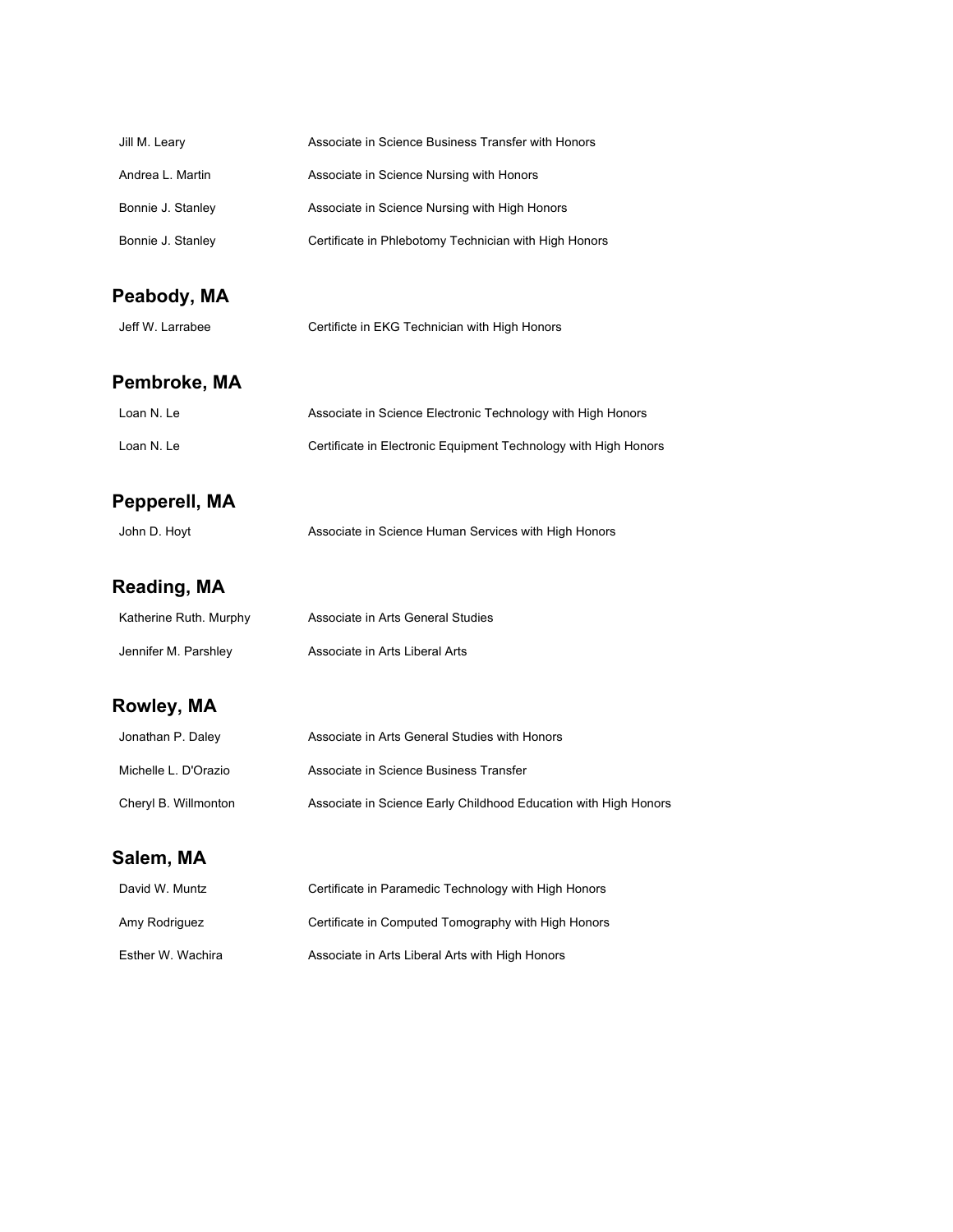# **Salisbury, MA**

| Nathan J. Allard         | Associate in Science Business Transfer with High Honors         |  |
|--------------------------|-----------------------------------------------------------------|--|
| Kristina M. Andriotakis  | Associate in Arts Liberal Arts with Honors                      |  |
| Barbara A. Champagne     | Certificate in Alcohol/Drug Abuse Counseling with High Honors   |  |
| Tina M. Currier          | Certificate in Medical Billing with High Honors                 |  |
| Jonna M. Doucette        | Associate in Arts Liberal Arts: Writing Option with High Honors |  |
| Tracey J. Douglass       | Certificate in Practical Nursing with Honors                    |  |
| Jennifer J. Drew         | Associate in Arts General Studies: Multi-Media Option           |  |
| Andrew P. Driscoll       | Associate in Science Business Transfer                          |  |
| Lauran D. Frost          | Certificate in Music Technology with High Honors                |  |
| Mary A. Gioia            | Associate in Arts Liberal Arts: Psychology Option with Honors   |  |
| Robert B. Goguen         | Associate in Applied Science Laboratory Science                 |  |
| Margaret G. Griffin      | Associate in Arts Liberal Arts with High Honors                 |  |
| Paula M. Kenney          | Certificate in Medical Office Assistant with High Honors        |  |
| Paula M. Kenney          | Certificte in EKG Technician with High Honors                   |  |
| Brett R. Lundy           | Certificate in Medical Assistant with Honors                    |  |
| Angelica E. Medina       | Certificate in Dental Assisting                                 |  |
| Danielle L. Merritt      | Certificate in Medical Assistant with Honors                    |  |
| Heather L. Price-Johnson | Certificate in Sleep Technologist with Honors                   |  |
| Kimberley A. Rodriguez   | Certificate in Computer-Aided Drafting                          |  |
| Kimberley A. Rodriguez   | Associate in Arts General Studies                               |  |
| Georgia P. Starnes       | Associate in Science Early Childhood Education with High Honors |  |
| <b>Brian Toner</b>       | Associate in Science Business Transfer with High Honors         |  |
| <b>Brian Toner</b>       | Associate in Science Engineering Science with High Honors       |  |
| Brian Toner              | Certificate in Computer-Aided Drafting with High Honors         |  |
| Aaron W. Tuxbury         | Associate in Science Business Transfer with Honors              |  |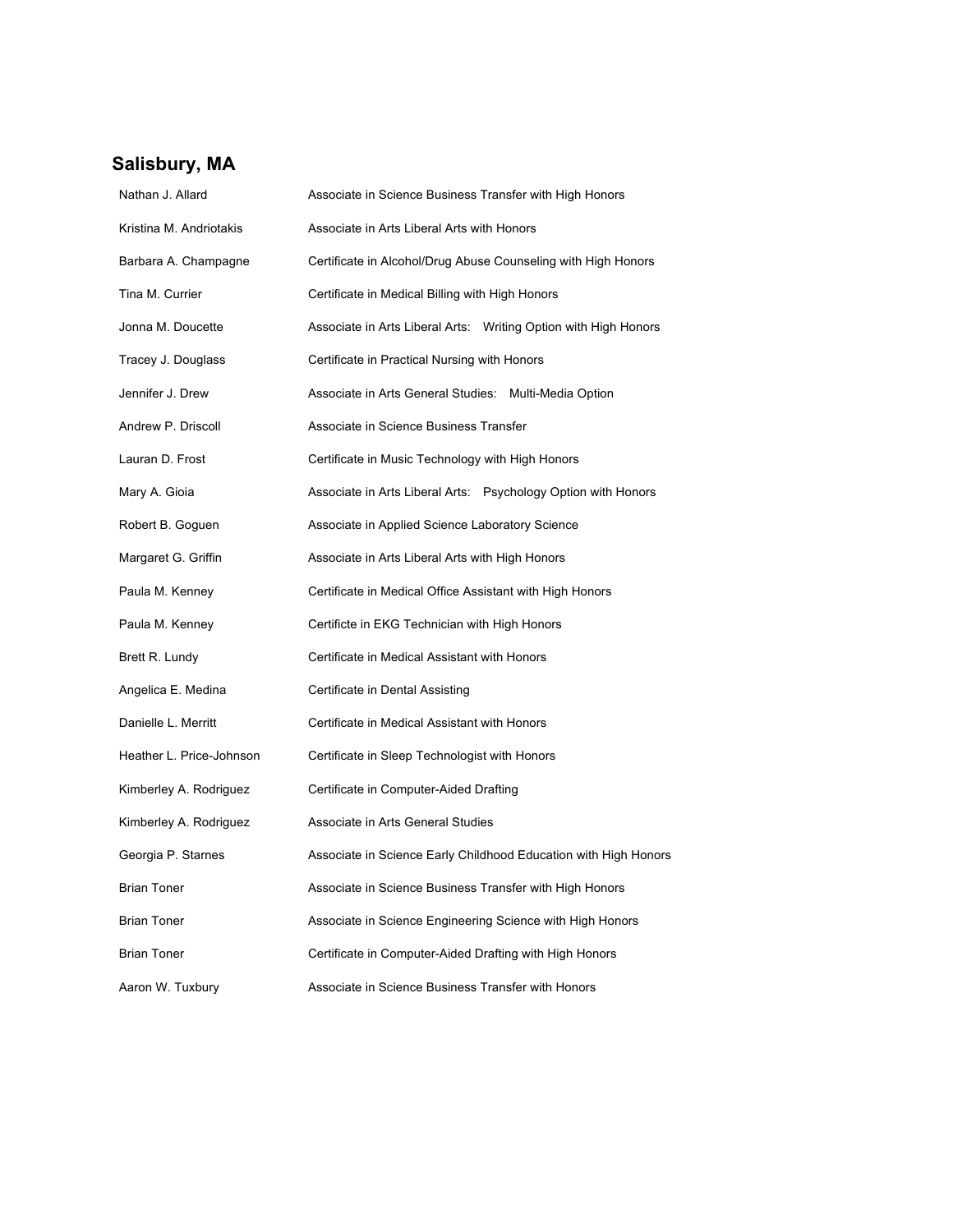| Robert K. Vatcher | Certificate in Law Enforcement with Honors        |
|-------------------|---------------------------------------------------|
| Robert K. Vatcher | Associate in Science Criminal Justice with Honors |
| Randy J. Videyko  | Associate in Arts General Studies                 |

# **Saugus, MA**

| Jennifer M. Peczka | Certificate in Medical Assistant with High Honors |
|--------------------|---------------------------------------------------|
|                    |                                                   |

# **Shrewsbury, MA**

# **Somerville, MA**

| Christina T. Sousa | Associate in Science Human Services with Honors                         |
|--------------------|-------------------------------------------------------------------------|
| Christina T. Sousa | Certificate in Community Support Human Service Practitioner with Honors |

# **South Hamilton, MA**

| Susan E. Benner |  | Certificate in Computed Tomography with High Honors |
|-----------------|--|-----------------------------------------------------|
|-----------------|--|-----------------------------------------------------|

### **Stoneham, MA**

| Nicole M. Lussier    | Associate in Science Human Services with Honors          |
|----------------------|----------------------------------------------------------|
| Nicole M. Lussier    | Certificate in Alcohol/Drug Abuse Counseling with Honors |
| Romina N. Montesinos | Certificate in Law Enforcement                           |
| Romina N. Montesinos | Associate in Science Criminal Justice                    |

# **Tewksbury, MA**

| George P. Allen       | Associate in Science Respiratory Care with High Honors |
|-----------------------|--------------------------------------------------------|
| Manuel Torres, Cabral | Associate in Arts Liberal Arts with Honors             |
| Marina E. Carifio     | Associate in Arts General Studies with High Honors     |
| Gina M. Coyle         | Associate in Science Criminal Justice with Honors      |
| Gina M. Coyle         | Certificate in Law Enforcement with Honors             |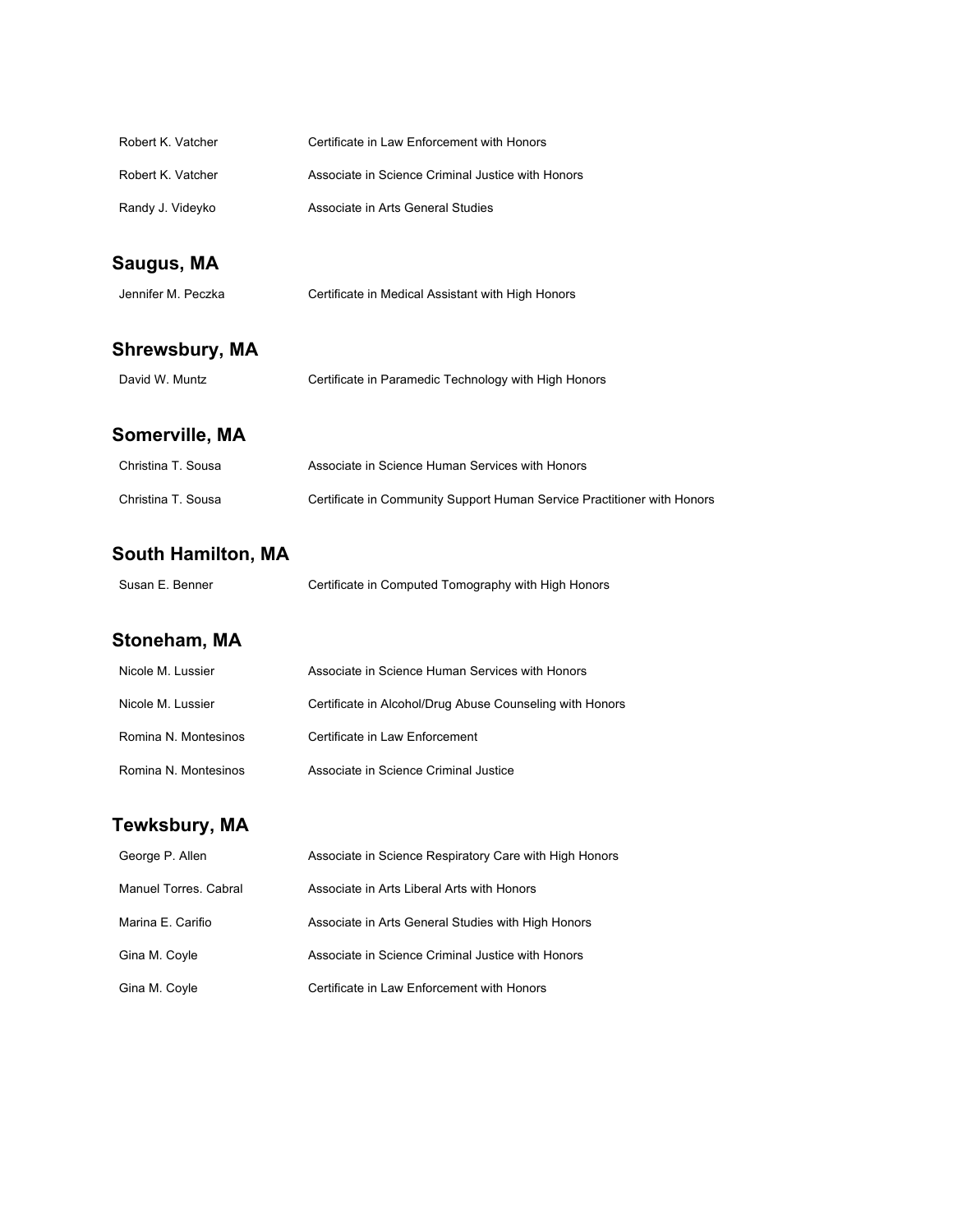| Patricia A. Ferrari     | Associate in Science Elementary Education with Honors                                         |
|-------------------------|-----------------------------------------------------------------------------------------------|
| Kristine E. Killion     | Associate in Science Paralegal Studies Career Option                                          |
| Zachary E. Pereira      | Associate in Science Computer Information Sciences: Information Technology Option with Honors |
| Zachary E. Pereira      | Certificate in Help Desk with Honors                                                          |
| Christopher M. Reynolds | Associate in Science Criminal Justice with High Honors                                        |
| Christopher M. Reynolds | Certificate in Law Enforcement with High Honors                                               |
| Jill M. Waters          | Certificate in Alcohol/Drug Abuse Counseling with High Honors                                 |
| Jill M. Waters          | Associate in Science Human Services with High Honors                                          |
| <b>Topsfield, MA</b>    |                                                                                               |
| Anna M. Kilroy          | Certificate in Direct Support with High Honors                                                |
| <b>Townsend, MA</b>     |                                                                                               |
| John P. Link            | Associate in Science Respiratory Care                                                         |
| Tygnsboro, MA           |                                                                                               |
| Daniel Olepere          | Associate in Science Business Management                                                      |
| Tyngsboro, MA           |                                                                                               |
| Jordan F. Slates        | Associate in Arts General Studies: Dance Option                                               |
| Jordan F. Slates        | Certificate in Dance Education                                                                |
| <b>Wakefield, MA</b>    |                                                                                               |
| Lisa M. Lemoi           | Associate in Arts Liberal Arts: Writing Option with High Honors                               |
| James R. Romanelli      | Associate in Science Paralegal Studies Transfer Option with High Honors                       |
| <b>Watertown, MA</b>    |                                                                                               |
| Bruce A. Baltazar       | Associate in Science Deaf Studies: Sign Language Interpreting Option with High Honors         |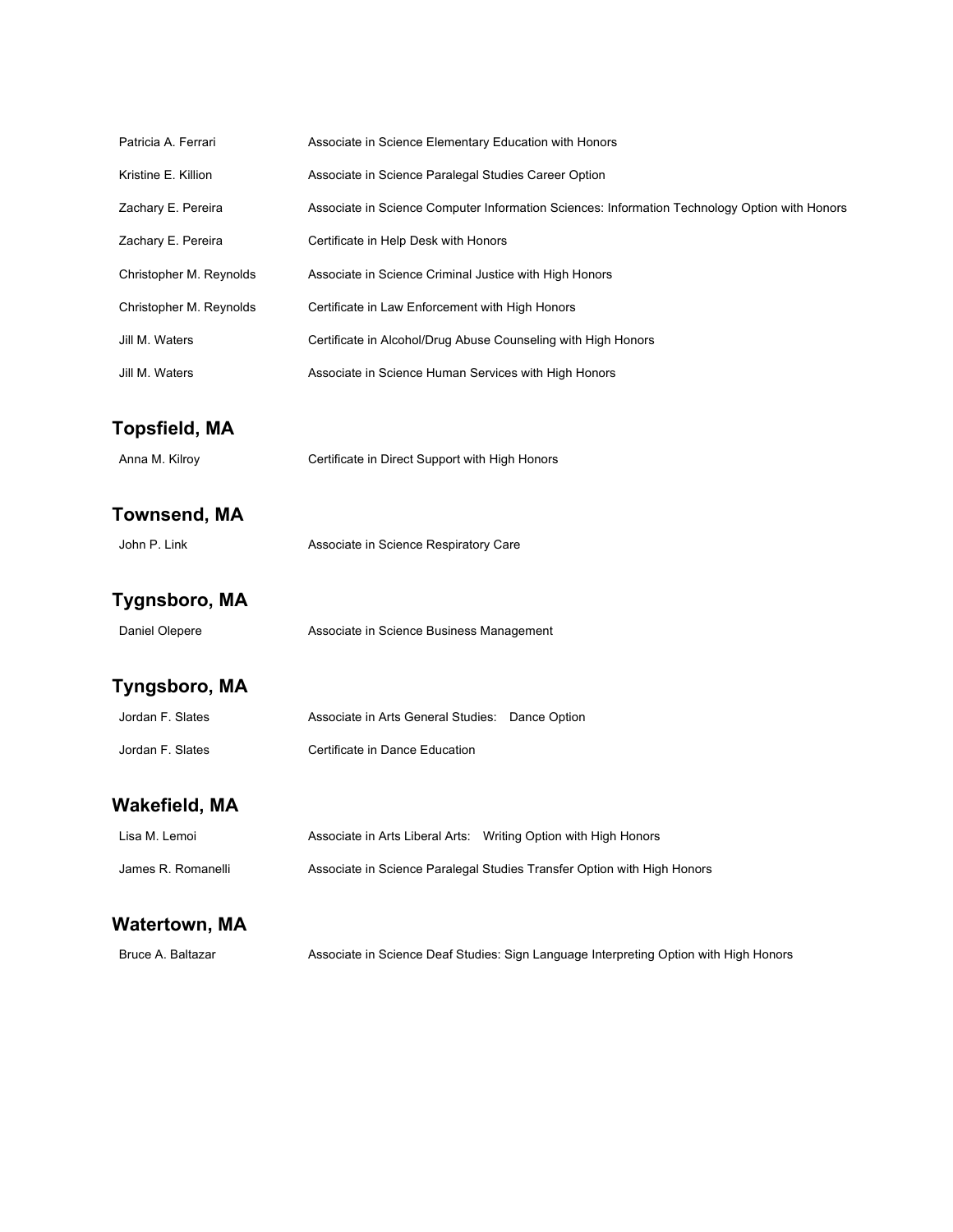#### **West Newbury, MA**

| Hannah D. Bacheller  | Associate in Arts General Studies                 |
|----------------------|---------------------------------------------------|
| Brianna E. Connolly  | Associate in Arts General Studies                 |
| Tara J. Hanson       | Certificate in Dental Assisting                   |
| Holly K. Parker      | Associate in Arts Liberal Arts with High Honors   |
| Kara C. Percival     | Certificate in Computed Tomography                |
| Shannon E. Santimore | Associate in Science Nursing with High Honors     |
| Patricia L. Skibbee  | Certificate in Paralegal Studies with High Honors |
| Jeffrey T. Smallcomb | Associate in Arts General Studies                 |

### **Wilmington, MA**

| Christine S. Denney  | Associate in Science Respiratory Care with High Honors |
|----------------------|--------------------------------------------------------|
| Andria R. Keating    | Certificate in Phlebotomy Technician                   |
| Jessica A. O'Donnell | Associate in Arts Liberal Arts: Writing Option         |
| David M. Romano      | Associate in Arts General Studies                      |
| Cynthia P. Servizio  | Certificate in Computed Tomography with High Honors    |

#### **Worcester, MA**

Eduart Caushi Certificate in Sleep Technologist

#### **Kennebunkport, ME**

Nicole Marie. Withrow Associate in Arts General Studies with High Honors

#### **Windham, ME**

Rory S. Putnam Associate in Arts General Studies with High Honors

#### **Atkinson, NH**

Emily P. Antanavich Certificate in Medical Office Assistant with High Honors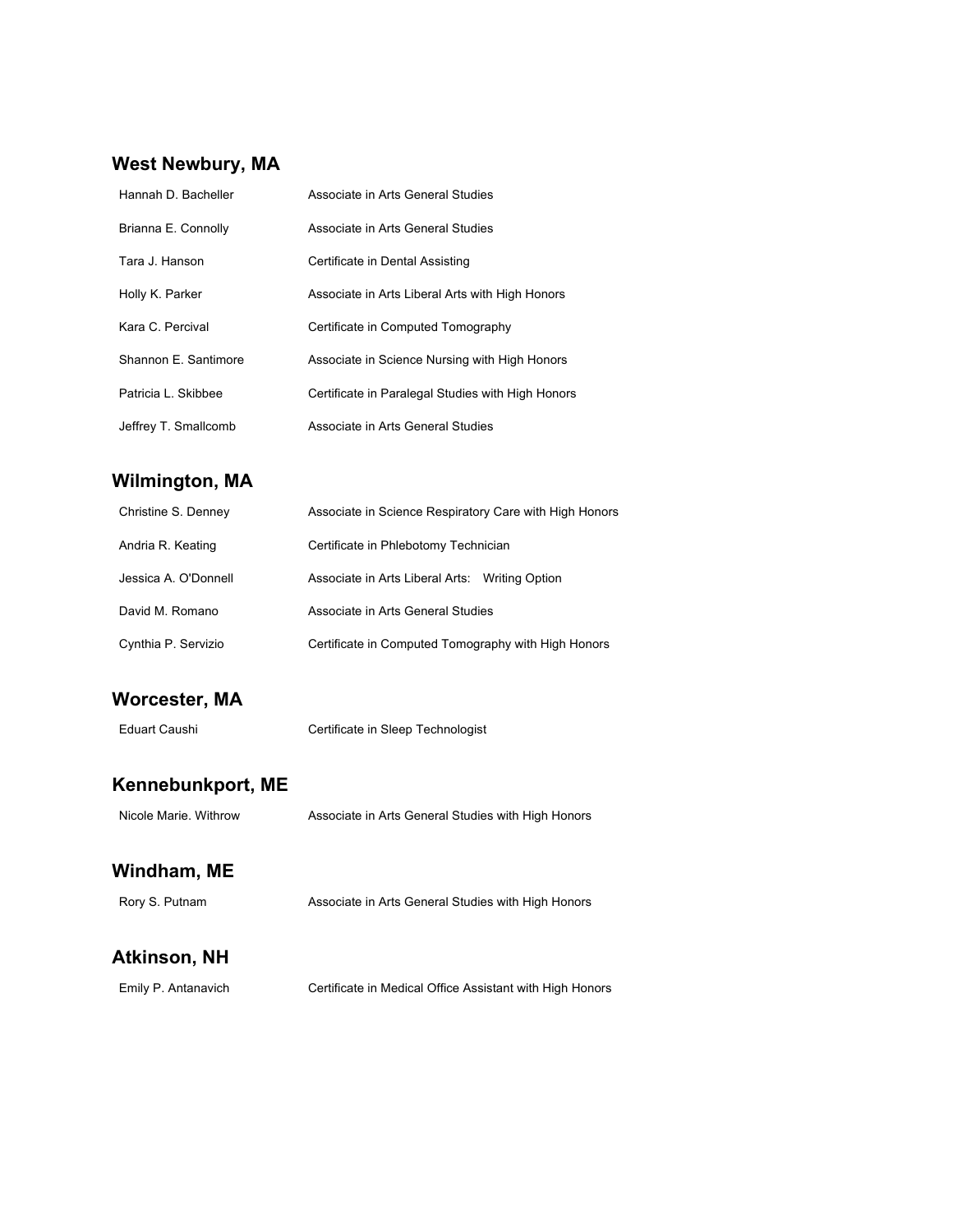| Megan E. Butler      | Associate in Arts Liberal Arts: Psychology Option                 |
|----------------------|-------------------------------------------------------------------|
| Leah E. Corbett      | Associate in Arts Liberal Arts                                    |
| Kirsten A. Crescenzo | Certificate in Dental Assisting                                   |
| Victoria M. Czaia    | Associate in Arts Liberal Arts with Honors                        |
| Kimberley C. Hardy   | Certificate in Medical Assistant with Honors                      |
| Danielle E. Hubbell  | Associate in Arts General Studies                                 |
| Jennifer M. Igoe     | Associate in Arts Liberal Arts with Honors                        |
| Pamela F. Jackson    | Certificate in Healthcare Technician with High Honors             |
| Danielle A. Judkins  | Associate in Science Early Childhood Education with High Honors   |
| Carol Kreidermacher  | Certificate in Graphic Design/Desktop Publishing with High Honors |
| Timothy D. Latta     | Associate in Science Business Management                          |
| Erin P. Leavitt      | Associate in Science Human Services with High Honors              |
| Erin P. Leavitt      | Certificate in Alcohol/Drug Abuse Counseling with High Honors     |
| John H. O'Neill      | Certificate in Paralegal Studies with Honors                      |
| Danielle P. Perrier  | Certificate in Dance Education                                    |
| Michael F. Polito    | Associate in Arts Liberal Arts: Biology Option with High Honors   |
| Kevin A. Rodwell     | Associate in Science Business Transfer                            |
| Karen A. Wood        | Associate in Science Accounting with Honors                       |

# **Brentwood, NH**

| David P. Lunn       | Certificate in Sleep Technologist with High Honors      |
|---------------------|---------------------------------------------------------|
| Wieke N. VonScheidt | Associate in Science Business Transfer with High Honors |

# **Chester, NH**

| Jesse J. Gerry   | Associate in Science Business Management: Healthcare Practice Option with High Honors |  |
|------------------|---------------------------------------------------------------------------------------|--|
| Barry C. Jensen  | Certificate in Computed Tomography with Honors                                        |  |
| Jennifer B. Lake | Certificate in Law Enforcement with High Honors                                       |  |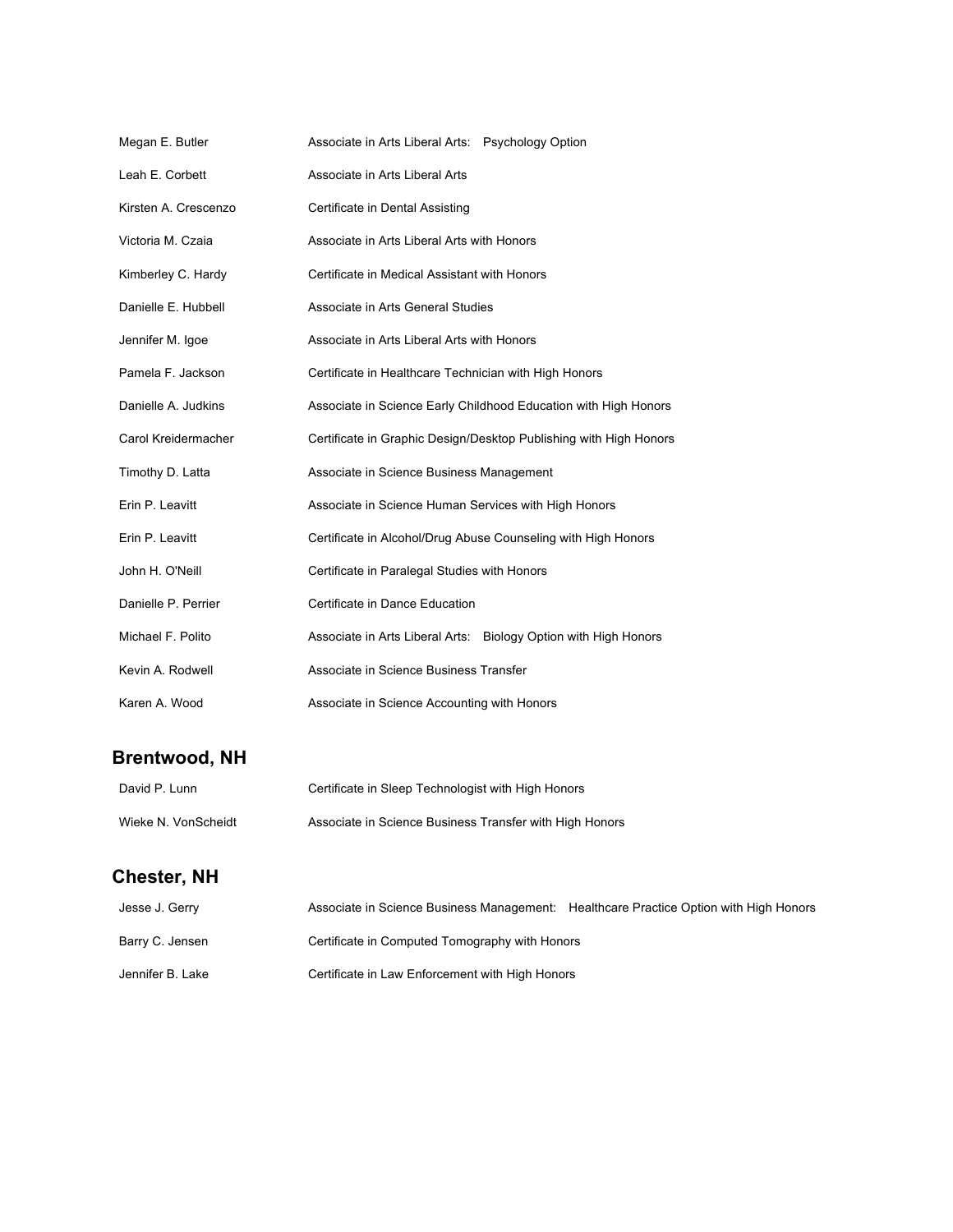| Jennifer B. Lake   | Associate in Science Criminal Justice with High Honors |
|--------------------|--------------------------------------------------------|
| Nina L. StPierre   | Certificate in Phlebotomy Technician with Honors       |
| Nina L. StPierre   | Certificte in EKG Technician with Honors               |
| Stefan R. Trogisch | Associate in Science Business Transfer                 |

# **Concord, NH**

# **Danville, NH**

| Angela C. Balchunis | Associate in Arts General Studies with High Honors                                |
|---------------------|-----------------------------------------------------------------------------------|
| Samuel D. Champey   | Associate in Science Nursing with Honors                                          |
| Jason R. Collins    | Associate in Arts Liberal Arts                                                    |
| Jessica A. Drucker  | Associate in Science Business Transfer                                            |
| Aliza C. Kenny      | Certificate in Medical Assistant                                                  |
| Jason E. Lee        | Certificate in Computer Applications                                              |
| Jason E. Lee        | Certificate in Information Technolgy Fluency                                      |
| Jason E. Lee        | Associate in Science Computer Information Sciences: Information Technology Option |
| Ashleigh C. Royer   | Certificate in Practical Nursing with Honors                                      |

# **Derry, NH**

| Melissa Almonor       | Associate in Arts Liberarl Arts: Journalism/Communication Option with High Honors             |
|-----------------------|-----------------------------------------------------------------------------------------------|
| Jennifer L. Cavanaugh | Certificate in Paralegal Studies                                                              |
| Rachel F. Ciaramitaro | Associate in Arts Liberal Arts: Psychology Option with High Honors                            |
| Elisabeth C. Green    | Associate in Arts Liberarl Arts: Journalism/Communication Option with High Honors             |
| Katherine A. Grout    | Associate in Arts Liberal Arts with High Honors                                               |
| Erin K. Guilfoyle     | Certificate in Practical Nursing with Honors                                                  |
| Jason P. Lavoie       | Associate in Science Computer Information Sciences: Information Technology Option with Honors |
| Tracy C. Lawman       | Certificate in Paralegal Studies with High Honors                                             |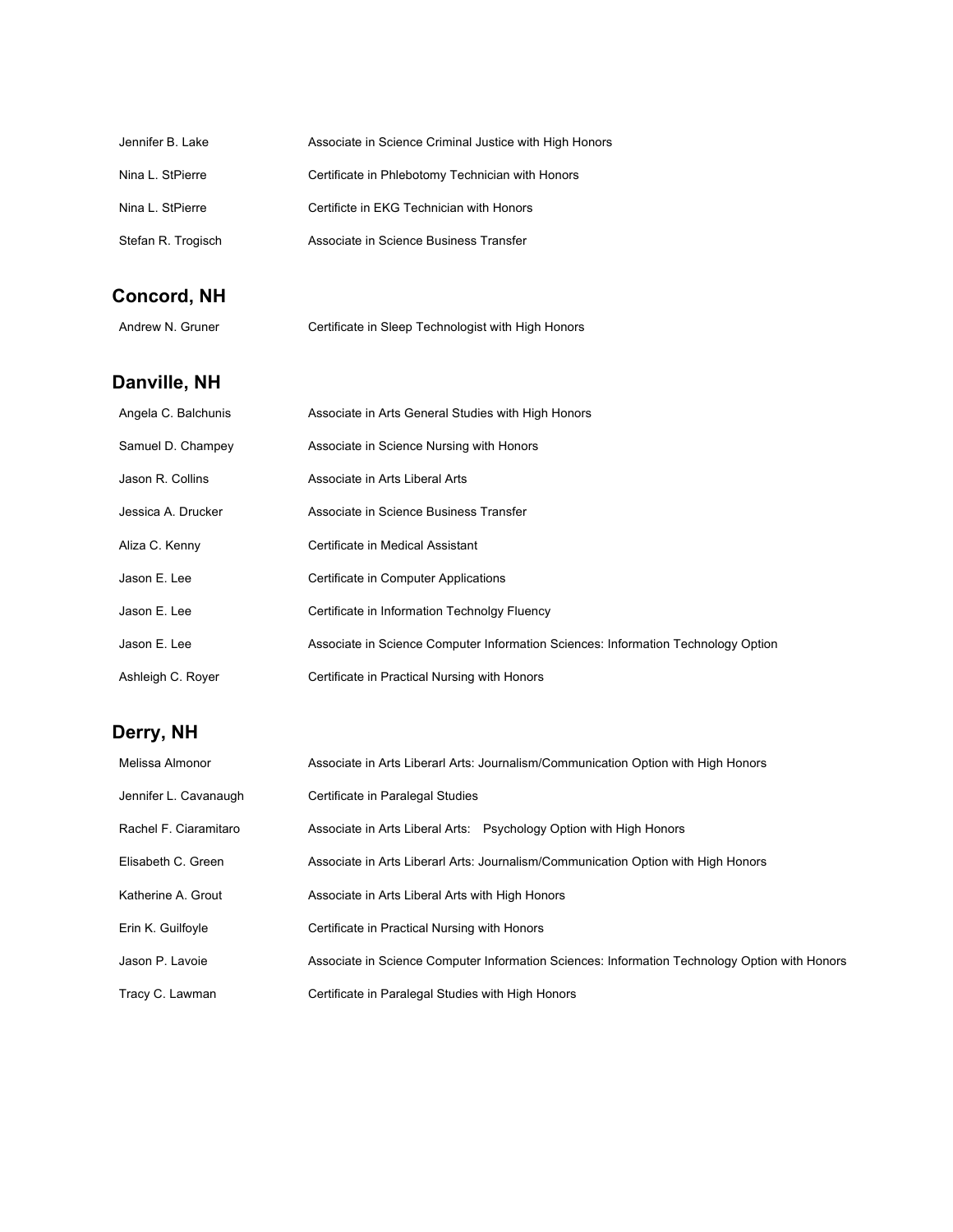| Valerie M. Longo     | Associate in Arts General Studies                        |
|----------------------|----------------------------------------------------------|
| Lauren M. Rastello   | Certificate in Medical Assistant with Honors             |
| Joseph M. Schena     | Associate in Arts General Studies                        |
| Karissa M. Schneider | Certificate in Medical Office Assistant with High Honors |
| Gabrielle Tatoyian   | Associate in Science Early Childhood Education           |
| Corinne A. Taylor    | Certificate in Paralegal Studies with High Honors        |

# **Dover, NH**

| Jesse Davis         | Associate in Science Engineering Science with High Honors                |
|---------------------|--------------------------------------------------------------------------|
| Gretchen D. Struble | Certificate in Deaf Studies: Sign Language Interpreting with High Honors |

# **East Hampstead, NH**

| Sarah VJ. Delcore | Associate in Arts Liberal Arts with Honors                       |
|-------------------|------------------------------------------------------------------|
| Anthony J. Frasca | Associate in Science Paralegal Studies Career Option with Honors |
| Daniel S. Gove    | Associate in Arts Graphic Design                                 |
| Daniel S. Gove    | Certificate in Graphic Design/Desktop Publishing                 |
| Kaitlin B. Murphy | Associate in Science Nursing                                     |
| Sheila D. Roberts | Associate in Arts Graphic Design with High Honors                |
| Kelsey R. Tucker  | Certificate in Sleep Technologist                                |

# **East Kingston, NH**

| Jillian A. Boucher | Certificate in Practical Nursing with Honors      |
|--------------------|---------------------------------------------------|
| Melanie Janvrin    | Certificate in Medical Assistant with High Honors |

# **Exeter, NH**

| Lisa M. Griffin     | Associate in Science Business Transfer with High Honors |  |
|---------------------|---------------------------------------------------------|--|
| Julianna E. O'Neill | Certificate in Dance Education                          |  |
| Julianna E. O'Neill | Associate in Arts General Studies: Dance Option         |  |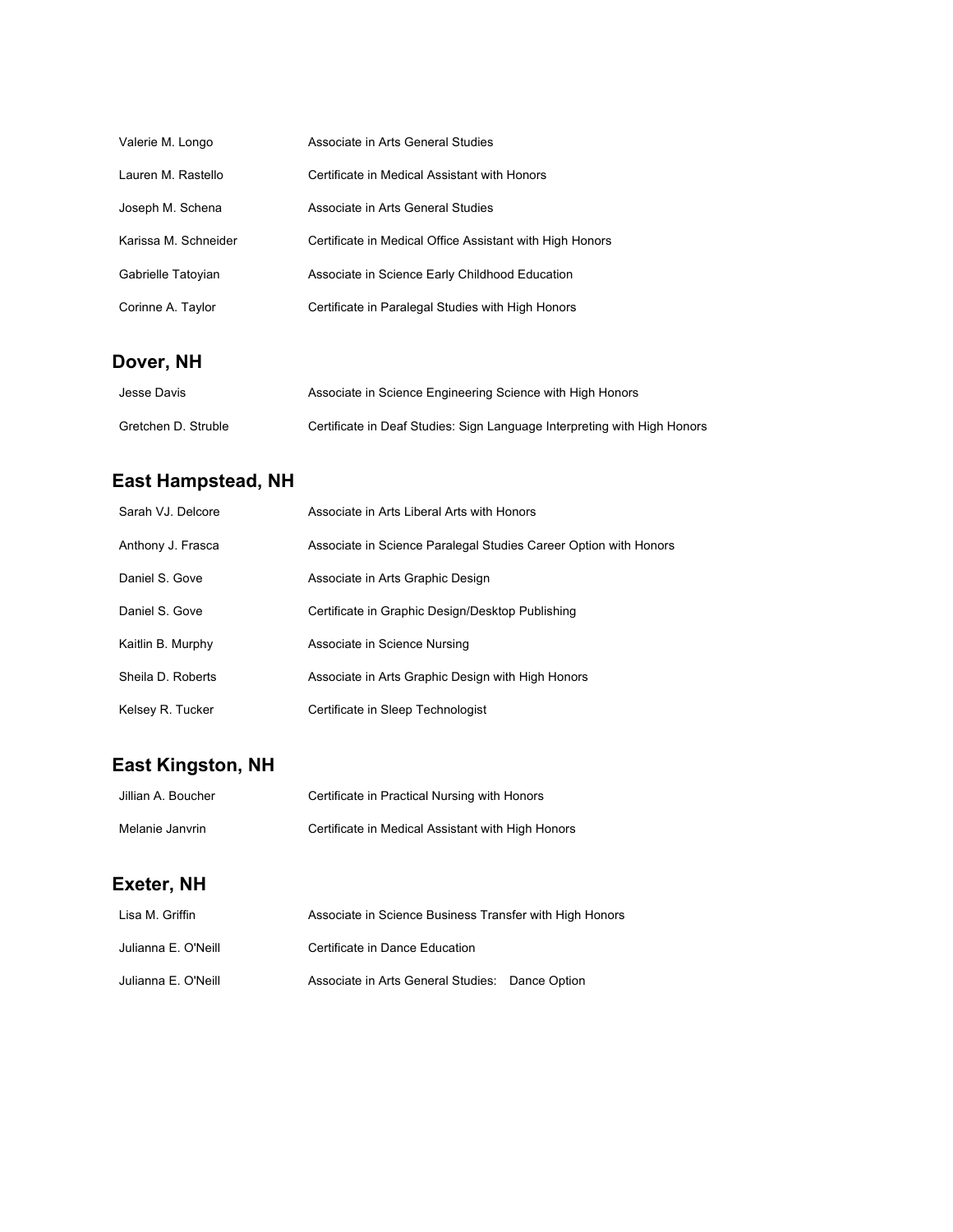| Christina M. Pride | Associate in Science Human Services with Honors                         |
|--------------------|-------------------------------------------------------------------------|
| Christina M. Pride | Certificate in Community Support Human Service Practitioner with Honors |
| Charles M. Spear   | Associate in Science Business Transfer                                  |

# **Fremont, NH**

| Michael H. Guay | Associate in Arts General Studies: Physical Education, Exercise Science, & Sport Studies |
|-----------------|------------------------------------------------------------------------------------------|
| Lynn A. Quincy  | Certificate in Phlebotomy Technician with High Honors                                    |

# **Hampstead, NH**

| Samuel M. Bigelow    | Associate in Science Business Management with Honors                                          |
|----------------------|-----------------------------------------------------------------------------------------------|
| Taryn M. Cassettari  | Associate in Arts General Studies                                                             |
| Elise R. Felenchak   | Associate in Arts General Studies                                                             |
| Danae E. Fournier    | Associate in Arts Liberal Arts: Psychology Option                                             |
| David J. Gioja       | Associate in Science Business Transfer with Honors                                            |
| Jennifer E. Heinrich | Certificate in Phlebotomy Technician with Honors                                              |
| Fawn M. Janco        | Certificate in Medical Assistant with High Honors                                             |
| Fawn M. Janco        | Certificate in Phlebotomy Technician with High Honors                                         |
| Fawn M. Janco        | Certificte in EKG Technician with High Honors                                                 |
| Bianca J. Murphy     | Associate in Science Early Childhood Education with High Honors                               |
| Thomas L. Nelson     | Associate in Science Computer Information Sciences: Information Technology Option with Honors |
| Thomas L. Nelson     | Certificate in Computer-Aided Drafting with Honors                                            |
| Thomas L. Nelson     | Certificate in Information Technolgy Fluency with Honors                                      |
| Thomas L. Nelson     | Associate in Science Computer Information Sciences: Applications Option with Honors           |
| Thomas L. Nelson     | Certificate in Computer Networking with Honors                                                |
| Thomas L. Nelson     | Certificate in Computer Applications with Honors                                              |
| Vicki L. True        | Associate in Science Accounting with Honors                                                   |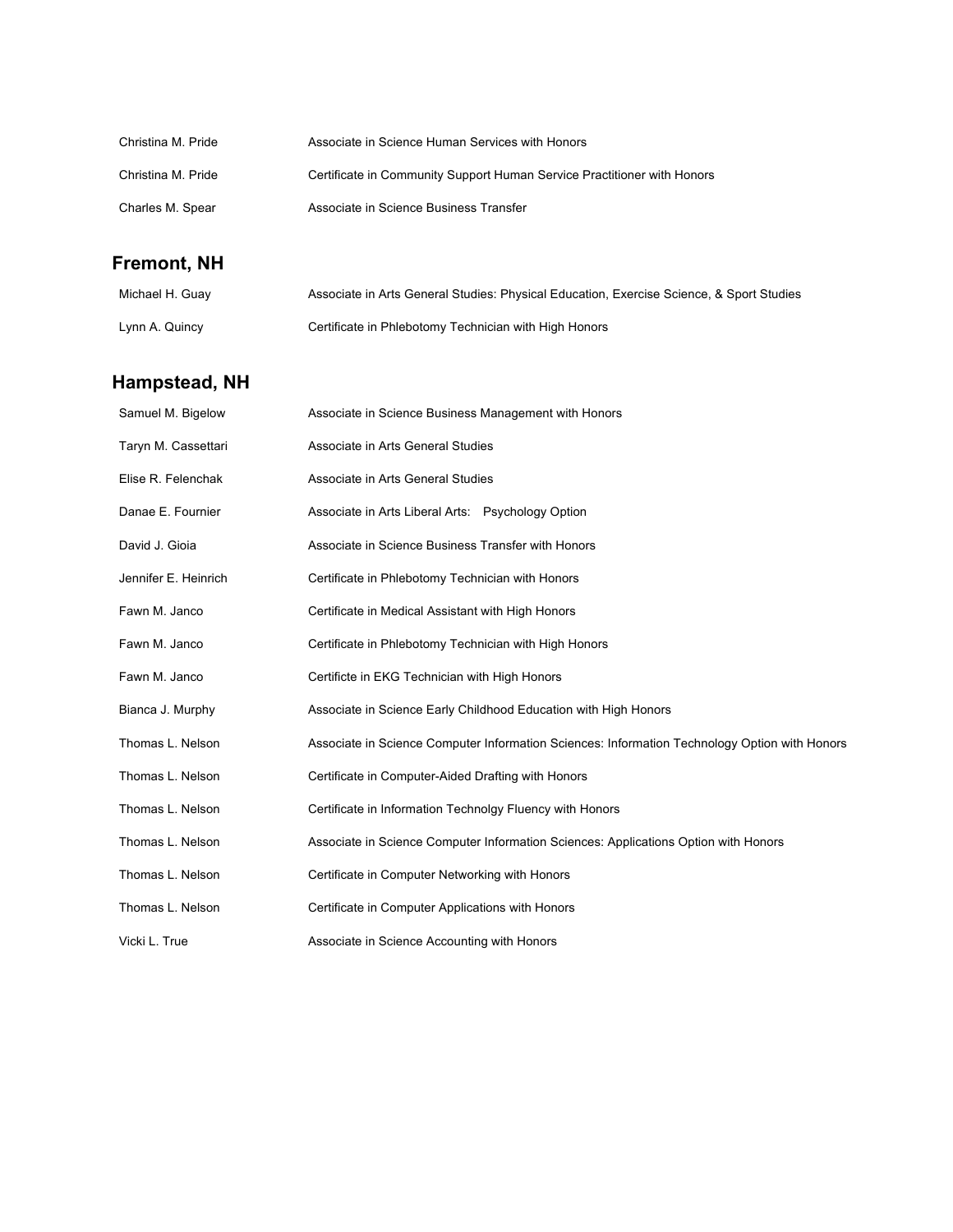# **Hampton, NH**

| Christopher D. Baxter | Associate in Science Business Management with High Honors                                          |
|-----------------------|----------------------------------------------------------------------------------------------------|
| William R. Darling    | Associate in Science Human Services with High Honors                                               |
| Curtis J. Hanig       | Certificate in Healthcare Technician with Honors                                                   |
| Hudson, NH            |                                                                                                    |
| Christen N. Fecteau   | Associate in Science Radiologic Technology with High Honors                                        |
| Kingston, NH          |                                                                                                    |
| Gina M. Broyer        | Certificate in Dental Assisting with Honors                                                        |
| Kaeli F. Conlon       | Certificate in Practical Nursing with Honors                                                       |
| Thomas J. Copello     | Associate in Arts Graphic Design                                                                   |
| Marie K. Kruger       | Associate in Science Computer Information Sciences: Applications Option with High Honors           |
| Maryann A. Lapointe   | Certificate in Medical Billing with High Honors                                                    |
| Rachel M. Loring      | Certificate in Dental Assisting with Honors                                                        |
| Nicholas D. Mascioli  | Associate in Science Engineering Science                                                           |
| Kenneth F. McNulty    | Associate in Science Engineering Science                                                           |
| Kenneth F. McNulty    | Certificate in Computer-Aided Drafting                                                             |
| Samantha L. Morison   | Associate in Arts General Studies with High Honors                                                 |
| Sean M. Mullen        | Certificate in Information Technolgy Fluency with High Honors                                      |
| Sean M. Mullen        | Certificate in Computer Applications with High Honors                                              |
| Sean M. Mullen        | Associate in Science Computer Information Sciences: Information Technology Option with High Honors |
| Zachary A. Quigley    | Associate in Science Business Management                                                           |
| Jeffrey J. Rego       | Certificate in Computer Forensics Basic with Honors                                                |
| Chad M. Saindon       | Associate in Science Nursing with High Honors                                                      |
| Kaitlyn A. Sawyer     | Certificate in Sleep Technologist with Honors                                                      |
| Maegan E. Silvers     | Associate in Arts General Studies                                                                  |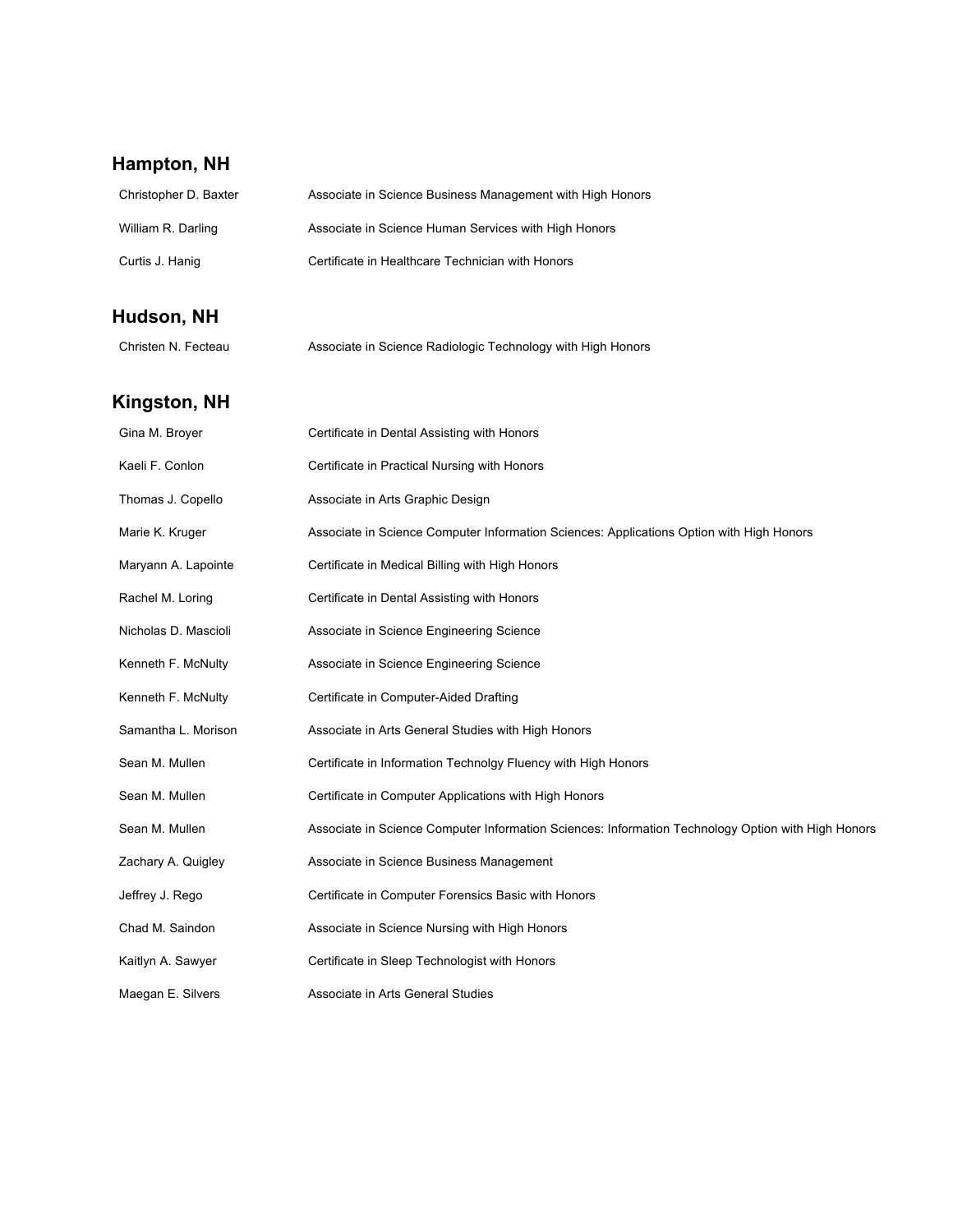#### **Londonderry, NH**

| Kaileen S. Boyle    | Associate in Arts General Studies                                                                  |
|---------------------|----------------------------------------------------------------------------------------------------|
| Lauren E. Branscomb | Associate in Arts General Studies with High Honors                                                 |
| Brittany P. Buyck   | Associate in Arts Liberal Arts with High Honors                                                    |
| Shyloh D. Casey     | Associate in Science Business Transfer with High Honors                                            |
| Mary E. Chetelat    | Associate in Arts Liberal Arts: Physical Sciences Option with Honors                               |
| Amy L. Curtin       | Associate in Arts General Studies                                                                  |
| Amanda J. Evans     | Associate in Science Paramedic (EMT-P) Technology with High Honors                                 |
| Thomas V. Green     | Associate in Science Computer Information Sciences: Applications Option with High Honors           |
| Thomas V. Green     | Associate in Science Computer Information Sciences: Information Technology Option with High Honors |
| Thomas V. Green     | Certificate in Computer Applications with High Honors                                              |
| Thomas V. Green     | Certificate in Information Technolgy Fluency with High Honors                                      |
| Karissa A. LeClair  | Certificate in Alcohol/Drug Abuse Counseling with Honors                                           |

# **Manchester, NH**

| Shane A. Beauchemin      | Associate in Arts Liberal Arts                                  |                                |
|--------------------------|-----------------------------------------------------------------|--------------------------------|
| Laurie A. Browinski      | Associate in Arts General Studies                               |                                |
| Lisa A. Carmichael       | Associate in Arts General Studies with Honors                   |                                |
| Jason M. Friel           | Associate in Science Electronic Technology with Honors          |                                |
| Karl D. Hutchins         | Associate in Arts Liberal Arts: Writing Option with High Honors |                                |
| Jacqueline R. LaFerriere | Associate in Arts General Studies: Dance Option with Honors     |                                |
| Jacqueline R. LaFerriere | Certificate in Dance Education with Honors                      |                                |
| Crystal L. Matar         | Associate in Arts General Studies:                              | Multi-Media Option with Honors |

### **Merrimack, NH**

Kate Labrecque **Associate in Science Radiologic Technology with High Honors**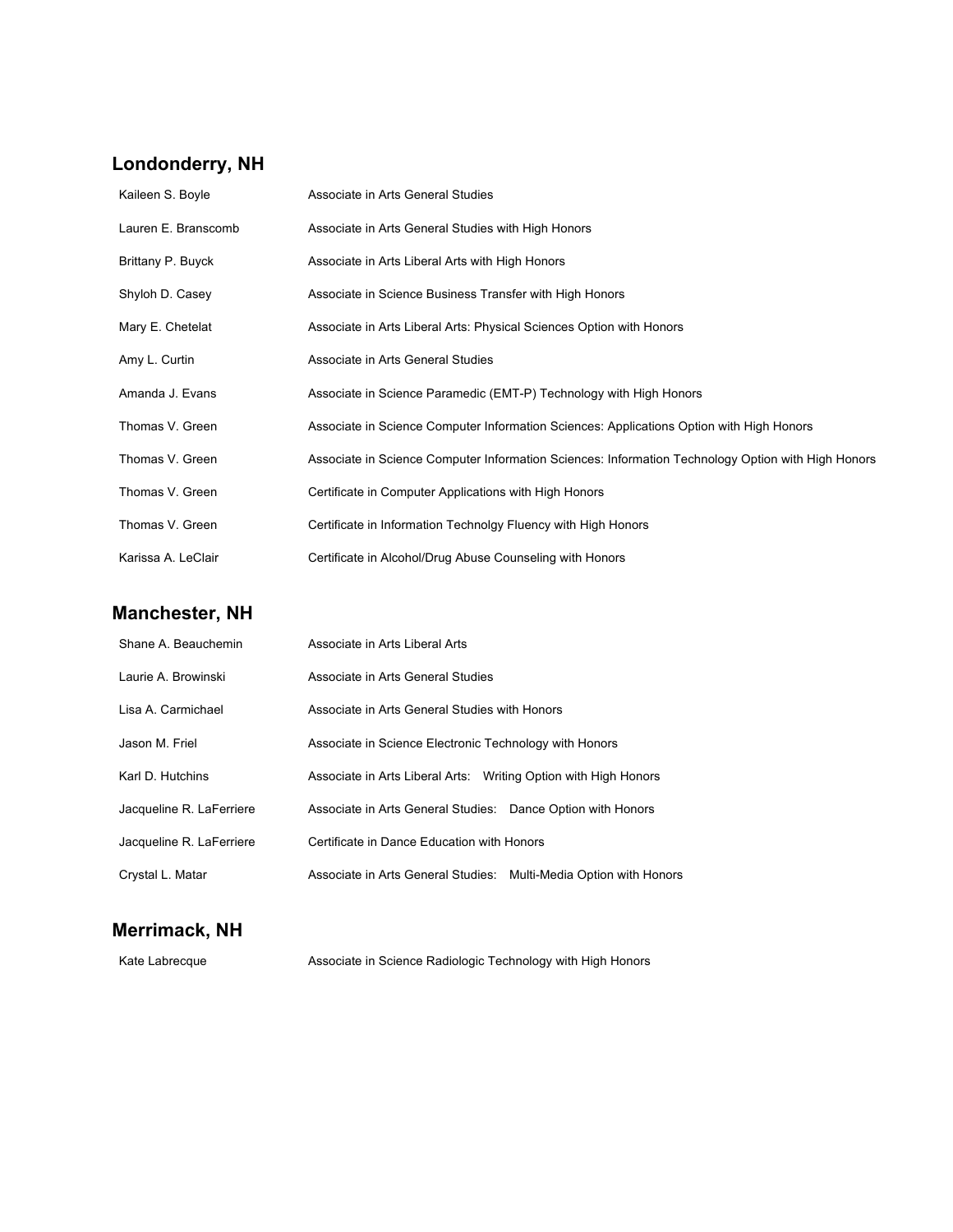### **Milford, NH**

| Geoffrey T. Searson | Certificate in Sleep Technologist with High Honors |
|---------------------|----------------------------------------------------|
|                     |                                                    |

### **Nashua, NH**

| Bozena M. Butuzov  | Certificate in Sleep Technologist with High Honors              |
|--------------------|-----------------------------------------------------------------|
| Joshua R. Therrien | Associate in Arts Liberal Arts: Writing Option with High Honors |
| Bonnie J. Walsh    | Certificate in Electronic Equipment Technology with High Honors |

#### **Newfields, NH**

| Jenna R. Conner | Associate in Arts Liberal Arts: Middle/High School Teaching Option with High Honors |  |  |  |
|-----------------|-------------------------------------------------------------------------------------|--|--|--|
|-----------------|-------------------------------------------------------------------------------------|--|--|--|

### **Newmarket, NH**

| Debra A. Leonard | Associate in Science Criminal Justice |
|------------------|---------------------------------------|
| Debra A. Leonard | Certificate in Law Enforcement        |

### **Newton, NH**

| Charlotte V. Greenwood | Associate in Science Accounting with Honors        |
|------------------------|----------------------------------------------------|
| Charlotte V. Greenwood | Associate in Science Business Transfer with Honors |
| Alicia J. Lamoly       | Associate in Arts General Studies with Honors      |
| Ryan D. Lucas          | Associate in Science Business Transfer             |

# **Pelham, NH**

| Jade A. Chretien       | Certificate in Dental Assisting with Honors             |
|------------------------|---------------------------------------------------------|
| Christina M. Hendrigan | Certificate in Computed Tomography with Honors          |
| Da Ye Yun              | Associate in Science Business Transfer with High Honors |

### **Plaistow, NH**

| Kimberly A. Balamotis | Associate in Science Business Management with Honors |
|-----------------------|------------------------------------------------------|
| Anthony J. Bevilacqua | Associate in Arts General Studies                    |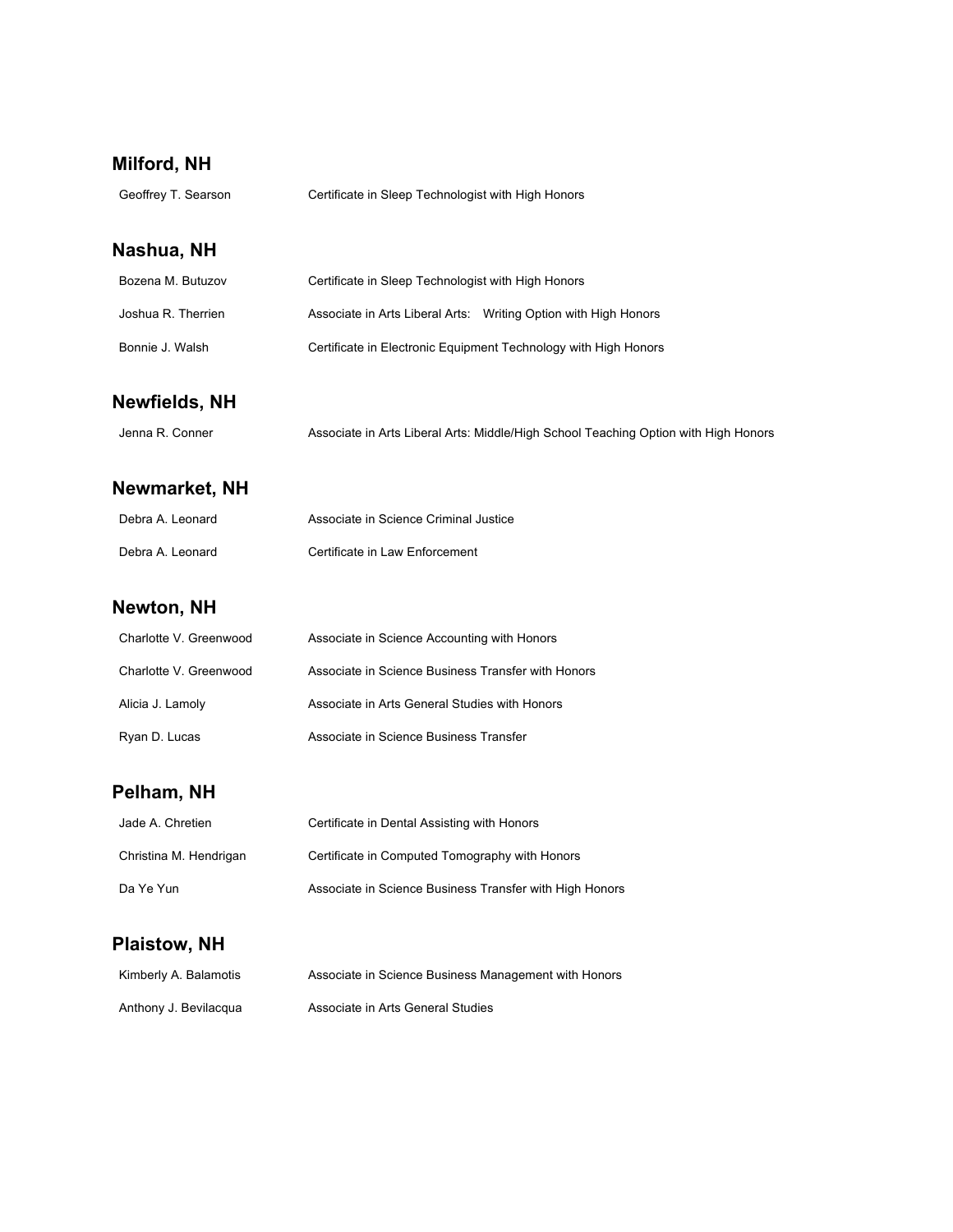| Christine R. Bond     | Certificate in Medical Office Assistant with High Honors                                      |
|-----------------------|-----------------------------------------------------------------------------------------------|
| Jeffrey T. Budek      | Associate in Science Business Management with Honors                                          |
| Jeffrey T. Budek      | Associate in Science Business Transfer with Honors                                            |
| Lisa A. Bunkartas     | Associate in Science Respiratory Care with High Honors                                        |
| Corey T. Callahan     | Associate in Science Business Management with High Honors                                     |
| Kelsey L. Collins     | Associate in Arts Liberal Arts: Psychology Option with Honors                                 |
| Cassandra M. Flanagan | Certificte in EKG Technician                                                                  |
| Alyssa M. Fraser      | Associate in Science Human Services with Honors                                               |
| Alyssa M. Fraser      | Certificate in Alcohol/Drug Abuse Counseling with Honors                                      |
| Russell F. Galvin     | Certificate in Electronic Equipment Technology                                                |
| Stephanie L. Gaudette | Associate in Arts Liberal Arts                                                                |
| Kurt T. Jeffries      | Associate in Science Computer Information Sciences: Information Technology Option with Honors |
| Jerri L. Johnston     | Certificate in Sleep Technologist with Honors                                                 |
| Mary P. Kennedy       | Certificate in Healthcare Technician with High Honors                                         |
| Melinda-Anne Leith    | Certificate in Medical Billing                                                                |
| Scot A. Lightizer     | Associate in Science Engineering Science with Honors                                          |
| David J. Macaro       | Associate in Arts Liberal Arts: Middle/High School Teaching Option                            |
| Timothy R. Meehan     | Associate in Science Business Transfer with Honors                                            |
| April A. Moody        | Certificate in Dental Assisting with Honors                                                   |
| Martha A. Shaw        | Certificate in Medical Assistant with High Honors                                             |
| Leonard J. Silverman  | Associate in Arts General Studies with Honors                                                 |
| Kristen M. Sola       | Certificate in Phlebotomy Technician with High Honors                                         |
| Nicole B. Stearns     | Certificate in Alcohol/Drug Abuse Counseling with Honors                                      |
| Nicole B. Stearns     | Certificate in Community Support Human Service Practitioner with Honors                       |

### **Raymond, NH**

Jacqueline L. Comeau Certificate in Medical Assistant with Honors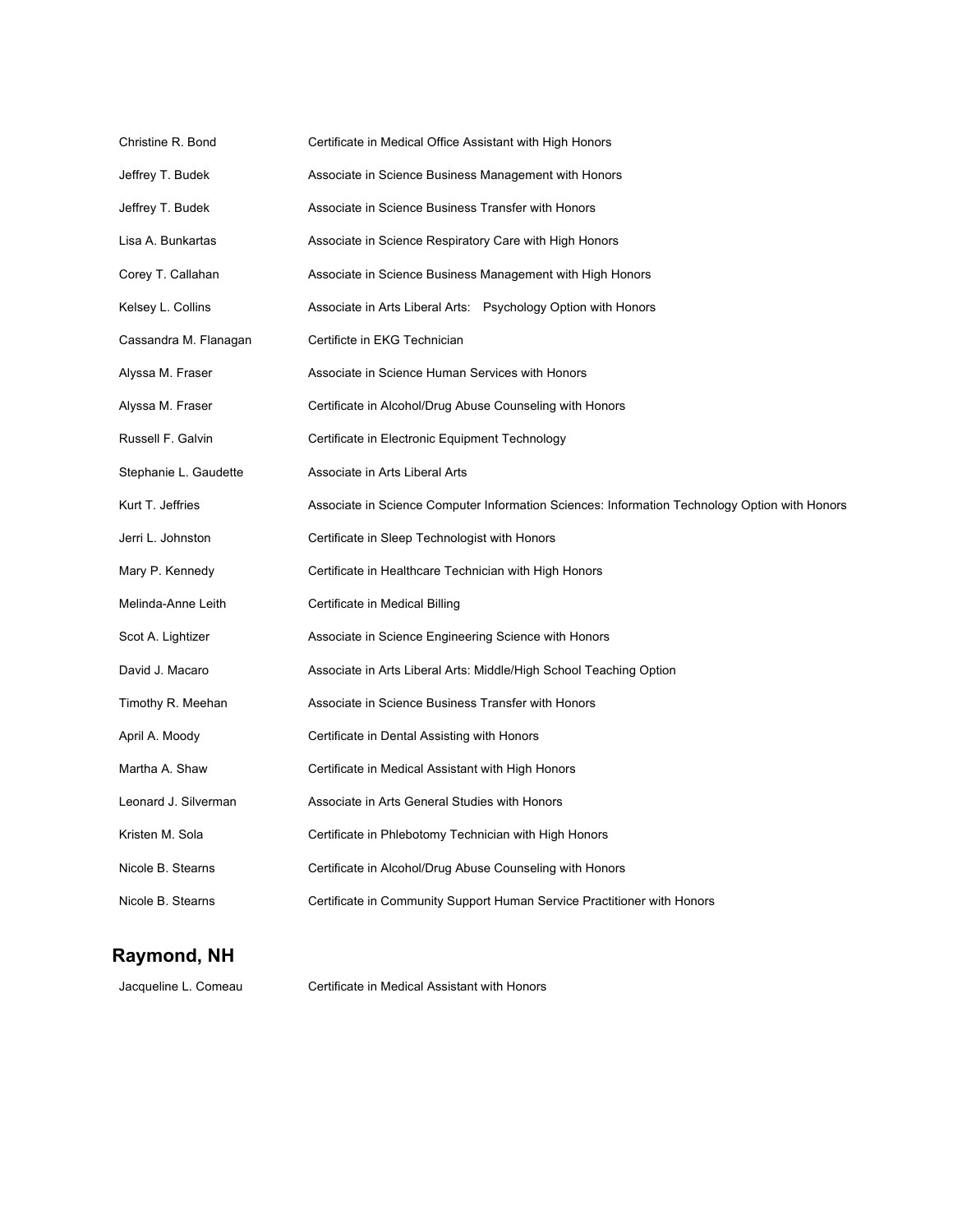| Jacqueline L. Comeau  | Certificate in Phlebotomy Technician with Honors            |
|-----------------------|-------------------------------------------------------------|
| Theresa C. Cunningham | Certificate in Alcohol/Drug Abuse Counseling                |
| Theresa C. Cunningham | Associate in Science Human Services                         |
| Susan J. Cyr          | Certificate in Medical Billing with High Honors             |
| Jennifer A. Hudon     | Associate in Science Radiologic Technology with High Honors |
| Rene M. Lynch         | Certificate in Sleep Technologist with Honors               |
| Michael J. Menzie     | Associate in Science Business Management with High Honors   |

# **Rochester, NH**

| Randall Cima  | Certificate in Sleep Technologist with High Honors |
|---------------|----------------------------------------------------|
| Shaun M. Voss | Certificate in Practical Nursing with Honors       |

### **Salem, NH**

| Michael T. Ayotte      | Certificate in Computed Tomography with Honors                  |
|------------------------|-----------------------------------------------------------------|
| Martha A. Brockway     | Associate in Science Radiologic Technology with High Honors     |
| Gregory R. Buscanera   | Associate in Science Criminal Justice                           |
| Gregory R. Buscanera   | Certificate in Law Enforcement                                  |
| Mark P. Cabral         | Certificate in Electronic Equipment Technology                  |
| Christopher D. Capozzi | Associate in Science Business Management                        |
| Bradley M. Cardoza     | Associate in Science Radiologic Technology with High Honors     |
| Daniel S. Carignan     | Certificate in Business Management: Hospitality                 |
| Cory A. Chase          | Associate in Arts General Studies with High Honors              |
| Kerri-Anne Covey       | Associate in Arts Liberal Arts with High Honors                 |
| Kerri-Anne Covey       | Associate in Science Radiologic Technology with High Honors     |
| Joshua P. Danley       | Certificate in Paramedic Technology with Honors                 |
| Catherine E. DeVeau    | Associate in Science Early Childhood Education with High Honors |
| Kathleen S. Fallon     | Associate in Science Elementary Education                       |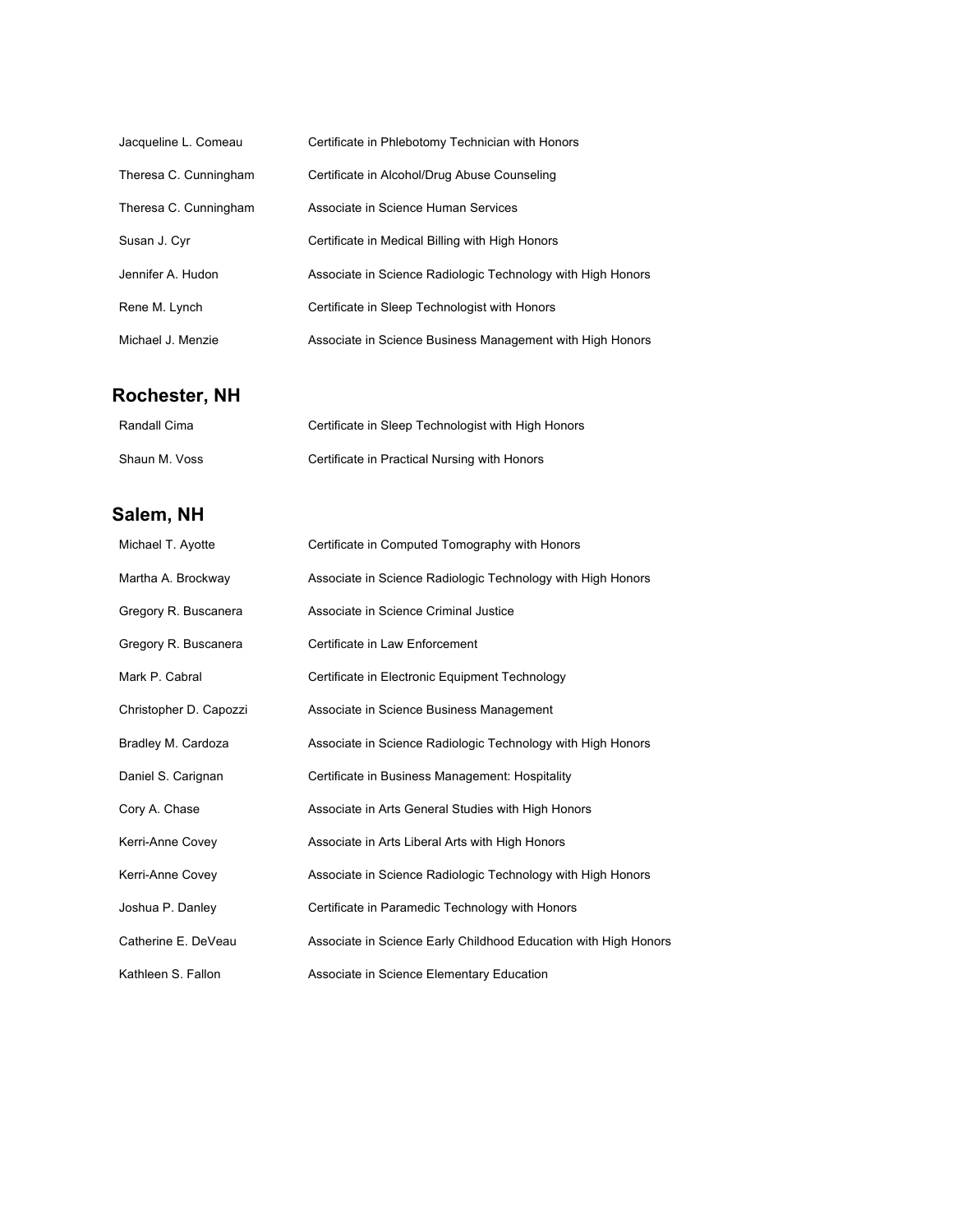| Kayla A. Fawcett                                              | Associate in Arts General Studies with Honors                                                             |  |
|---------------------------------------------------------------|-----------------------------------------------------------------------------------------------------------|--|
| Aaron E. Foss                                                 | Associate in Arts Liberal Arts: Writing Option                                                            |  |
| Aaron E. Foss                                                 | Associate in Arts Liberarl Arts: Journalism/Communication Option                                          |  |
| Sebastian F. Gaglione                                         | Associate in Science Electronic Technology: Computer Systems Option with High Honors                      |  |
| Michael J. Gallant                                            | Certificate in Information Technolgy Fluency with Honors                                                  |  |
| Michael J. Gallant                                            | Associate in Science Computer Information Sciences: Information Technology Option with Honors             |  |
| Trevor J. Glines                                              | Associate in Arts General Studies: Physical Education, Exercise Science, & Sport Studies with High Honors |  |
| Brooke M. Hanson                                              | Associate in Arts General Studies with Honors                                                             |  |
| Chris G. Harb                                                 | Associate in Arts General Studies: Visual Arts Option                                                     |  |
| Angela J. Hernandez                                           | Associate in Arts General Studies                                                                         |  |
| Ronald F. Hoegen                                              | Associate in Arts General Studies with High Honors                                                        |  |
| Stephen J. Ippolito                                           | Associate in Arts Liberal Arts with Honors                                                                |  |
| Julie E. Kirkland                                             | Associate in Arts Liberal Arts with Honors                                                                |  |
| Norman L. Lo                                                  | Associate in Arts Graphic Design with Honors                                                              |  |
| Francesca M. Lonardo                                          | Associate in Arts Liberal Arts with Honors                                                                |  |
| Meredith R. Lord                                              | Associate in Arts Liberal Arts: Psychology Option with High Honors                                        |  |
| Susan F. Lovett                                               | Certificate in Alcohol/Drug Abuse Counseling with High Honors                                             |  |
| Lyndsay M. McHale                                             | Certificate in Medical Assistant with High Honors                                                         |  |
| Bryanna L. Medina                                             | Certificate in Dental Assisting with Honors                                                               |  |
| Emily J. Melo                                                 | Associate in Science Early Childhood Education with Honors                                                |  |
| Cheryl M. Migliorini                                          | Certificate in Practical Nursing with Honors                                                              |  |
| Nicole C. Mulloy                                              | Associate in Science Radiologic Technology with High Honors                                               |  |
| Christopher J. Najem                                          | Associate in Science Business Transfer                                                                    |  |
| Lou P. O'Neill                                                | Associate in Science Respiratory Care with High Honors                                                    |  |
| Matthew William. O'Shaughnessy Certificate in Law Enforcement |                                                                                                           |  |

Matthew William. O'Shaughnessy Associate in Science Criminal Justice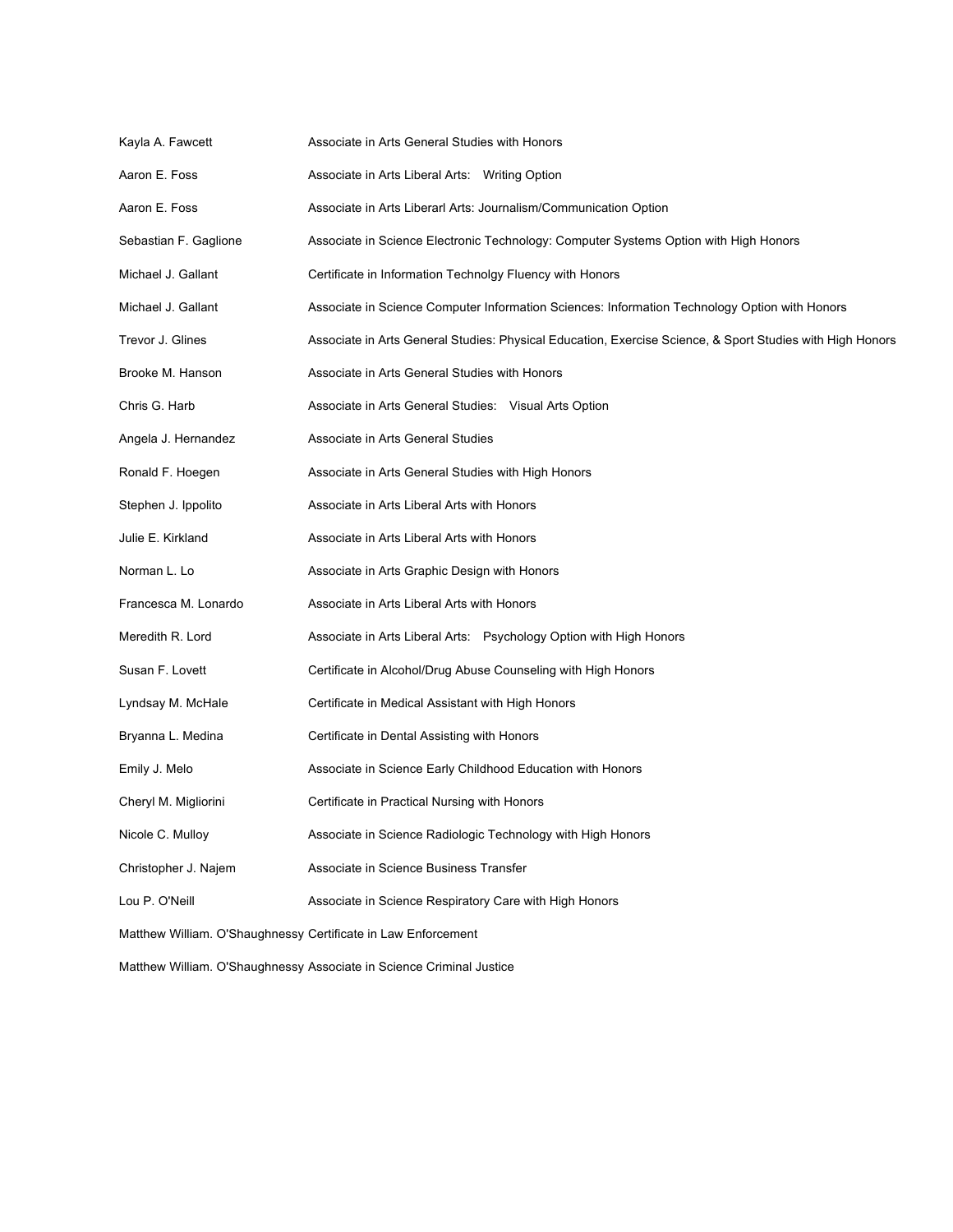| Joe J. Paplaskas         | Associate in Arts General Studies: Multi-Media Option                  |
|--------------------------|------------------------------------------------------------------------|
| Christine M. Powell      | Certificate in Medical Billing with High Honors                        |
| Sarkis Aaron. Shamshoyan | Associate in Arts General Studies with Honors                          |
| Lindsay E. Simone        | Associate in Science Business Management: Hospitality & Tourism Option |
| Lloyd C. Sosa            | Certificate in Law Enforcement with High Honors                        |
| Bruce A. Spencer         | Associate in Science Business Management with Honors                   |
| Kevin M. Swansen         | Associate in Science Business Transfer with High Honors                |
| Anthony J. Tudisco       | Certificate in Computer-Aided Drafting with High Honors                |
| Mary E. Wright           | Certificate in Dental Assisting with High Honors                       |

### **Sandown, NH**

| Heather L. Belanger  | Associate in Science Accounting with Honors                                           |
|----------------------|---------------------------------------------------------------------------------------|
| Jesse W. Crapo       | Associate in Arts Liberal Arts: Middle/High School Teaching Option with High Honors   |
| Daniel P. Ferreira   | Associate in Science Business Transfer with High Honors                               |
| Jennifer B. Lucier   | Certificate in Dental Assisting                                                       |
| Nicole S. Lucier     | Associate in Science Nursing with High Honors                                         |
| Scott R. McCully     | Associate in Arts General Studies                                                     |
| Charlene A. Nutter   | Certificate in Dental Assisting                                                       |
| Jessica L. Parasco   | Associate in Science Business Transfer with High Honors                               |
| Lindsay M. Patterson | Associate in Science Deaf Studies: Sign Language Interpreting Option with High Honors |
| Molly A. Peake       | Certificate in Law Enforcement                                                        |
| Molly A. Peake       | Associate in Science Criminal Justice                                                 |

# **Seabrook, NH**

| Eric D. Greelish  | Associate in Science Electronic Technology                  |
|-------------------|-------------------------------------------------------------|
| Megan A. Marshall | Associate in Science Radiologic Technology with High Honors |
| Randy J. Rogers   | Associate in Arts General Studies                           |